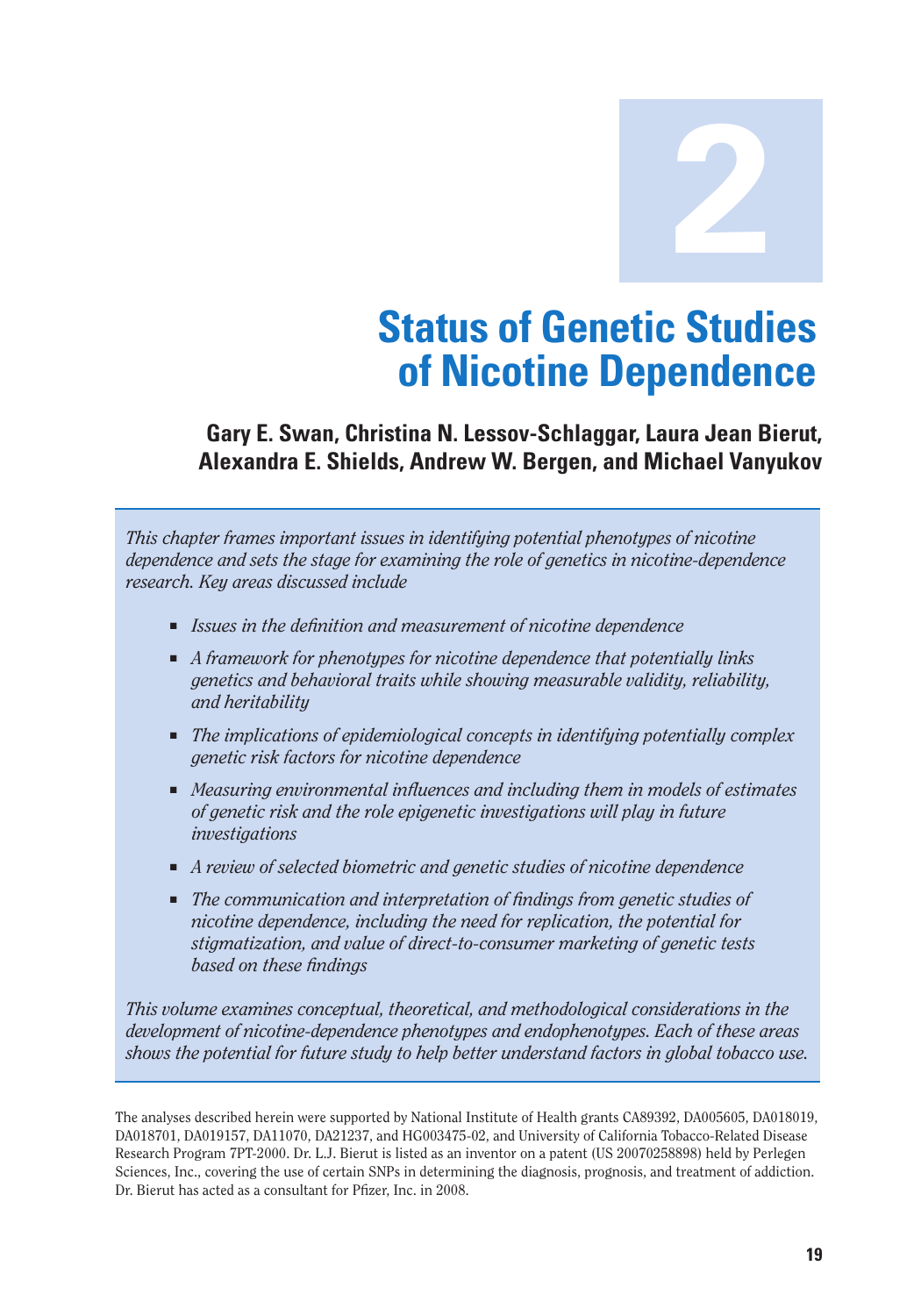## **Introduction**

Environmental influences on tobacco use in the United States have intensified dramatically over time and account for the sharp reduction in the overall prevalence of smoking (figure 2.1). An enormous body of literature, evolving separately from that on genetics and nicotine dependence, clearly documents the effect of specific environmental influences on the likelihood of exposure to tobacco, its regular use, its chronic use, and the difficulty some people have in stopping use. Protobacco stimuli are ubiquitous in the environment and include advertising by the tobacco industry and the portrayal of smoking in movies. Equally important, the tobacco industry controls the design of cigarettes and, so, the bioavailabilty of nicotine. The form in which the nicotine is delivered is an important variable that almost certainly interacts with the biological factors discussed in this report. Similarly,

antitobacco stimuli have become almost as widespread in some parts of the world. Antismoking media, smoke-free workplaces and public places, smoke-free homes, concern over secondhand smoke, and the pricing of tobacco products are a few of the sources of environmental variation.

The marked decline in cigarette consumption in the United States since the 1960s (most of which has taken place since 1981 [640 billion cigarettes consumed compared to an estimate of 371 billion cigarettes in 2006]) corresponds to increased public awareness of the dangers of tobacco use, changing social norms about tobacco, and increased governmental actions to regulate the use, sale, and advertising of tobacco products. The most comprehensive environmental changes have been in attitudes and rules about smoking in enclosed public places. As late as 20 years ago, smoking was ubiquitous in most places, with smoking allowed virtually everywhere (unless it posed a danger of fires or damage

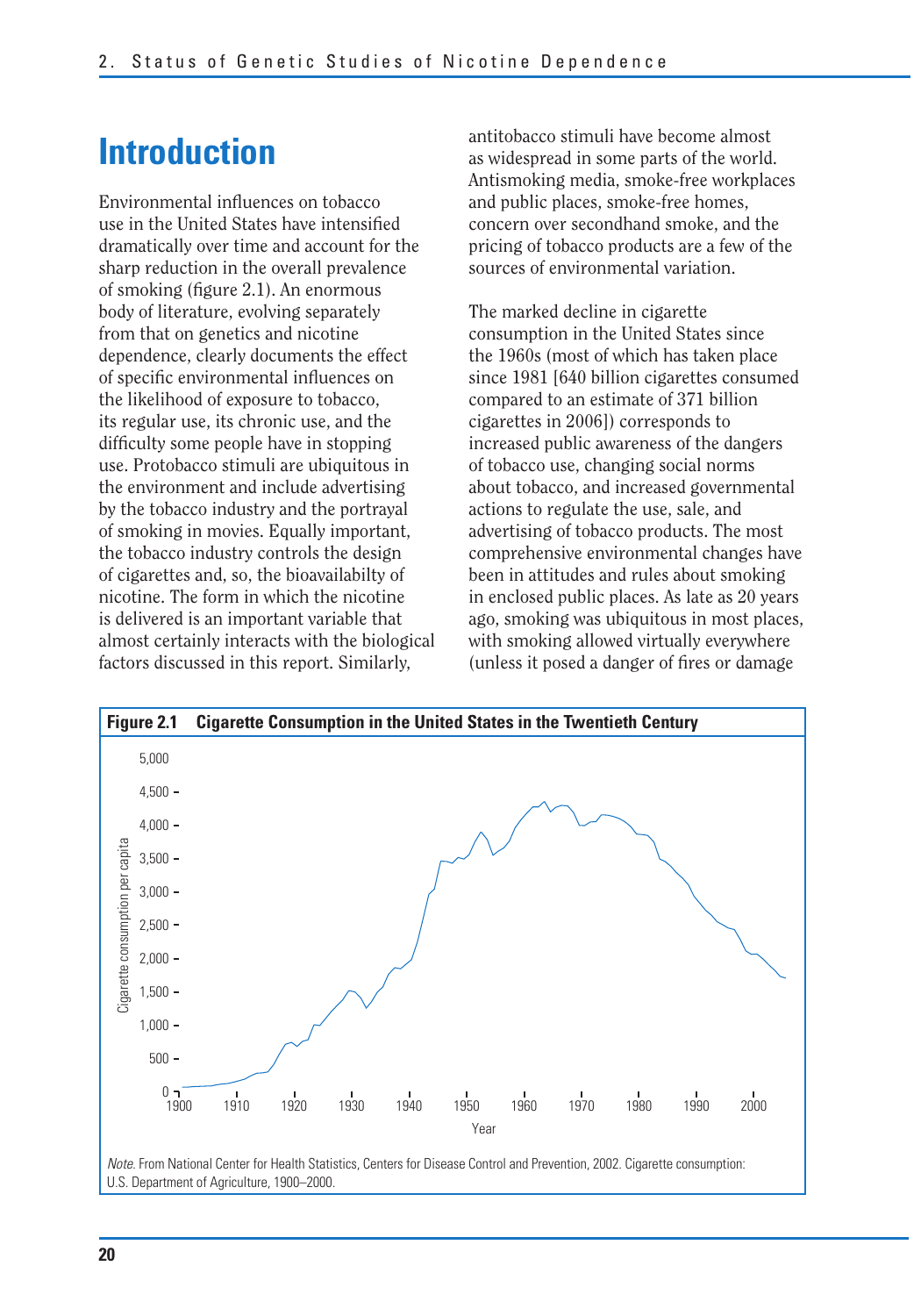to equipment). Over time, the environment that had supported smoking indoors has transformed. Limiting where people can smoke has contributed to the social marginalization of smoking as an accepted behavior. In addition, another major reason for this decline is the associated rise in price per pack from about \$1.50 in 1980 to more than  $$4.20$  in  $2007$ <sup>1</sup>

However, despite price increases and intensive public health control, an estimated 45 million people in the United States still smoke  $(17 \text{ million attempt to quit annually})$ ,<sup>2</sup> testifying to the fact that the consistent application of already effective methods of prevention and intervention is necessary to further reduce the prevalence of tobacco use in this country.3 The annual cost to the U.S. economy is estimated to be \$167 billion due to premature death and disability.2

It is estimated that approximately 1 billion people worldwide are regular users of tobacco (96.3% of smokers are outside of the United States) and that 3–6 million people die every year from tobacco-related illnesses.4 This number is expected to climb to 9 million by the year 2030.5 The prevalence of smoking outside the United States varies widely but is as high as 60% among men in some countries. The prevalence of smoking among non-American women is generally lower but appears to be rising in some countries as "westernization" continues.<sup>6</sup> These data suggest that the effects of culture are another important aspect of environmental influences. For example, in many cultures, very few women smoke. The fact that more women start to smoke when moving from these cultures to the United States (or other places where smoking by women is accepted), or when exposed to cigarette marketing targeted to women, demonstrates dramatically the power of the environment to influence nicotine dependence. On a population-wide basis, the great diversity in tobacco use behaviors observed both between countries and within countries over time demonstrates that biology alone cannot fully explain variations in tobacco use behaviors. These statistics indicate that the demand for both prevention and intervention efforts at tobacco control will continue to increase and will become urgent as the costs to existing and emerging economies are realized. All available tools will be needed to meet the demand for effective and sustainable tobacco control, including pharmacogeneticinformed treatments and social policy interventions<sup>7</sup> for smoking cessation.

The highly addictive nature of nicotine and the more than \$13 billion spent annually by the tobacco industry<sup>8</sup> to market its products to the American people contribute much to influence new and continuing smokers. However, the majority of adults and children choose not to use tobacco products. The answer to the question of intense scientific interest, "Why do some people smoke and others do not?" remains as elusive today as it was in 1993 when it was articulated by Pomerleau and colleagues.9

Although work in the human domain as well as in animal models has contributed to knowledge of the processes and pathways underlying nicotine dependence specifically, and addiction more generally, it is fair to say that knowledge derived from genetic studies of nicotine dependence has yet to inform prevention or cessation efforts. This has led some to conclude that research on nicotine dependence should be given a lower priority in the search for genes for complex disorders.10,11 However, given the large public health burden of tobacco use, the continued influx of new tobacco users, and the demands of sustained smoking cessation, it is imperative that the search for answers continues unabated.12,13 Environmental modification for the prevention and management of common conditions has been beneficial, but generic interventions should be supplemented by specifically targeted treatment based on a more precise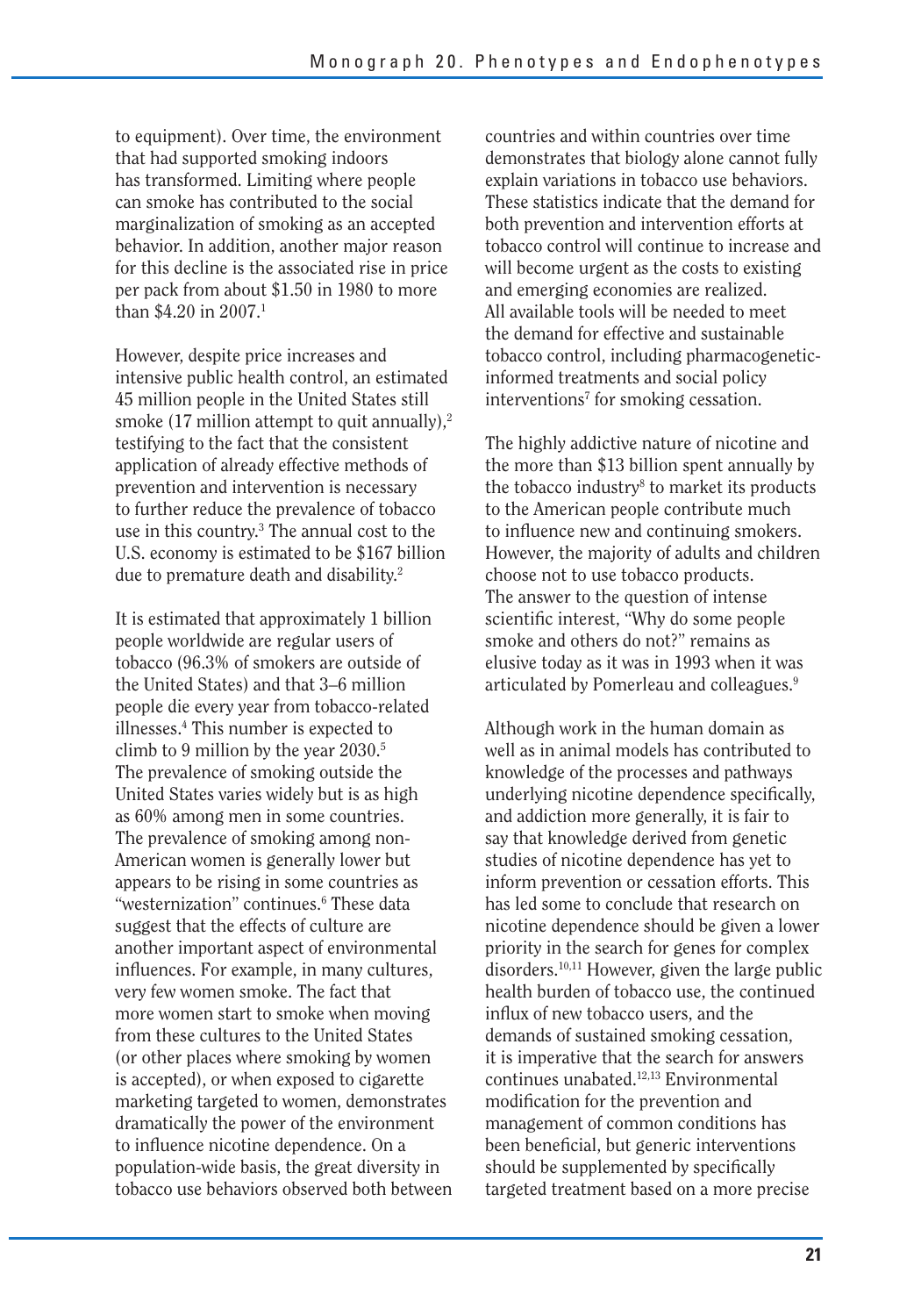knowledge of biological mechanisms if further progress is to be made.<sup>14</sup>

Papers such as those by Merikangas and Risch<sup>10</sup> and Carlsten and Burke<sup>11</sup> do not address the fact that complex traits such as nicotine dependence are multiply determined and treated. Previously, an integrative model of tobacco use and nicotine dependence was described<sup>15</sup> (figure 2.2) that recognizes the role played by individual differences in vulnerability factors, $16$  in tobacco use trajectories, $17-20$ in environmental exposure, $21$  and in nicotine metabolism and nicotine dependence, including motivations to smoke and the reinforcement derived from tobacco.<sup>22,23</sup> Certain factors such as anxiety, depression, use of other substances, and family history of tobacco use, along with individual differences in nicotine sensitivity or metabolism, might themselves have genetic components.16 It has been suggested that the effects of these variables on subsequent likelihood of smoking are mediated by personal factors such as lower performance on certain tests of cognition, socioeconomic status, and the occurrence of events within the social environment such as having peers who smoke and family discord.<sup>16,24</sup>

Nicotine, the psychoactive alkaloid found in tobacco products, is thought to play a major role in nicotine dependence. Most smokers tend to ingest similar amounts of nicotine from day to day, consistent with the idea that they titrate their dose of nicotine to achieve desired effects.25 Nicotine is extensively metabolized in the body, primarily by the liver cytochrome P-450 enzyme CYP2A6.26,27 Some studies have shown that the rate of nicotine metabolism may be related to nicotine-dependence risk.28,29 Because CYP2A6 activity affects the rate at which nicotine is eliminated, genetic alterations in the CYP2A6 enzyme may affect smoking behavior and nicotine dependence, and this deserves additional attention. Other genetic factors that may contribute

to nicotine dependence include variation in pathways responsible for nicotine reward and pleasure.30–32 An important feature of the model for tobacco use over the life span is that genetic and environmental factors exerting influence at different points in the development of tobacco use (e.g., initiation, maintenance, cessation, and relapse) are likely to be different.<sup>33</sup>

Another feature in figure 2.2 that requires further investigation by genetic studies of nicotine dependence concerns the plethora of environmental conditions that are recognized to play a role in the acquisition, maintenance, cessation, and relapse of smoking.34 Simply put, with one exception in 2007,35 genetic investigations of smoking did not incorporate environmental measures into their study designs. It has been shown that genetic risk for smoking is lower at higher levels of parental monitoring,<sup>35</sup> suggesting that parental monitoring may help counteract genetic susceptibility to smoking behavior.

### **Historical Perspective of Genetic Research on Nicotine Dependence**

A focused research agenda on the genetic basis of nicotine dependence is a relatively new development, but there have been earlier studies and claims about a potential genetic or constitutional basis for smoking behavior. Beginning in the 1950s, surveys showed that smokers and nonsmokers differ on a number of characteristics, including personality, occupation, diet, and physical characteristics.36,37 In addition, legendary British statistician Ronald Aylmer Fisher argued that a common cause, likely genetic or constitutional, might be responsible for a tendency to smoke and increased susceptibility to cancer. In two letters to *Nature,* Fisher described two small studies of twins suggesting that monozygotic twins,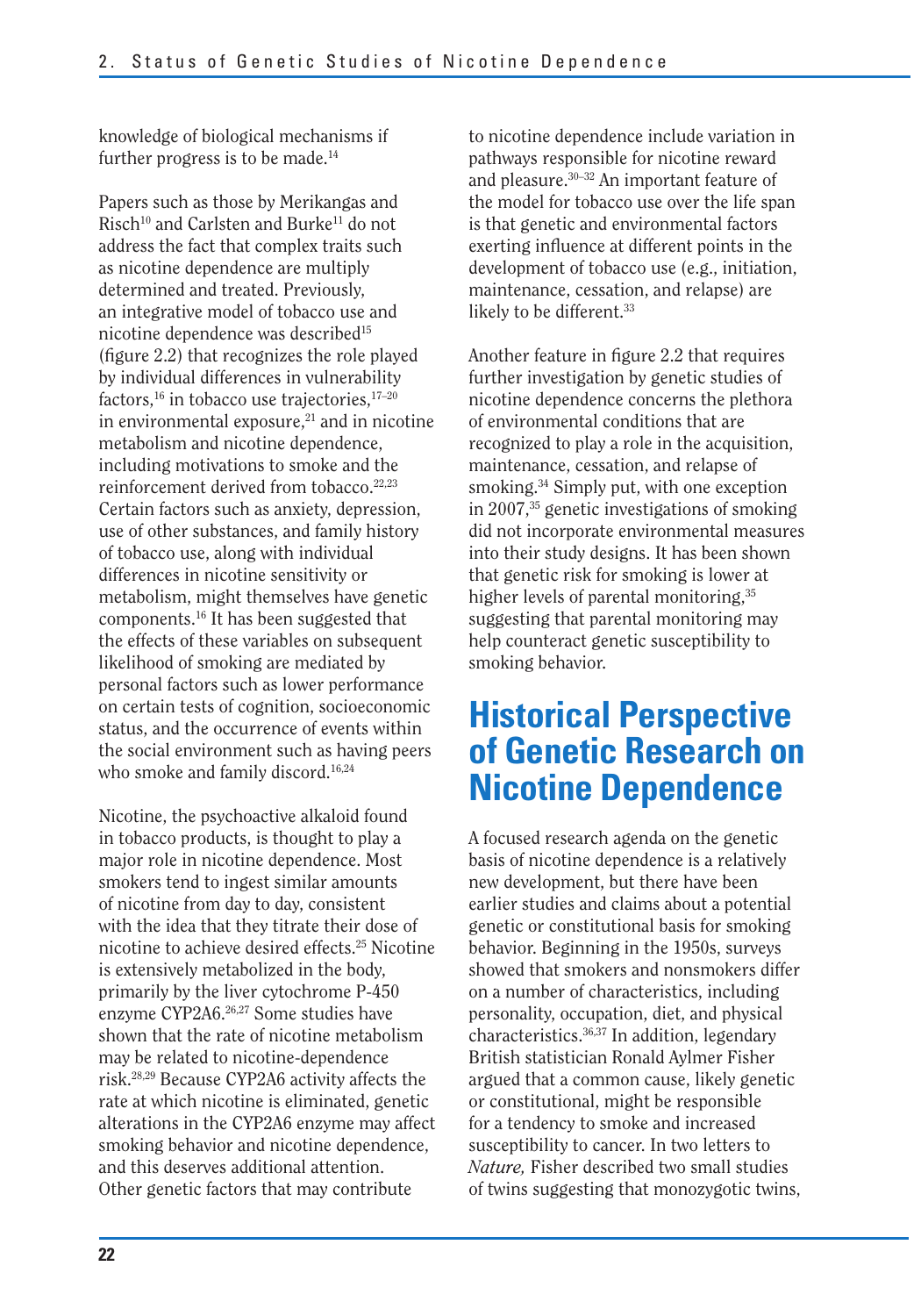

Note. SES = socioeconomic status; FTND = Fagerström Test for Nicotine Dependence; DSM = Diagnostic and Statistical Manual of Mental Disorders. Adapted from Swan, G. E., K. S. Hudmon, L. M. Jack, K. Hemberger, D. Carmelli, T. V. Khroyan, H. Z. Ring, et al. 2003. Environmental and genetic determinants of tobacco use: Methodology for a multidisciplinary, longitudinal family-based investigation. Cancer Epidemiology, Biomarkers & Prevention 12 (10): 994–1005.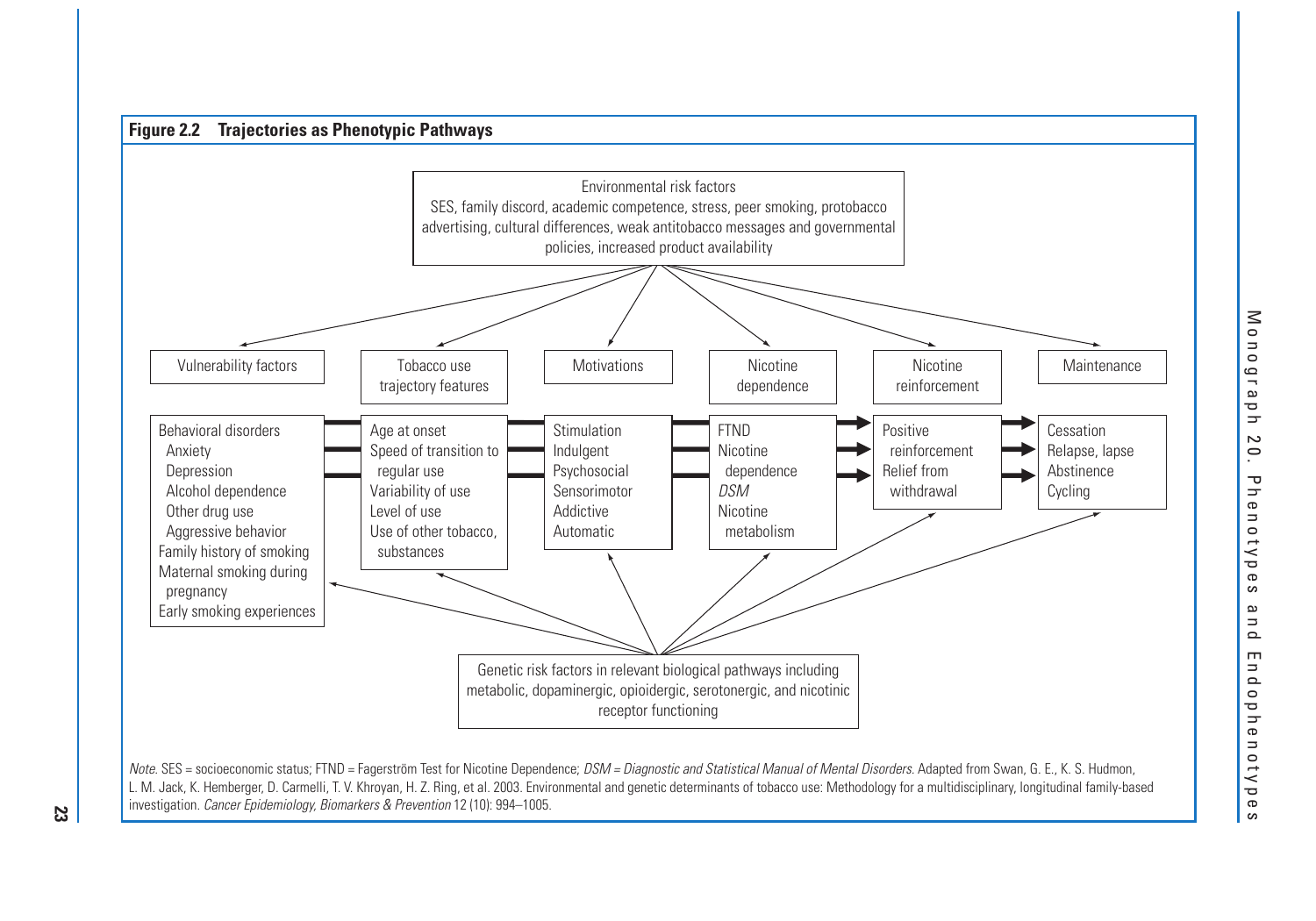even when separated at birth, tend to have similar smoking habits.<sup>38</sup> While the evidence was limited, Fisher argued that his primary purpose was to draw attention to the inadequacies of the epidemiological studies on smoking and health.<sup>39</sup> The landmark 1964 Surgeon General's report on smoking and health reviewed the evidence linking smoking behavior with various characteristics and concluded that there was "overwhelming" evidence that smoking was psychologically and socially determined but that there was not yet any consistent evidence for constitutional or hereditary factors.40(p377) Nevertheless, Fisher's proposal, which came to be known as the "constitutional hypothesis," was one of the central arguments used by the tobacco industry to question the emerging evidence on cigarettes.<sup>41</sup>

Although it was widely recognized that many smokers exhibited characteristics of dependence, this phenomenon was initially viewed as primarily psychological and social, rather than pharmacological.<sup>42</sup> The 1964 Surgeon General's report specifically concluded that tobacco dependence should be described as "habituation" rather than "addiction" to differentiate it from the effects of narcotics and other "more potent" addicting drugs. $40(p350)$  During the early 1970s, a few pioneering scientists, notably Murray Jarvik and M.A.H. Russell, began studying smoking behavior and the role of nicotine to understand the dependence process.43,44 Yet, it was not until the late 1970s, that a substantial contingent of behavioral scientists who had been studying other forms of drug addiction began to develop a research agenda around smoking;<sup>45</sup> and the 1979 Surgeon General's report was the first to devote substantial attention to smoking behavior and dependence.<sup>46</sup>

Research in humans involving the relationship between measured genetic factors and smoking was first reported in 1993.47,48 Since the initial reports, many

published papers have reported associations between smoking behaviors and variants in a number of candidate genes. In all cases, the effect sizes reported were modest in nature, and until 2007, the studies were small and relied upon broad categories of smoking behaviors. The studies also reported single gene associations, some of which included variants with no known functional consequence. At least four separate metaanalyses of the literature concluded, that after interstudy heterogeneity has been taken into account, the association between genes and smoking behavior is modest indeed.49–52

Approximately 25 linkage studies in families have reported cosegregation of smoking behaviors with specific genomic regions. Few to none of these reported linkages have been strong enough to be called significant by current standards, and interestingly, many of the genomic regions that have been identified do not contain candidate genes of interest. Before 1978, most of the studies relied upon study samples that were constructed for reasons other than the study of smoking, used broad or imprecise classification of smoking behaviors, and relied on relatively loosely spaced marker sets with intermarker distances of five centimorgans (cM) or more. The first attempt to map susceptibility loci for nicotine dependence per se used the Fagerström Tolerance Questionnaire  $(FTQ)^{53}$  (nicotine dependence defined as a score of seven or more) in a convenience sample of 130 families from Christchurch, New Zealand;54 the FTQ was the precursor of the Fagerström Test for Nicotine Dependence (FTND). While initial results by Straub and colleagues showed limited evidence for linkage with specific regions (the strongest being a sharp peak at or near D2S1326), a subsequent reanalysis of the same data with different methods detected the same peak with an estimated Z-score of about 2.5.55

Despite the cumulative results from work beginning in the early 1990s, there is still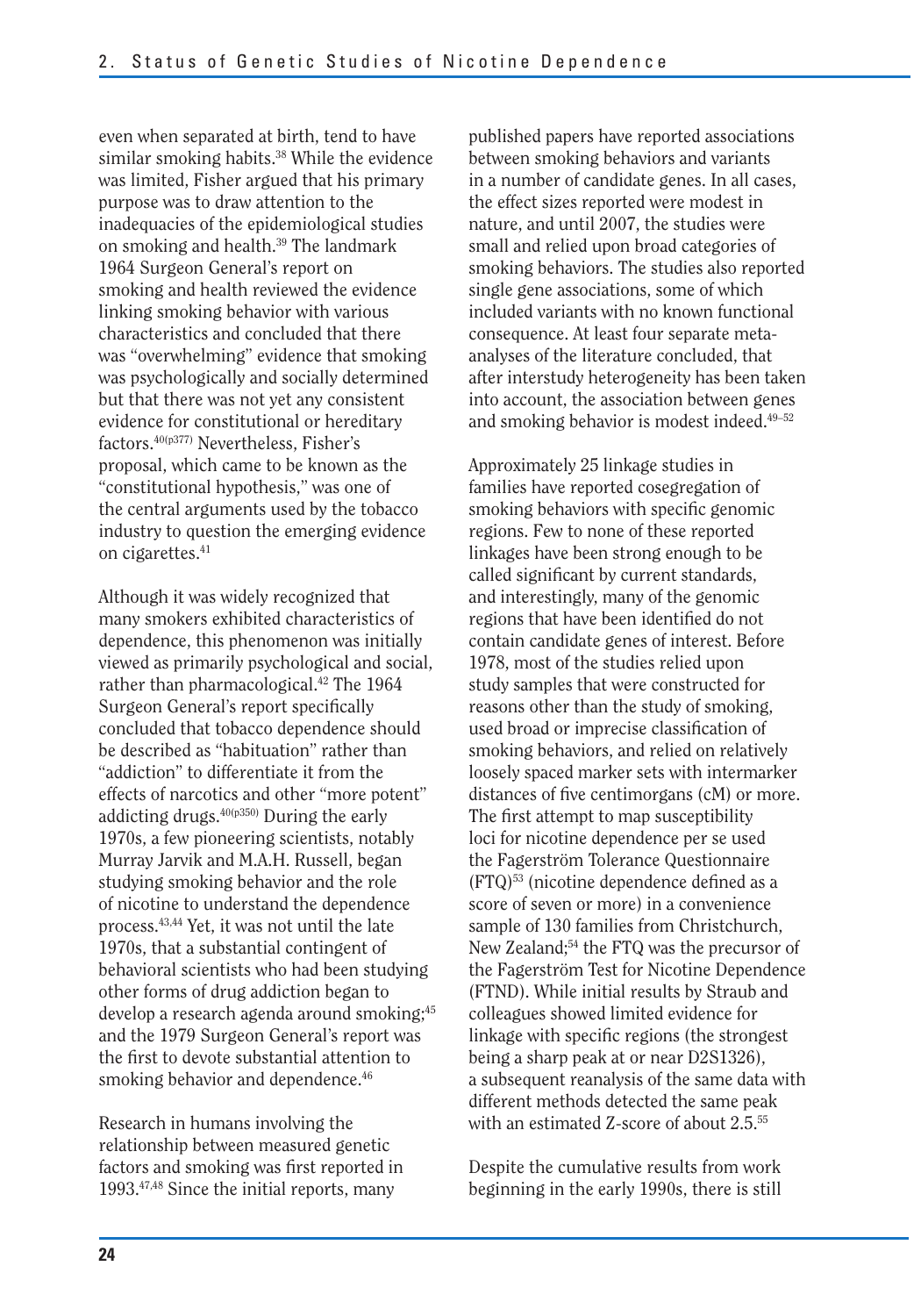no example in which these findings have made a difference to the early detection, prevention, or treatment of nicotine dependence. Collectively, the work in humans and animals has provided new insight into the underlying neurobiology by underlining the extreme complexity of nicotine dependence. In this regard, conclusions from the body of evidence from the first generation of measured genetic studies of nicotine dependence parallels similar conclusions from firstgeneration studies of other complex traits in general and those from psychiatric genetics more specifically.

Noting the problems of nonreplication in psychiatric genetics research, Caspi and Moffitt in 200656 identified three general approaches that have been taken in the literature. The first approach assumes direct linear relations between gene and behaviors, and this would be an accurate characterization of the bulk of the work on nicotine genetics summarized above. The second approach involves the use of intermediate phenotypes, also known as endophenotypes, that are related to an illness, are heritable, and could be neuropsychological, neurophysiological, biochemical, endocrinological, or neuroanatomical in nature. One of the assumptions of this approach is that these constituents will have simpler genetic underpinnings than does the disorder itself. The third approach involves the study of gene-environment interactions in which it is assumed that "environmental pathogens" cause a disorder such as nicotine dependence only in the presence of certain gene variants. The second and third approaches have yet to be fully exploited in the context of nicotine dependence. One of the objectives of the present monograph is to more fully explore the existing options to inform the next generation of genetic studies for all three of the research traditions for complex genetic traits.

The introduction of powerful, new genomic technologies will make previous research quickly obsolete. With the decrease in costs and the use of platforms to genotype individuals for very large numbers of variants across the whole genome, the genome-wide association study (GWAS) has now become possible. Similarly, it is now possible to genotype candidate genes not just for one variant but for many variants (known as single nucleotide polymorphisms [SNPs]), many of which are functional in nature by virtue of either their location or experimental validation. The first published example of this approach to the study of nicotine dependence and genes is summarized later in the section, "Genomewide Association and Candidate Gene Studies of FTND."

Unfortunately, the definition and measurement of nicotine dependence has not kept pace with the increased precision in the genomic arena. There is vigorous debate over what constitutes the critical constituents of nicotine dependence, and a definition that most or all investigators can agree upon remains elusive. One of the assumptions of this present volume is that until progress is made in understanding and resolving the conceptual and measurement issues in nicotine dependence, the yield from the advances in genomic science to better understand nicotine dependence will not be fully realized.

### **Nicotine Dependence: A Construct in Need of Refi nement**

One of the most troubling aspects of the state of nicotine-dependence measurement is the oft-cited finding from Moolchan and colleagues<sup>57</sup> in which poor agreement between the two gold-standard measures of nicotine dependence, the FTND and the *Diagnostic and Statistical Manual of*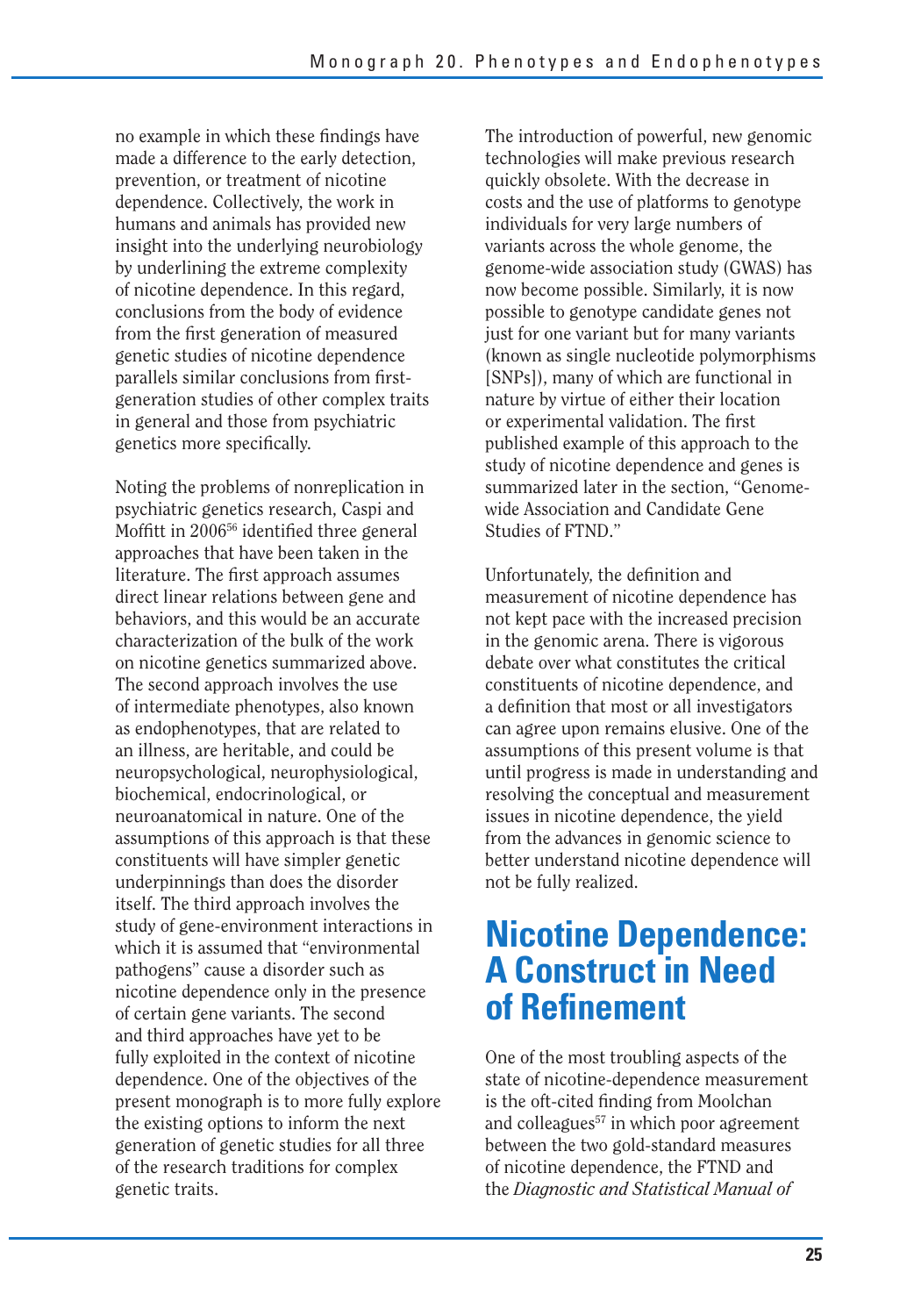*Mental Disorders (DSM),* was documented. This paper found that the kappa estimate of concordance was only .2, not much better than that expected by chance alone. This initial finding was confirmed in adolescents.58 Both papers agree that the two measures, although claiming to be assessing nicotine dependence, are, in fact, assessing two different groups of smokers. The *DSM-*based approach appears to place a heavier emphasis on psychiatric symptoms, while the FTND appears to place a heavier emphasis on physical symptoms.

A consensus has emerged in which nicotine dependence is viewed as multidimensional and, therefore, should be assessed and quantified accordingly.<sup>9,23,57,59,60</sup> Although it was pointed out earlier<sup>59,61</sup> that dependence has several dimensions, including physical, behavioral, and psychological components, the assessment of nicotine dependence has relied largely upon the  $FTQ^{53}$  and the FTND62 or *DSM* Fourth Edition *(DSM-IV)*  criteria, an approach deriving from the need to include nicotine dependence in psychiatric nomenclature and classification and that attempts to adhere to classic definitions of drug dependence. $63,64$ Although both paper-and-pencil and psychiatric diagnostic approaches have provided reliable definitions for use in many different types of studies, neither of the existing assessments relies upon test development approaches well grounded in psychometric theory.

Multidimensional scales for assessing nicotine dependence have been published. However, their incorporation into genetic studies (biometric or measured) is only just beginning and the question of *which*  components of nicotine dependence have the most or least genetic influence has only been addressed since 2004. A study by Lessov and colleagues,<sup>65</sup> described later in the section "Heritability of Components of Nicotine Dependence in Adults," was the first to document the relative proportion of genetic and environmental influences on diagnostic nicotine-dependence criteria, thereby opening the way for future studies to investigate dependence at a more precise level. Swan and colleagues<sup>66</sup> (also summarized later in the section "Linkage Analysis of FTND and Other Indices of Nicotine Dependence") was the first linkage study to recognize the complexity of the nicotine-dependence phenotype by including multiple phenotypic markers in the analyses.

The literature on the test-retest reliability of self-reported tobacco use reveals that over short and longer intervals, reliability is substantial for summary measures of nicotine dependence. The FTQ and derivatives (mFTQ, FTND) have acceptable levels of test-retest reliability that range from .72 to .92 over intervals up to 1.8 years in length.67–74 Alternative measures of nicotine dependence have comparable 2- to 10-week test-retest reliabilities.22,72,75–84 Only one study has reported test-retest reliability over an interval consistent with that in typical population surveys (up to  $12 \text{ years}$ <sup>85</sup> and found acceptable reliability for total FTQ (.62) and FTND (.72) scores.

A number of authors suggest that milestones in the development of smoking behavior and/or individual items from several of the nicotine-dependence measures may be good candidates for inclusion in a genetic study of nicotine dependence. For example, there is significant additive genetic variance for age first smoked<sup>86,87</sup> and individual items from the FTND as well as diagnostic nicotine-dependence criteria.65,88,89 However, at the level of individual items, it is evident that more needs to be known about testretest reliability over intervals consistent with those in population-based surveys. Reliability estimates are more variable (0–.90) for individual items from the FTQ,67–69 the FTND,68,85 and the Hooked on Nicotine Checklist.80,82 Perhaps not surprisingly, reliability of recall for specific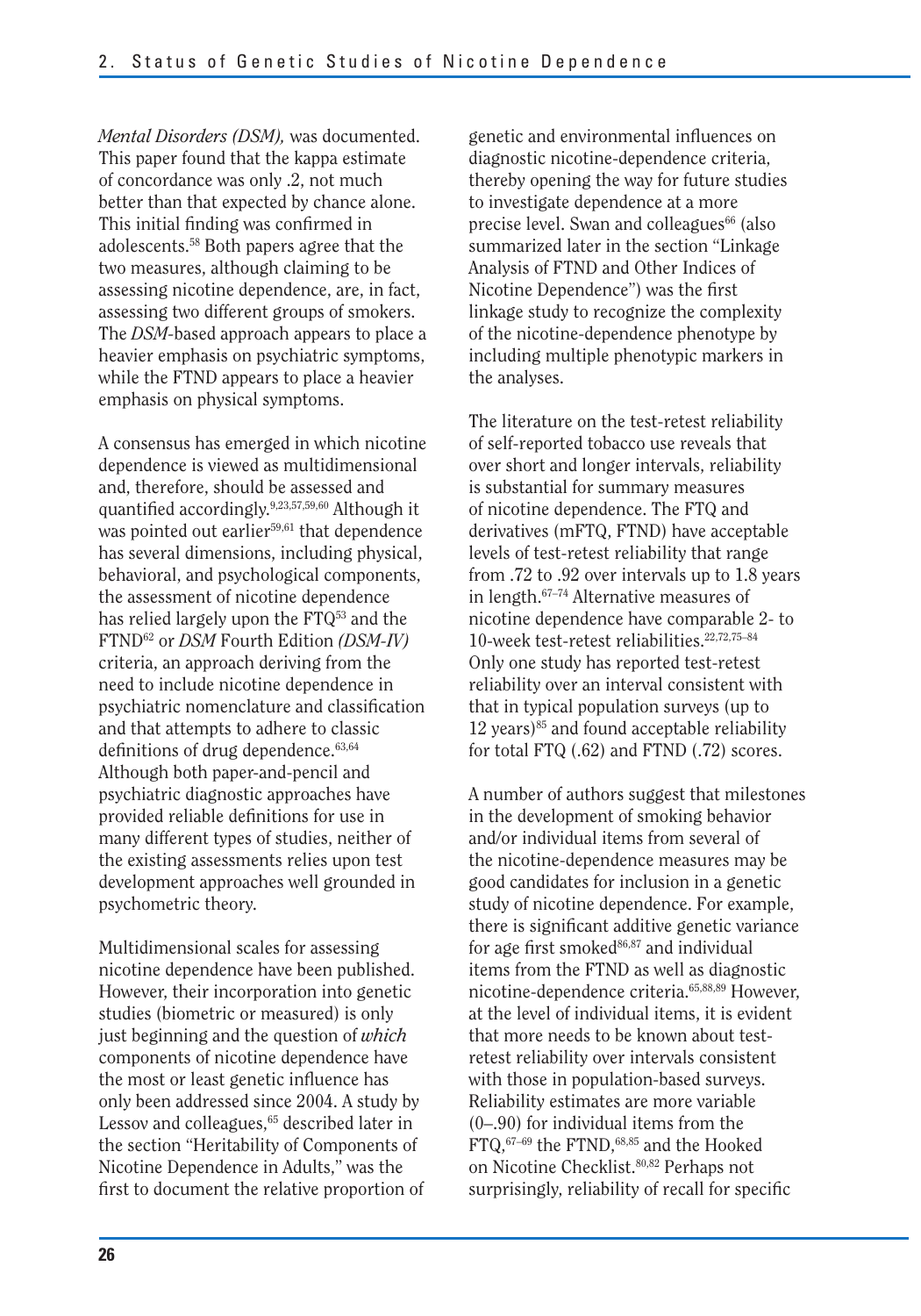smoking behaviors such as smoking status and cigarettes smoked per day (CPD) are highly reliable for intervals of 3 years<sup>81,90,91</sup> and up to 15 years.<sup>85</sup>

Initial reactions to the first experience with smoking have also been suggested as an interesting and potentially informative phenotype for further genetic investigations.92 Initial sensitivity, perhaps related to genetic variation in metabolic, neural, and/or airway pathways, in combination with the social environment may well influence which adolescents who experiment with tobacco go on to become regular smokers. Initial reactions and tobacco use milestones could be easily assessed in prospective, longitudinal studies of adolescents during and after experimentation. More commonly, however, there is a need in large, population-based studies to assess these characteristics retrospectively in adults with tobacco use history. Initial findings suggest that reported age at first cigarette may be easier to recall than one's subjective reaction to the first cigarette ever tried.93,94 The extent to which the circumstances surrounding tobacco use (e.g., stress levels, other smokers, and depression) can be recalled reliably is of major interest, given the previously noted need to test for the presence of gene-environment interactions. Chapter 3 addresses many of the most important issues surrounding the measurement of nicotine dependence.

### **Nicotine-Dependence Phenotypes: A Framework**

In most previous behavioral genetic and genetic epidemiological studies, "smoking" has been assessed as a static phenotype that is, as if the behavior is a trait that remains constant over time. However, a variety of studies from the developmental, epidemiological, psychiatric, and smoking literature suggests that smoking, in general, and the consumption of nicotine on a regular basis, specifically, is tremendously more complex than the simple trait perspective.95 Not only do reasons and motivations for smoking vary across individuals, it is likely that motivations (biological, social, and psychological, individually and in combination with each other) vary within an individual across time and situations.<sup>34,96,97</sup>

The field of psychiatric genetics is an area fraught with numerous examples of nonreplication.<sup>98</sup> However, some investigators believe that endophenotypes,<sup>99,100</sup> relying on actual measurements of behavior, physiological responses, or biological characteristics, such as brain structure from imaging studies, will provide more replicable associations with genetic variants than have more general diagnostic measures.101–104

Endophenotypes are viewed as quantifiable components in the genes-to-behavior pathway and can be neurophysiological, biochemical, endocrinological, neuroanatomical, cognitive, or neuropsychological in nature. To be viewed as a viable candidate for use in a genetic study of nicotine dependence, an endophenotype must be (1) associated with nicotine dependence in the population, (2) heritable, (3) state independent, (4) cosegregated with nicotine dependence in families, and (5) present at a higher rate among unaffected relatives of those with nicotine dependence than in the general population. Waldman<sup>105</sup> further suggests that candidate endophenotypes should have good psychometric properties, such as test-retest reliability, and be normally distributed. On the basis of work in schizophrenia as an example, endophenotypes that meet all or most of the criteria listed above include prepulse inhibition (a measure of sensory motor gating deficits), eye-tracking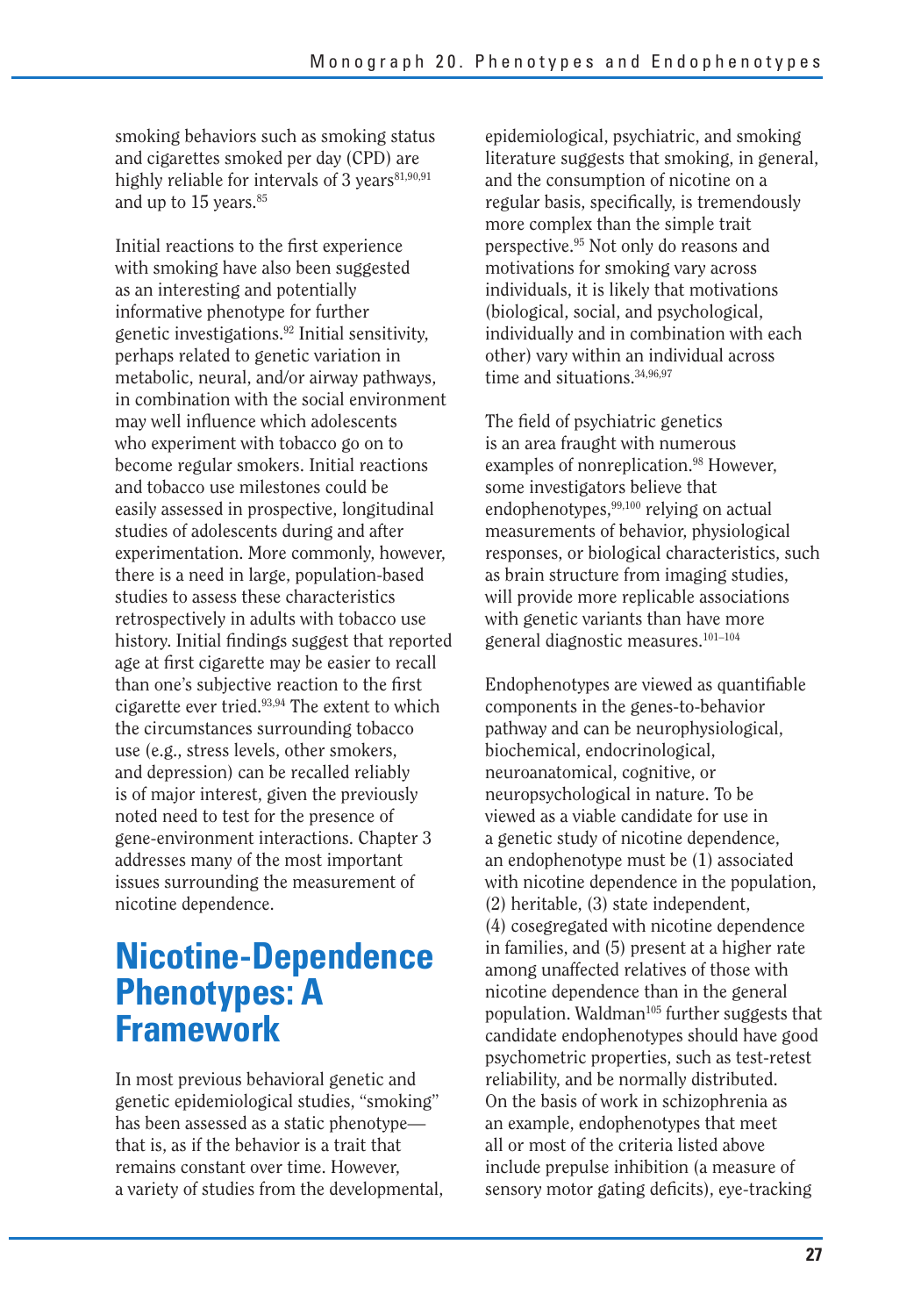dysfunction, and working memory.104,106 Other branches of psychiatry have adopted the endophenotypic approach to investigate bipolar disorder, depression, Alzheimer's disease, attention deficit hyperactivity disorder (ADHD), autism, alcoholism, and personality disorders. Work in the field of ADHD, in particular, has benefited from this approach.107 Some concerns have been raised, however, that the endophenotype approach may lead researchers to conduct smaller, underpowered studies because it is assumed that the more proximal measures will result in a stronger genetic signal. In the field of nicotine dependence, this remains an empirical question.108

In the field of tobacco use, numerous possibilities exist in which the relationships of phenotypes to genetic factors may actually be larger should the full range of phenotypes be explored. A framework was developed to organize phenotype selection for genetic investigations of tobacco use largely on the extent to which they could provide progressively more-fine-grained markers of nicotine dependence.<sup>15</sup>

At the least specific level, categories of smoking status and measures of amount smoked (class I) are included. The bulk of the work on genetics and smoking has relied upon these relatively nonspecific measures. Chapter 10 presents examples of how the definition of even broad phenotypes can be improved to be more specific within the context of epidemiological research. At the next level (class II), specific measures of nicotine dependence and their constituents are included because, while these may be related to quantity smoked, they appear to measure additional dimensions of nicotine dependence not assessed by simple measures of quantity consumed. Along with nicotine dependence, also included are withdrawal symptoms, motivations to smoke, as well as smoking topography, and more-fine-grained measures of *how* and *why* people consume tobacco.

Underlying the class III designation is the assumption that *how* individuals *attain*  regular tobacco use (e.g., a trajectory) may be just as important as the fact that they are or have been regular users of tobacco. At this level of specificity, time-based aspects of an individual's history with tobacco become important, including the rate, level, and variability at which adolescents progress to regular tobacco use. The authors of chapters 5, 6, and 7 take a deeper look at approaches to identify tobacco use trajectory subgroups, the feasibility of their use as phenotypes in genetic studies, and the extent to which conjoint trajectories (tobacco and alcohol use) appear to have heritable components. At the highest level of specificity—class IV in this scheme putative biological or physiological markers of nicotine dependence are included, such as pharmacokinetics and pharmacodynamics of nicotine, changes in neuropsychological function in response to nicotine, and changes at the receptor level (function, density). Chapter 4 addresses the issue of neurobiological phenotypes in animal models that can be viewed as analogs to class IV phenotypes in the human condition.

Available evidence indicates that the phenotypic options also vary as to whether they can be measured reliably, have validity as constituents of nicotine dependence, and are heritable—all three characteristics being defining criteria of endophenotypes. The most consistent evidence available is for the more general class I phenotypes. The crude measures of smoking status and quantity smoked can be measured with reliability over limited time intervals and are consistently correlated with components of measures of nicotine dependence. Their heritability has been well documented in twin and family studies.

Heritability estimates vary depending on how a phenotype is defined and the types of tobacco users (never, occasional, regular) included in the phenotypic definition.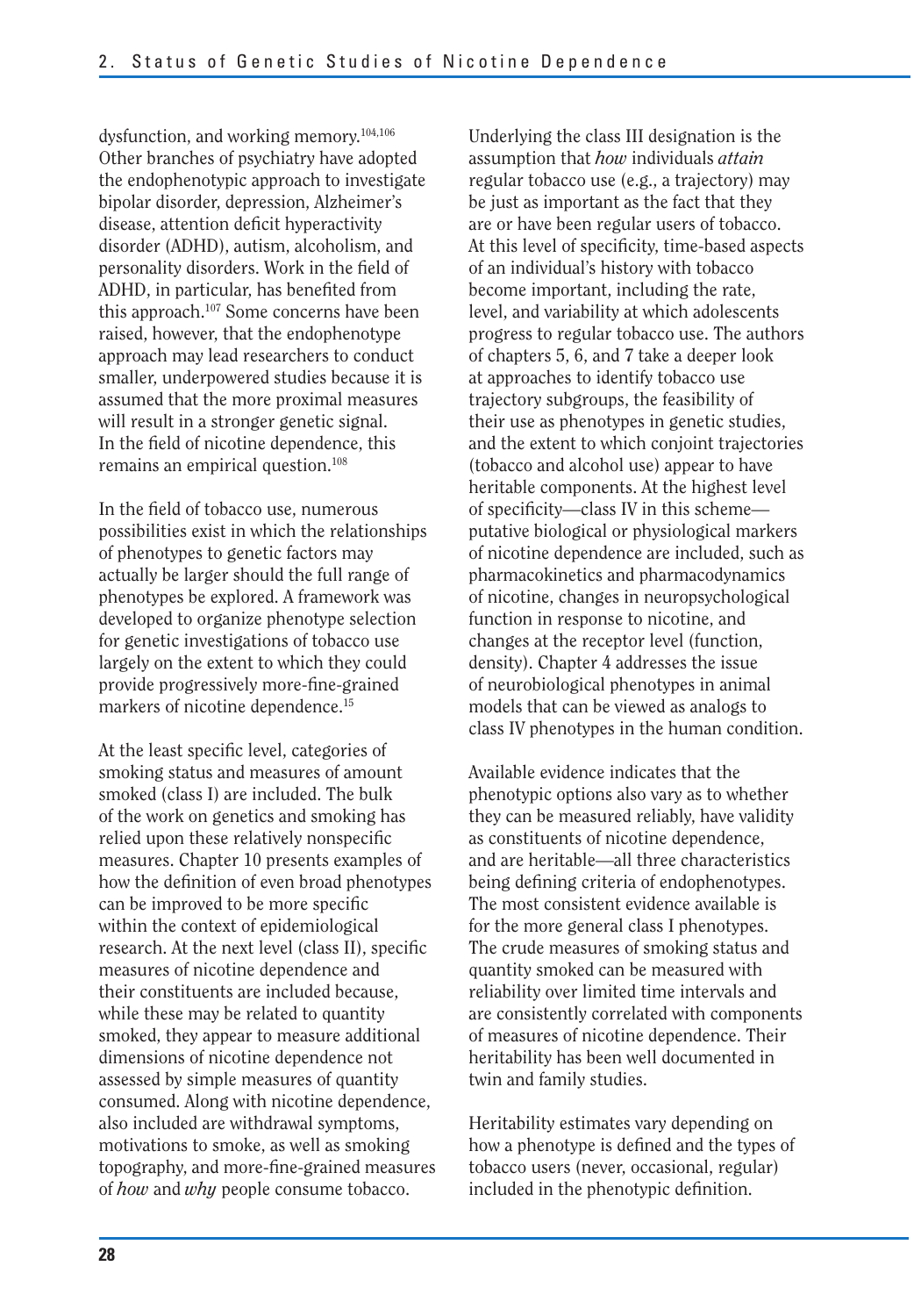Twin studies have addressed the genetic and environmental contributions to variation in several class I tobacco use phenotypes: initiation of tobacco use, measures of cigarette-smoking patterns (such as regular or current smoking), and measures of quantity of use (such as number of CPD). Across studies, measures of quantity of cigarettes smoked have been shown to be significantly heritable with estimates of heritability ranging from 45% to 86% for number of CPD<sup>65,87,109-113</sup> and 46% to 49% for heavy smoking.114,115

Lifetime regular smoking (a class I phenotype) often has been defined as having smoked 100 or more cigarettes in a lifetime and having exhibited a regular pattern of cigarette smoking. Regular smoking has been repeatedly shown to be moderately to highly heritable with an average estimate of approximately 50%.102,116–119 Smoking persistence (also a class I phenotype), defined as being a current smoker versus a past smoker, also has been consistently shown to be heritable, with genetic influences estimated at 27% to 82%.33,117,120–123

Smoking initiation (class I) has generally been defined as a "yes" response to a question assessing whether a respondent has ever smoked or has ever tried smoking, but some studies have used an operationalization of smoking initiation (having smoked  $100+$  cigarettes) that could more accurately be described as ever smoking.98,117,120,121,123 The smoking initiation phenotype thus includes a heterogeneous group of smokers, ranging from people who may have tried smoking cigarettes only once, to heavy, dependent cigarette smokers. Not surprisingly, estimates of genetic and shared environmental effects on smoking initiation vary greatly across studies. Some studies have shown greater importance of shared environmental effects (44% to 54%) compared with genetic effects (11% to 39%) on smoking initiation;33,113,123–125 other

studies have shown substantial heritability (43% to 85%) and a relatively smaller role of shared environment (0% to 68%) for smoking initiation.33,98,117,120,121,126–128 Conceivably, studies that report greater genetic effects for smoking initiation may contain a greater proportion of regular and heavier smokers—two smoking dimensions with a strong genetic signal, relative to occasional or lighter smokers—for whom genetic differences from nonsmokers may be less important than environmental. Also, evidence shows differences in the relative contribution of genetic and shared environmental effects for smoking initiation across gender, age and age cohort, and culture.33,120,121,123,126

At the next level of measurement, most measures of nicotine dependence, such as the FTND and the *DSM*-based classification. have shown acceptable levels of test-retest reliability, and some have been reported to have high to moderate heritability. The validity of many of the measures, however, is uncertain because the two primary measures of nicotine dependence are not correlated with each other, and the extent to which nicotine dependence is associated with motivations, withdrawal, and/or smoking topography is generally unknown as well.

For class II nicotine-dependence phenotypes, defined by the *DSM* Third Edition Revised,129 *DSM-IV,*63 or Fagerström criteria, heritability estimates ranged from 31% to 60%,65,88,89,128 and for dependence as defined by the Heaviness of Smoking Index (HSI),130 which comprises two of the seven FTND items, heritability was also high  $(59\% \text{ to } 71\%)$ .<sup>65,89</sup> In an analysis examining the genetic relationship between lifetime regular smoking and nicotinedependence operationalization by using items from the FTQ53 and the *DSM-IV,*<sup>63</sup> Kendler and colleagues<sup>98</sup> found substantial genetic effects for regular smoking (85%), substantial overlap in liability for regular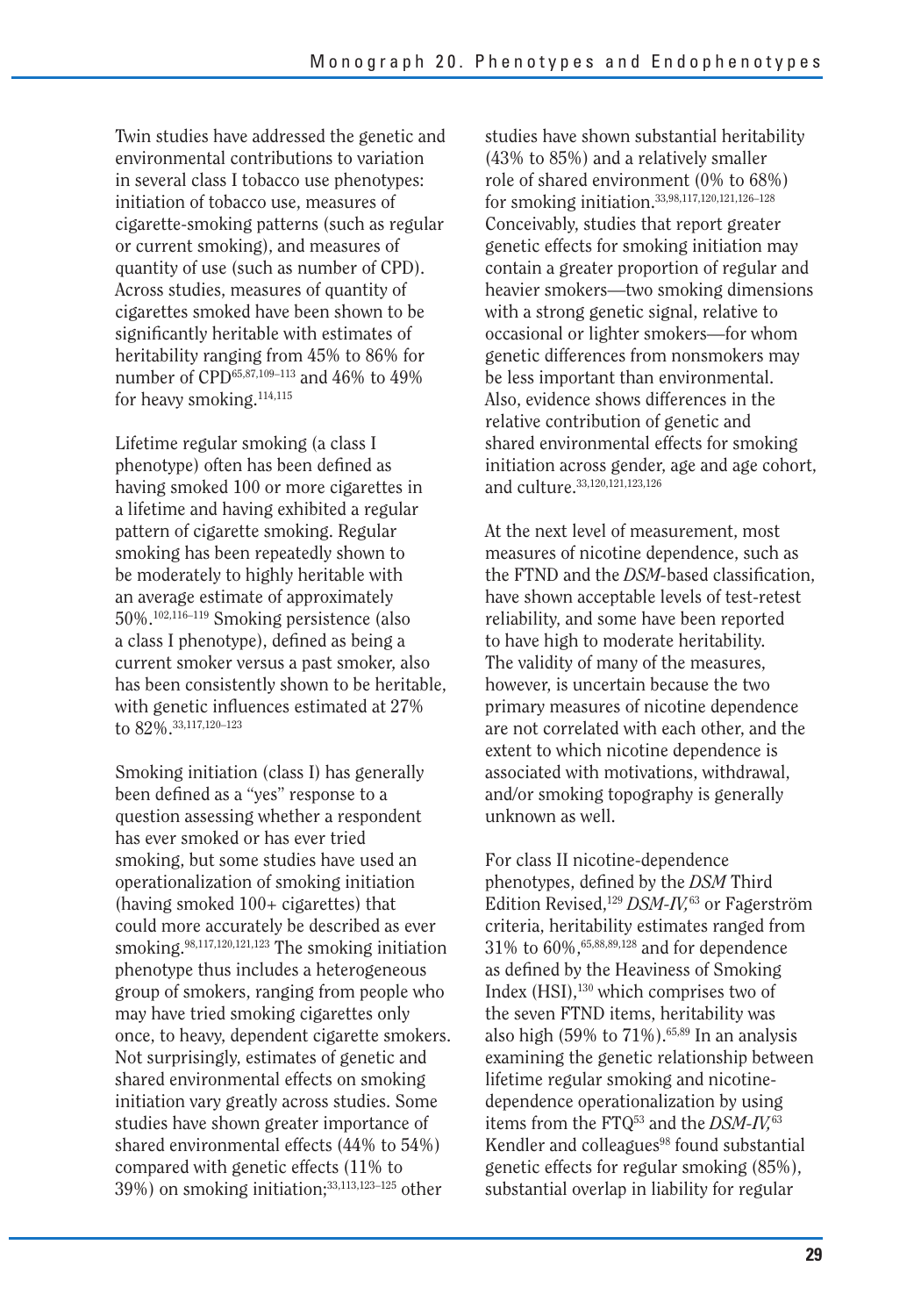smoking and nicotine dependence (60%), and moderate residual genetic effects for nicotine dependence (22%), suggesting overall considerable heritable influences on both regular smoking and nicotine dependence. Individual diagnostic criteria also have been shown to be significantly heritable (26% to 73%), with little to no evidence for a significant contribution from shared environmental effects.<sup>65,89,131</sup> Individual nicotine withdrawal symptoms have been shown to be moderately heritable, ranging from  $9\%$  to  $53\%$ ,<sup>89</sup> with no evidence for a significant contribution from shared environmental effects.

Class III phenotypes—or smoking trajectories—appear to be reliable across a number of studies, although the extent to which they can be assessed reliably with a retrospective methodology is not clear. Their validity as constituents (precursors) of adult nicotine dependence is unknown as is the extent to which membership in a trajectory subgroup is influenced by genetic factors. Before the appearance of the present volume, no studies had been published on the contribution of genetics to variation in longitudinal tobacco use phenotypes (class III), such as developmental smoking trajectories. One study of adolescent twins that involved three data collection periods across seven years generated crosssectional smoking groups (never smokers, triers, experimenters, current smokers). The study examined the cross-sectional heritability of a smoking index variable that combined frequency and recency of cigarette smoking across groups and thus captured the smoking experience across groups at each time of assessment, but not the smoking experience of each group across assessments.19 The study found that, at each wave of data collection, the smoking index variable was significantly influenced by genetic factors (21.8% at wave 1, 22.8% at wave 2, and 35.5% at wave 3) and by shared environmental factors (52% at wave 1,

51.7% at wave 2, and 36.7% at wave 3).19 Of note is the importance of shared environmental factors which, while not measured in this study, include influences such as protobacco advertising and product availability. The first investigation of twin concordance for tobacco- and alcohol-use trajectories is presented in chapter 7.

Several studies have examined the relative contribution of genetic and environmental influences on the transitions from smoking experimentation to higher levels of smoking and nicotine dependence. Using correlated liabilities models, these studies have shown an overlap in the genetic and environmental influences on liability to smoking initiation with liability to smoking persistence,<sup>33,117,120</sup> smoking quantity,<sup>113</sup> regular use, $127$  and nicotine dependence. $98,127$ At least two studies demonstrated that, in older age groups (aged 30 years and older), genetic and environmental factors that determine liability to smoking initiation are independent from those that determine liability to smoking persistence.<sup>33,120</sup> Except for one study,<sup>127</sup> these studies showed a relatively larger influence of shared environmental factors on smoking initiation and a smaller to no significant influence of shared environment on smoking persistence, quantity smoked, or nicotine dependence, consistent with much other work, as discussed earlier. While not measured in the present study, shared environmental influences could include the well-documented effects of smoke-free homes.

Finally, while the measurement properties of some of the class IV phenotypes such as nicotine pharmacokinetics and dynamics are well described, and significant heritability has been demonstrated in both biometric and measured genetic contexts (see the section below, "Heritability of Nicotine Metabolism," for an example), these characteristics for many of the other potential candidate endophenotypes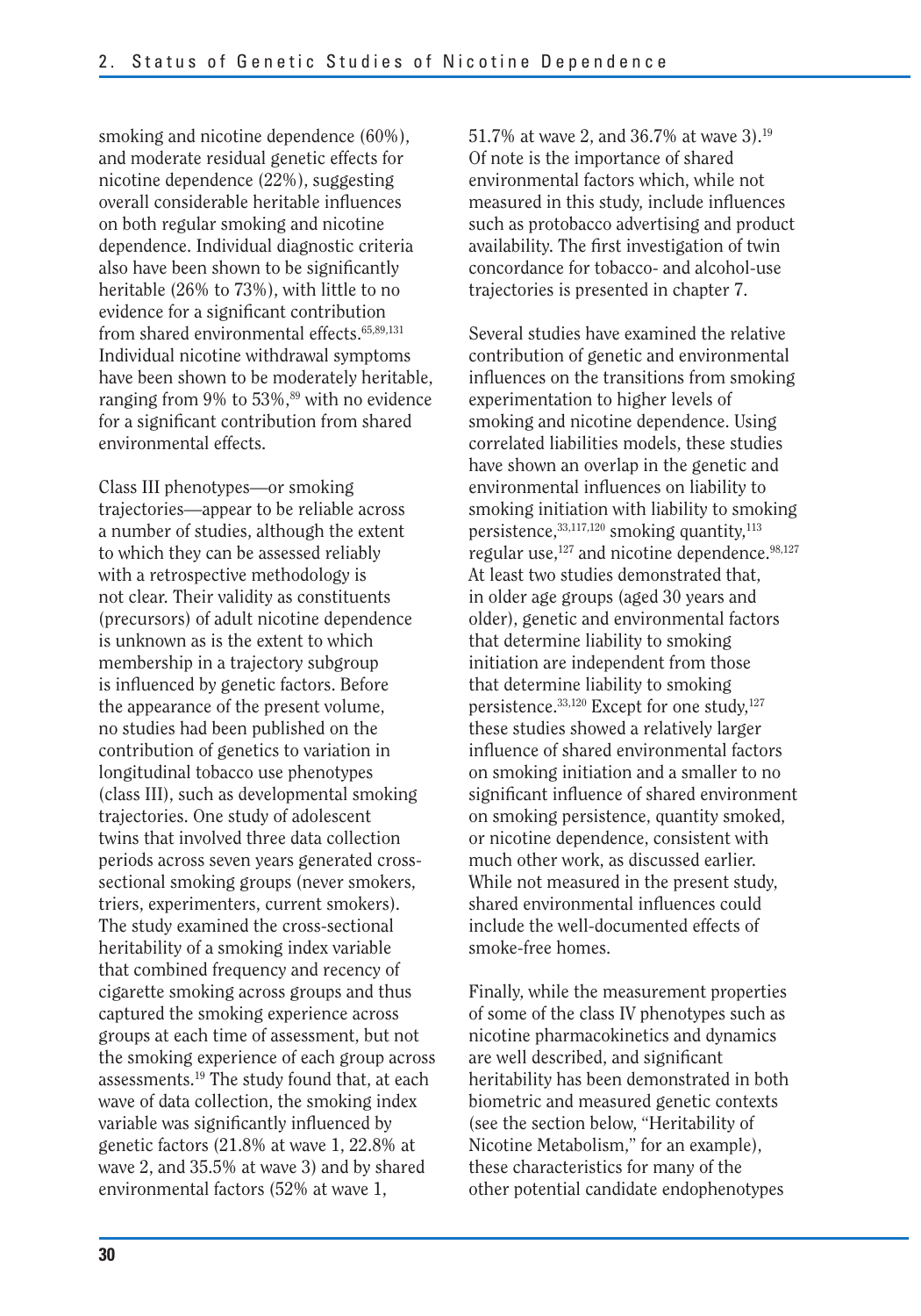are unknown. Moreover, the validity of these measures as constituents of nicotine dependence appears thus far to be problematic or without documentation.

The majority of adolescent and adult twin studies agree that the relative contribution of genetic influences on smoking initiation is smaller than that on downstream smoking phenotypes such as progression to regular smoking, smoking persistence, nicotine dependence, and smoking cessation. Conversely, the relative contribution of environmental factors is larger in smoking initiation than in downstream smoking phenotypes. These results suggest that environmental factors play an important role in experimentation with cigarettes, which largely occurs in adolescence, and that, beyond a certain level of experimentation, genetic liability becomes a stronger determinant of cigarette smoking. From the perspective of intervention and genetic studies of smoking, it appears that a genetically informative endophenotype for nicotine dependence may vary across age, as well as across levels of use.

With regard to existing molecular genetic literature involving smoking-related phenotypes, most reported studies examined class I phenotypes measured retrospectively.48,132–152 Since 2003, the number of papers that use retrospective measures of nicotine dependence—that is, class II indices—has been increasing.142,153–167 Retrospective case-control designs are subject to limitations of recall bias. Many of these studies have not received independent confirmation as of the writing of this chapter. A notable exception to the use of retrospective self-report measures of nicotine dependence is the paper by Ray and colleagues,<sup>168</sup> in which an experimental measure of the relative reinforcing value of nicotine (a class IV phenotype) was found to be associated with variation in the gene *OPRM1.* 

### **Genetic Epidemiological Concepts and Their Implications for Studying Nicotine Dependence**

### **Characteristics of Complex Genetic Traits**

 used as defined by the field of genetic Nicotine dependence, a multidimensional construct, is a complex genetic trait. In this context, the term *complexity* is epidemiology.169–172 A complex trait has several defining features: (1) it has reduced penetrance (i.e., not everyone with a susceptibility gene[s] will develop nicotine dependence); (2) genetic heterogeneity is involved (i.e., a different set of susceptibility genes may contribute to the likelihood of becoming a smoker in different people); (3) pleiotropy is involved (i.e., the same genetic risk factors may lead to different addictions, such as alcoholism, in addition to nicotine dependence in different people); (4) epistasis is involved, which refers to the situation in which a genetic risk factor modifies the expression of another genetic risk factor to produce nicotine dependence; and (5) environmental factors can interact with genetic risk to alter the likelihood of becoming dependent on nicotine.

The available literature involving measured genetics and nicotine dependence provides ample evidence that it is, indeed, a complex genetic trait. Incomplete penetrance is demonstrated by the fact that heritability of nicotine dependence is roughly 50% and that the odds of being a smoker even in the presence of a genetic risk factor is, on average, higher than in the absence of the risk allele.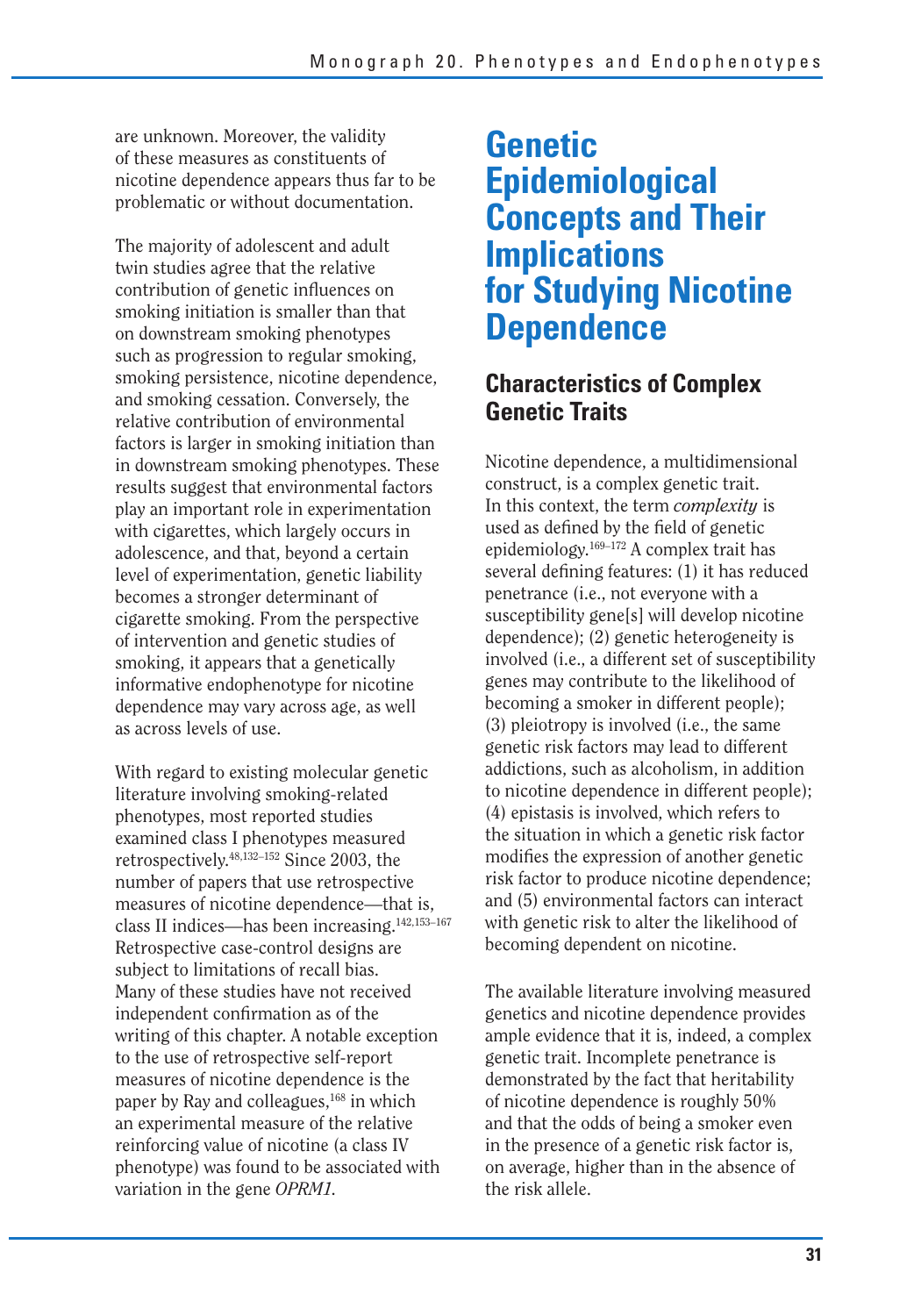*CHRNA4,*155,156 *CHRNA7,*142 *CHRNA9,*<sup>142</sup> *CHRNB1,*164 *CHRNB2,*142 *CHRNB3,*<sup>142</sup> to *ANKKI,* a kinase gene),146,174 *DRD4,*<sup>134</sup> *COMT,*159 *SLC6A3,*135 *5-HTTLPR,*133 *5HT2A,*<sup>147</sup> *CYP2A6*,<sup>29,150,163,175</sup> *CYP2E1*,<sup>161</sup> *GABA<sub>B2</sub>*,<sup>158</sup> *MAOA,*148,152,162 *TH01,*149,153,154 *TPH,*<sup>166</sup> *SLC18A2,*151 *PTEN,*157 *NTRK2,*159 *EPAC,*<sup>160</sup> *DDC,*165,167 *CHRM1,*164 *CCK,*176 and *BDNF.*<sup>177</sup> Genetic heterogeneity is clearly evident when considering the number of genes that have been reported to be in association with nicotine dependence. These include *OPRM1,*168,173 *DRD2* (evidence, however, suggests that the association with *DRD2*  may be confounded by close proximity A close review of these papers indicates substantial variation in the nature of the phenotype measured, ranging from CPD, maximum CPD, nicotine dependence, heavy smoking, smoking status, smoking initiation, withdrawal, regular smoking, and the relative reinforcing value of nicotine. Going forward, what is the best way to incorporate genetic heterogeneity into studies of nicotine dependence? What, if anything, should be concluded about the fact that the published linkage studies have identified regions for the most part that do not contain the candidate genes of interest? One answer to the problem of genetic heterogeneity is the use of an appropriate statistical framework capable of incorporating information about numerous genetic variants while simultaneously taking into account previous findings and expert knowledge to make sense of the plethora of associations reported. The use of Bayesian hierarchical modeling as informed by an ontological framework is described in chapter 12.

Pleiotropy is apparent because genes such as *DRD2* have been reported as associated with other addictive behaviors and/or affective disorders. That any one single gene may, in fact, be associated with a number of phenotypes is an issue that requires much more attention in the literature. In addition to being associated with smoking-related phenotypes such as ever

smoking,<sup>178</sup> smoking cessation in response to acupuncture,<sup>179</sup> smoking cessation in response to bupropion,<sup>180</sup> and smoking cueinduced cigarette craving,<sup>181</sup> variation in *DRD2* has been reported as being associated with schizophrenia,<sup>182-184</sup> alcoholism,<sup>185,186</sup> quantity of alcohol consumed by adolescents and young adults,<sup>187</sup> obsessive compulsive disorder,188 ADHD,189,190 cue-elicited craving for heroin,<sup>191</sup> comorbid depression, anxiety, and social dysfunction associated with posttraumatic stress disorder,<sup>192</sup> working memory in schizophrenics,<sup>193</sup> Tourette's syndrome,<sup>194</sup> anorexia nervosa,<sup>195</sup> neuroticism/anxiety in men,196 and opium addiction.197

The range of phenotypic correlates suggests, at the least, that variation in *DRD2* is not specific to nicotine dependence. The extent to which these indices of psychopathology are viewed as covariates or confounders of the association between nicotine dependence and variation in *DRD2* is highly variable across the published papers on this relationship. Another issue lacking clarity in the literature is the extent to which this plethora of psychiatric phenotypes is associated with and/or has any phenotypic subcomponent in common with nicotine dependence. Similar questions of phenotypic covariation can be raised about the literature involving variation in *OPRM1, 5HTT, MAOA,* and *CHRNA4.* Evidence is addressed in chapter 8 that some of these phenotypes may serve as early indicators of risk for nicotine dependence before chronic exposure to nicotine.

Epistasis, the interaction between genes, was first reported by Lerman and colleagues $139$ for *DRD2* and *SLC6A3* and then again by Lerman and colleagues<sup>198</sup> and by Swan and others.199 These studies underscore the importance of considering the simultaneous effect of several genes on behavior in that the observed effect of any one gene may strictly depend on variation in another gene. For example, investigation of the effect of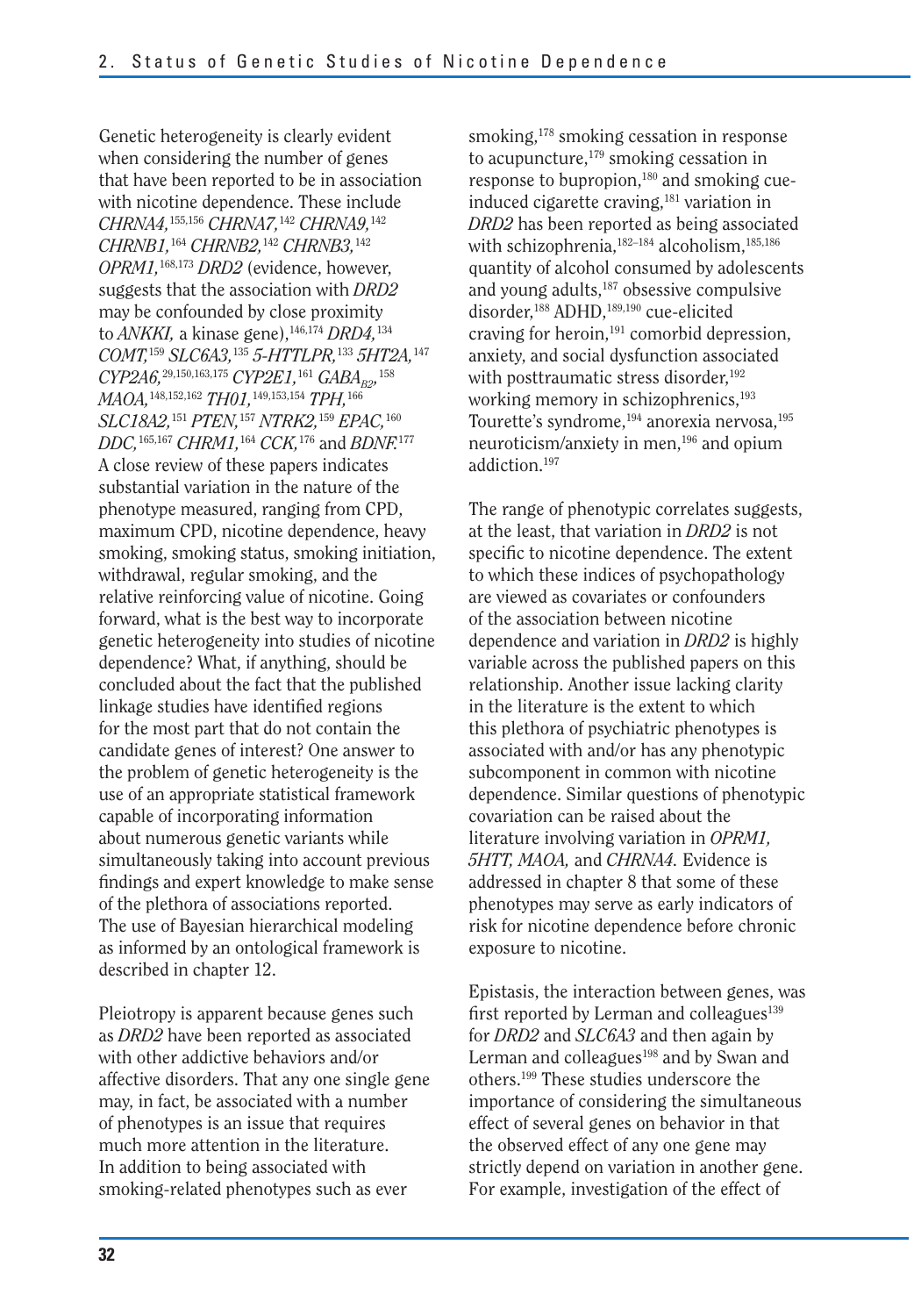genes that are part of a common neural pathway that underlies behavior may be an effective approach (chapter 12 discusses the need for pathway analyses in greater depth).

No published examples of gene-environment interactions in nicotine dependence were found in the literature. Emerging work in the psychiatric genetic literature provides an example that such interactions may exist. The work of Caspi and colleagues<sup>200</sup> reveals that variation in the *5HTT* gene may moderate the impact of life stress on depression. The subsequent work of Kendler and others<sup>201</sup> supports Caspi's original findings and extends them by demonstrating that the threat level of the life stress may be the most critical aspect in interaction with *5HTT* to ultimately produce depression.

The conventional twin model has been extended to account more fully for the effects of gene-environment interactions and/or correlations. Purcell<sup>202</sup> provides the tools to extend the traditional twin model to include a component for the effects of a moderator variable which, in the present case, could be a measure of the environment. Purcell indicates that, while having both genes and environment as measured variables would provide the most power to detect a gene-by-environment  $(G \times E)$ interaction, as in Caspi and colleagues,<sup>200</sup> most modern twin studies should be able to rely on a latent, unmeasured G and a measured E. The most powerful approach to the measurement of E will be a continuous measure. The application of these models $202-204$  has been demonstrated by Button and colleagues,<sup>205</sup> who showed that the heritability of antisocial scores in young twins declines as family dysfunction scores increase, and by McCaffrey and others,<sup>206</sup> who examined the relationship between education level and nicotine dependence in twins. The evidence that macrocontextual (e.g., cultural and socioregional) factors can modify genetic effects is reviewed in chapter 11 of this volume. New approaches

to the assessment of microcontextual (e.g., parental and peer smoking) factors are also described.

#### **Implications for Selection of Nicotine-Dependence Phenotypes and Endophenotypes**

#### *Are Multiple Nicotine-Dependence Phenotypes Associated with Each Other?*

As discussed in chapters 3 and 4, the issue of construct validity is of major importance to the pursuit of knowledge in this area. The extent to which various nicotinedependence phenotypes are or are not associated with each other or with a universally accepted gold standard of nicotine dependence has not been well studied in the literature. For example, while a measure of consumption such as CPD may be highly correlated with the total FTND score  $(r > 0.60)$ , a measure of nicotine metabolism, considered to be a basis for dependence, is correlated only modestly with CPD  $(r = 0.12,$  $p < 0.05$ <sup>207</sup>  $r = -0.15$ , *p* is not statistically significant;<sup>208</sup>  $r = 0.33$ ,  $p < 0.01$ ;<sup>209</sup> and not at all with the FTND).<sup>207,209-211</sup> Similarly, while adolescent trajectories of tobacco use can be clearly demarcated on the basis of number of cigarettes smoked, the extent to which adolescent nicotine metabolism is associated with trajectory group membership is unknown. The first evidence that trajectory group membership in adolescence may be associated with adult nicotine dependence is presented in chapter 5.

#### *Are Multiple Nicotine-Dependence Phenotypes Associated with a Single Endophenotype?*

The relationships that exist between each "marker" of dependence within each phenotypic domain need to be determined, along with the relationships that exist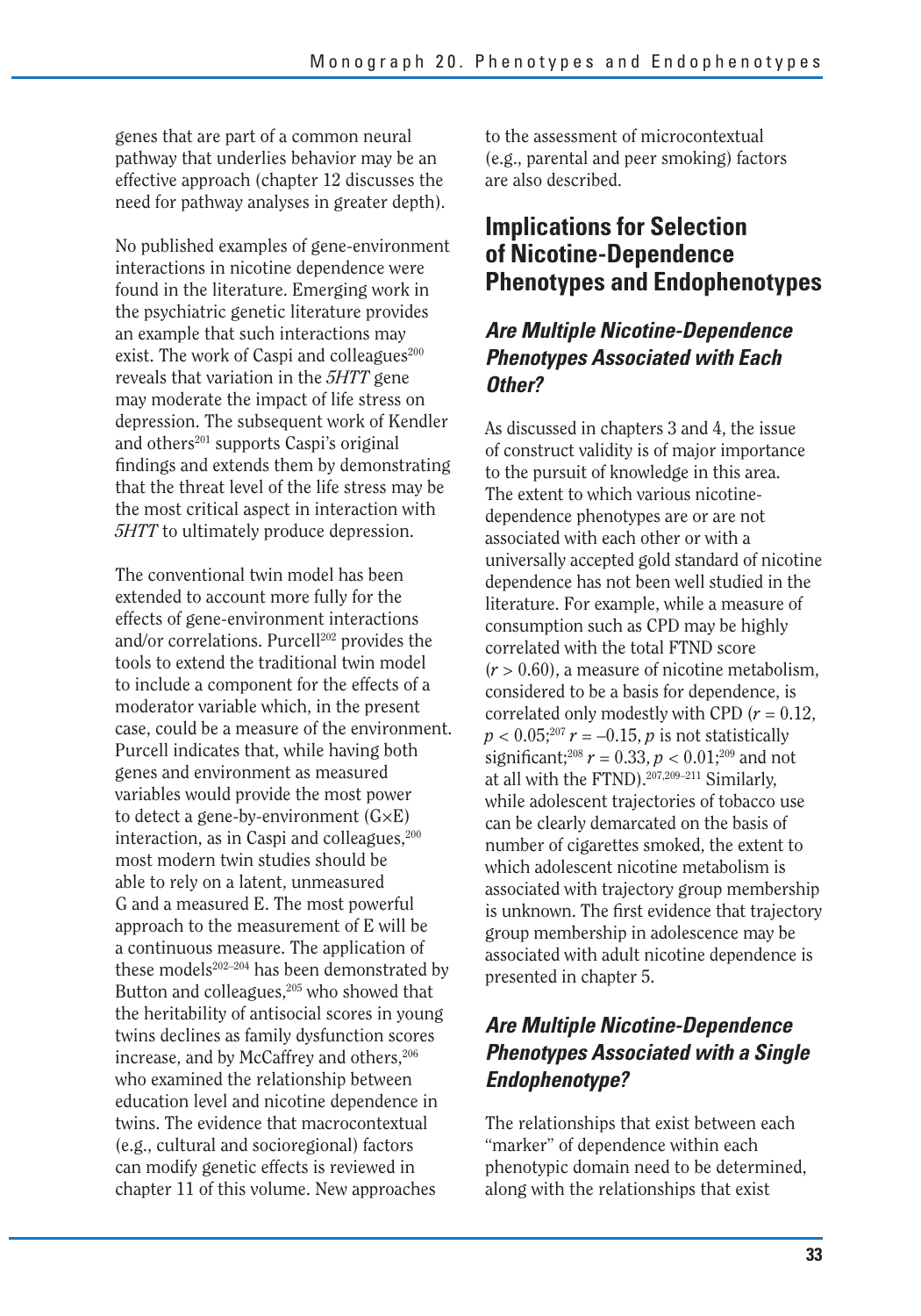across phenotypic domains, to reach a comprehensive understanding of the nature of nicotine dependence. For example, a longstanding hypothesis states that the rate of nicotine metabolism should be related to smoking behaviors, with faster elimination of nicotine being associated with increased rates of smoking and nicotine dependence.<sup>25</sup> While there are few published tests of this hypothesis, the papers that have been published lend only limited supporting evidence, with the rate of nicotine metabolism accounting for less than 16% of the variation in CPD<sup>209,210</sup> and no significant amount of variance in the FTND<sup>209-211</sup> or in the Horn-Russell Scale.<sup>210</sup> Kandel and colleagues $211$  found no significant association between the rate of metabolism and CPD in a sample of younger, lighter smoking, and less dependent smokers. A review of the discussion of results from these papers offers the following possible reasons for the apparent disconnect between rate of metabolism and nicotine dependence: (1) the questionnaire measures of adult nicotine dependence used may not be the most sensitive measures of rate of metabolism,209,210 (2) the rate of metabolism may only be related to nicotine dependence during the transition from experimentation to "addicted" smoking, $209$  or (3) the rate of metabolism is not an important determinant of smoking behavior in younger smokers because of a low level of smoking.211

From the standpoint of the present volume, the lack of evidence that the rate of nicotine metabolism is an important driver of nicotine dependence should create some urgency as to its construct validity. On one hand, the rate of metabolism is associated (although weakly) with CPD. CPD, at the same time, is substantially correlated with most or all existing measures of nicotine dependence. While the resolution of the apparent logical inconsistencies in the literature is beyond the scope of this chapter, some suggestions are offered for future research. For example, is "time to

first cigarette after waking up"—one of the key components of the FTND—associated with nicotine metabolism? One would hypothesize that individuals with faster clearance of nicotine or more extensive conversion of nicotine to cotinine would be associated with a shorter time to the first cigarette. Again, using nicotine metabolism as an endophenotype, is variation in nicotine clearance associated with subjective reactions to the first cigarette of the day? Chapter 3 makes a strong case for developing a comprehensive theory of nicotine dependence as a way to understand apparent logical inconsistencies in research findings.

#### *Are Multiple Nicotine-Dependence Endophenotypes Associated with a Single Phenotype?*

Another set of addressable questions emerge when the relationship among endophenotypes is considered. For example, is variation in nicotine metabolism related to performance increases on the measure of executive function or to related nicotine reward? If metabolism and executive function are related, are they associated to the same degree with specific and global measures of nicotine dependence? Chapters 8 and 9 suggest that relatively little is known about the relationship between candidate endophenotypes and measures of nicotine dependence.

### *Why Are Environmental Phenotypes Important?*

Given the success of policy interventions in reducing smoking rates, some have argued that resources invested in genetics research on smoking would be better spent on those intervention strategies. The reasoning is that nicotine dependence "appear[s] to be highly amenable to environmental modification." and "[r]esources would be far better placed in designing effective interventions and studying the causes of the gap between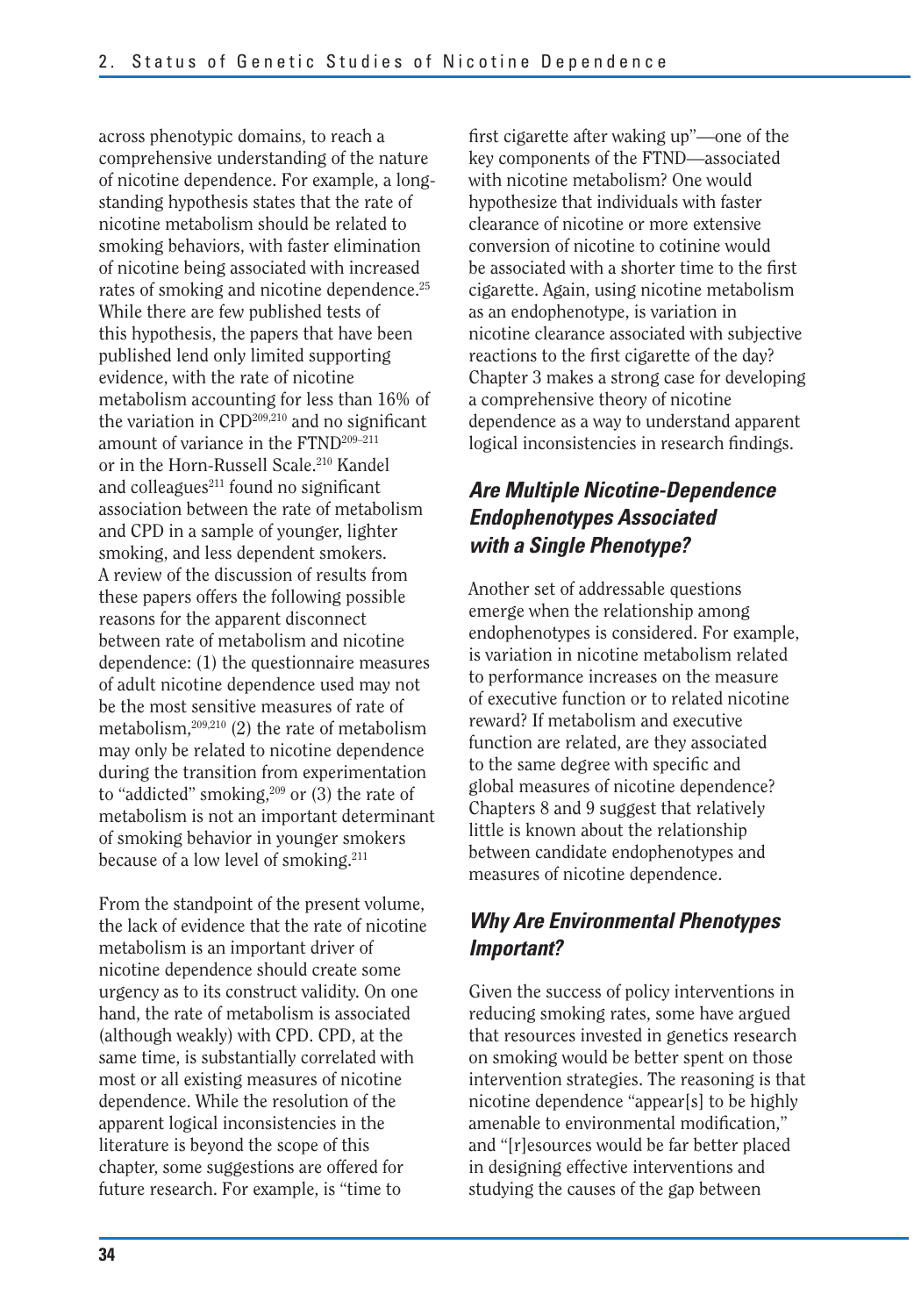knowledge and modification of healthrelated behaviors."10(p601) This argument, however, rests on a false dichotomy between the roles played by genes and environment in the etiology of nicotine dependence.

As argued in rebuttal to the above viewpoint,12,212,213 contemporary genetic research of complex diseases takes into account both genes and environment and seeks practical results within the full scope of etiologic mechanisms. The environment (e.g., aggressive tobacco promotions, cigarettes designed to maximize their addictive potential), rather than genes, is the most likely target of intervention. Moreover, the results of some molecular genetic studies of behavioral disorders $214,215$ have shown that genetic information may be critical to the discovery of environmental effects and vice versa.

Despite the fact that the genetic mechanisms of many genetic disorders are already known, this has not necessarily translated into efficient interventions exactly for the reason that these mechanisms are difficult to change. Genetic studies of complex disorders, in contrast, have barely departed from their nascent stage, but the significant contribution of environmental factors, even in the natural variation in the risk, promises a greater payback. It has long been understood that, regardless of heritability, the individual genotype determines the range of possible phenotypes under possible environments, the norm of reaction.216

Numerous environmental risk factors for acquiring nicotine dependence have been identified in the literature.<sup>217</sup> However, it is not yet clear whether any of these have the possibility of interacting with genetic risk factors to heighten the likelihood that an individual will become dependent. A number of these have the potential to be an "environmental pathogen"—that is, a characteristic of the environment in the presence of which a genetic risk factor can exert its effect on nicotine dependence.<sup>218</sup> One of the challenges in this area is the need for optimal measurements of the environment so that proximal and distal risks can be enumerated, along with the documentation of age-specific and cumulative risk. Moffitt and colleagues<sup>218</sup> identify a strong need for improved retrospective measurement of environmental pathogens (see chapters 3 and 11 for further discussion of environmental pathogens and their measurement).

Evidence suggests that a portion of the smoking population smokes every day, has not previously attempted to quit, and has no desire or intention to quit. Prevalence estimates for this "hardcore" smoking range from 5% to 16% of the smoking population.219–221 Further characterization of hard-core smokers indicates several characteristics shown to have a genetic component (e.g., shorter time to first cigarette of the day, heavier smoking, concurrent use of other tobacco products, use of other abused substances, and comorbid depression). Given that hard-core smokers tend to be of lower socioeconomic status and are more likely to be unemployed and living alone, Warner and Burns<sup>222</sup> have speculated that these types of smokers may be living in a more stressful environment. Interestingly, stress reactivity has been shown to have both genetic<sup>223,224</sup> and environmental<sup>225</sup> components in its variation. This raises some interesting questions about the hard-core smoker that should be addressed in future research: (1) Is the prevalence of certain candidate gene variants higher or lower in hardcore smokers? (2) Does the relationship between specific candidate gene variants and hard-core smoking vary as a function of exposure to certain environmental risk factors? (3) Is the constellation of genetic and environmental risk factors different in hard-core smokers? (4) Are there subgroups within the hard-core smoker population that vary in genetic and environmental risk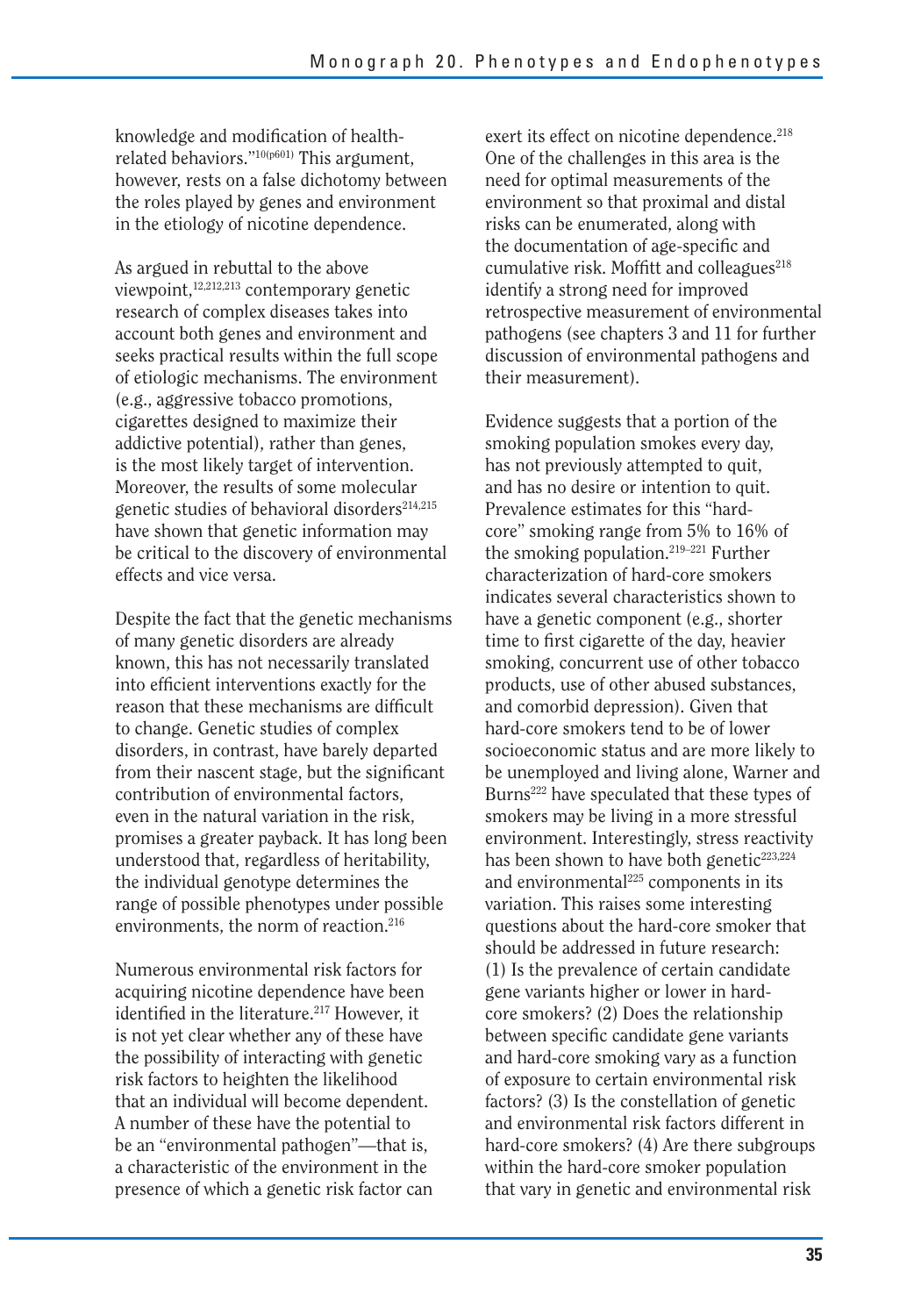factors? Genetic epidemiology investigations of this group of smokers may provide a wealth of information to inform future tobacco control efforts in hard-to-reach segments of the smoking population.

#### *Could Environmental Variation Cause Variation in Expression of Genes of Relevance to Nicotine Dependence?*

The evidence is compelling that environmental factors can result in the expression of genes in pathways of relevance to addiction in general. For example, exposure to stress modulates the expression of cocaine- and amphetamine-regulated transcript *(CART)* in the hypothalamus and amygdala in the rat brain in a region- and sex-specific manner. *CART* may, therefore, be a mediator peptide in the interaction between stress and drug abuse.<sup>226</sup> In a series of studies, early maternal care was shown to have a profound impact on gene expression with long-lasting effects on the stress response.227,228 Chronic stress influences gene transcription in the hippocampus.229 Differential exposure to enriched or impoverished environments alters *N-*methyl-D*-*aspartate receptor subunit expression in the nucleus accumbens core and shell.230 Also, exposure to drugs of abuse (e.g., opiates) results in a discernible pattern of gene expression in the opioidergic and other pathways.<sup>231-233</sup>

Epigenetics refers to heritable variation in biochemical modifications of both the nucleic acid and the protein components of chromatin—that is, the methylation of cytosine found in cytosine-guanine dinucleotides and posttranslational modification (methylation, acetylation and phosphorylation) of histone proteins, generally associated with decreased or increased levels of gene expression at the corresponding genetic locus.234 Multiple approaches to the analysis of epigenetic variation and its associations with genetic

and environmental variation and their association with disease are possible. One elegant design, however, uses monozygotic twins. These twins share 100% of their genome at the moment of twinning and accumulate differences thereafter with respect to DNA methylation, histone modification, and copy-number variation.235,236 Age, diet, gender, and environment have been associated with global epigenetic modification of the genome and both global and locusspecific DNA methylation appear to be heritable.<sup>236–239</sup> While both genetic<sup>240</sup> and epigenetic234 variation are associated with individual differences in gene expression, the discordant monozygotic twin design may be the most promising design to investigate epigenetic regulation of gene expression that might underlie differences in a phenotype of interest.241

The study of discordant monozygotic twin gene expression or epigenetic differences is still in the early stages with respect to the numbers of studies, numbers of individuals, and design characteristics. A review of the literature reveals nine investigations of gene expression differences between discordant monozygotic twins that evaluate a panel of genes for gene expression differences to identify candidate genes potentially associated with the discordant phenotype, $242-249$  with the number of twin pairs evaluated in these studies ranging from 1 to 11. Five of these studies have used lymphoblastoid cell lines as the tissue source,<sup>242,243,245,249,250</sup> two studies include analysis of dizygotic twin pairs or siblings in their gene expression analyses, $243,248$  and five studies used the Affymetrix gene expression array platform.244–246,249,250 Four studies confirmed specific results using individual candidate gene expression analysis in the discovery sample of RNA from the discordant monozygotic twins, <sup>245,248-250</sup> and one study validated specific gene expression results in a second RNA sample derived from sporadic cases and controls.<sup>249</sup>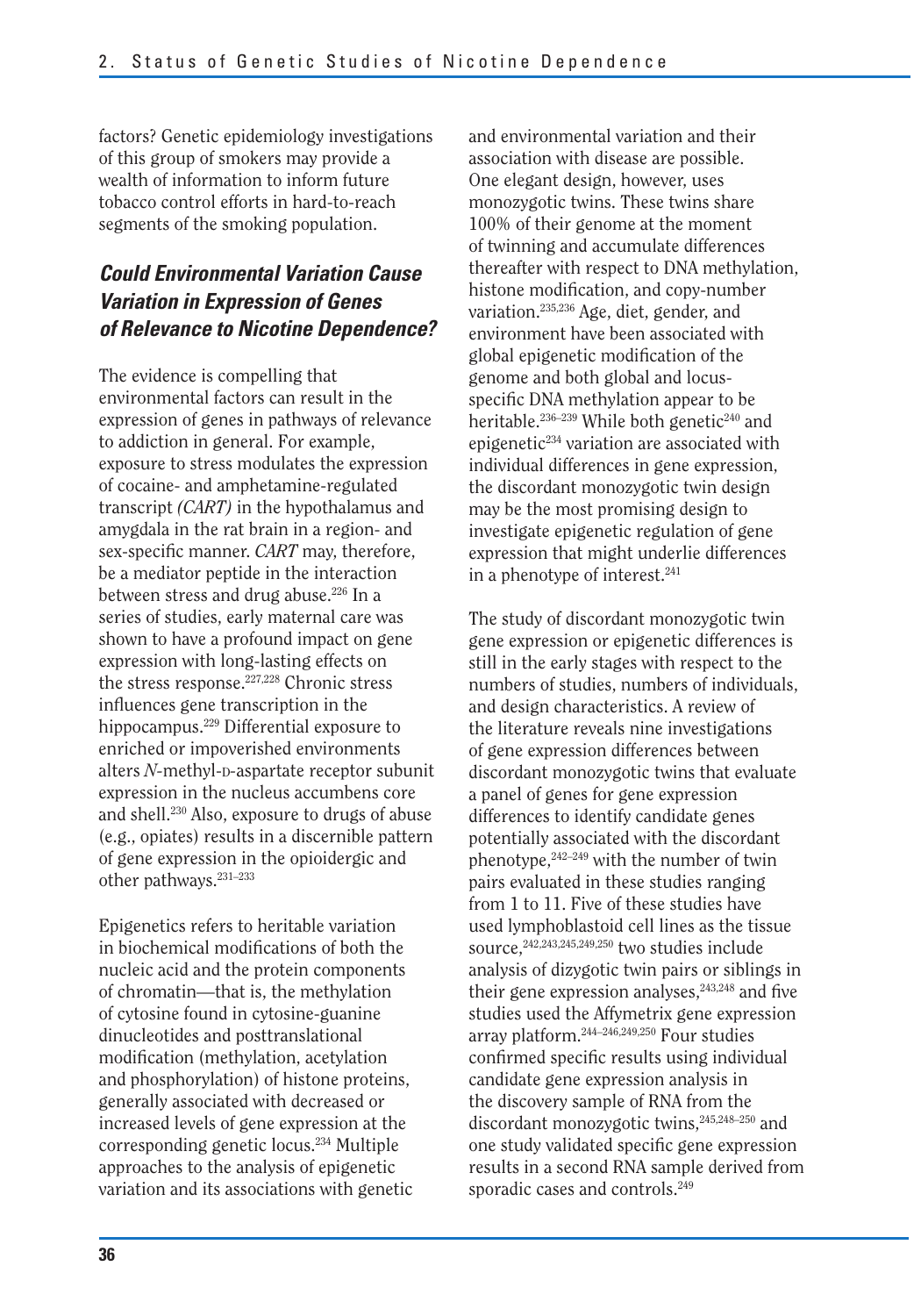The use of monozygotic twins discordant for smoking history or nicotine pharmacokinetics for epigenetic studies to identify candidate genes influencing these traits represents a complementary approach to candidate gene and genomewide association studies (GWAS). Candidate genes identified using these approaches can then be evaluated directly for specific epigenetic differences in genomic DNA from the discovery sample of discordant monozygotic twins and in genomic DNA from other individuals for association to the traits of interest. The availability of public epigenetic data and additional research into the prevalence and correlates of epigenetic modifications<sup>251</sup> will enable the data from such twin design epigenetic analyses to be placed within the population of genetic, environmental, and genomic and epigenomic contexts.

### **Summary of Selected Biometric and Measured Genetic Studies of Nicotine Dependence**

The following studies are summarized below as examples of biometric and measured genetic studies of nicotine dependence. The reader will see a progression from completely biometric analyses of components of nicotine dependence (class II phenotypes),<sup>65</sup> biometric and measured genetic analyses combined (class IV phenotypes),252 to measured genetics with a range of class I and II phenotypes,<sup>66</sup> and, finally, many measured genetic variants in relation to one class II phenotype.13,253 The studies are included as representative of the state of the science involving genetics and nicotine dependence. The reader will see, however, that none of the examples address issues raised in the present volume concerning theoretical and

measurement issues of nicotine dependence and, therefore, set a baseline from which future studies should progress.

### **Heritability of Components of Nicotine Dependence in Adults**

A study in 2004 identified genetically informative nicotine-dependence criteria in a large community sample of adult (aged 24– 36 years) Australian male and female twins.65 The phenotypes under investigation were the seven *DSM-IV* nicotine-dependence criteria<sup>63</sup> and two FTND items (CPD and time to first cigarette in the morning) that together make up the HSI.130 In the first step of the analysis, the phenotypic factor structure of the nine nicotine-dependence criteria in ever smokers resulted in two highly correlated factors for both women and men, with items related to smoking quantity loading on the first factor (*DSM-IV* nicotine tolerance and both HSI items), and *DSM-IV* items related to withdrawal and difficulty in quitting smoking loading on the second factor (withdrawal, smoking more than intended, difficulty in quitting smoking cigarettes, giving up important activities to smoke, and smoking despite physical or psychological problems caused by or exacerbated by smoking). Chain smoking, corresponding to the *DSM-IV*  criterion of a great deal of time spent using the substance loads equally strongly on both factors and, in exploratory analysis, loaded highly on a third factor for both women and men, suggesting that this item does not correlate with endorsement of the remaining items. Internal consistency was high for both factors in women and men (Cronbach's alpha ranged from 0.78 to 0.79).

Factor analysis suggested similarity in the pattern of endorsement of nicotinedependence criteria in women and men. Further, the weak factor loading of time to first cigarette in the morning on the factor for which withdrawal had a strong loading suggested that latency to first morning cigarette does not index nicotine withdrawal.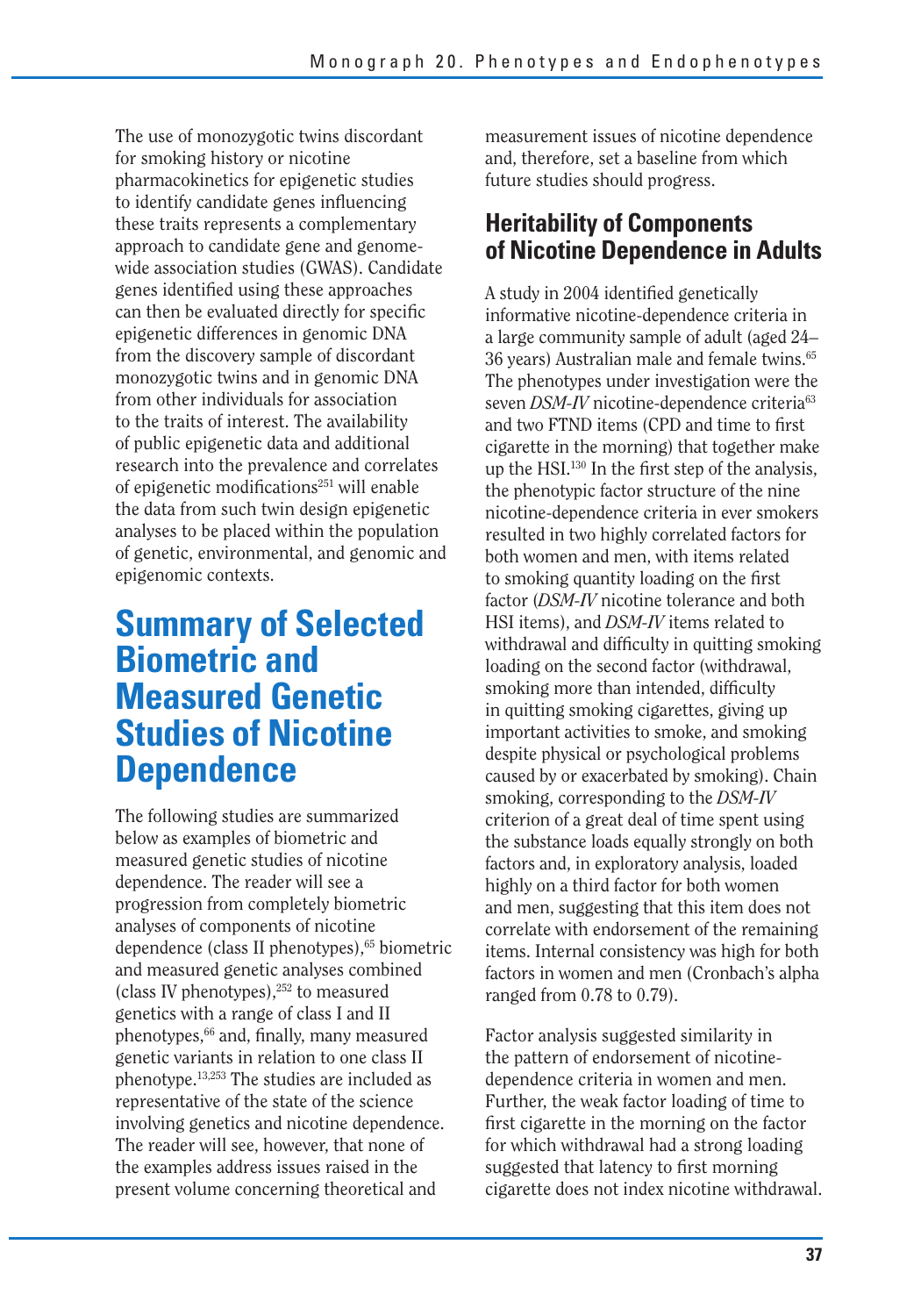Finally, the *DSM-IV* criterion of giving up important social and occupational activities to smoke had the weakest correlation with the total factor score. Factor internal consistency improved without this item in both women and men. This result, together with this item being the least commonly endorsed, suggests that giving up activities to smoke may not be an important indicator of nicotine dependence in adults.

Genetic factor analysis of the same nine nicotine-dependence criteria resulted in two genetic factors and one shared environmental factor for both women and men. High item loadings were observed for all items on the first genetic factor with weaker loadings on the second genetic factor, suggesting that similar genetic factors contribute to interitem correlation. Factor loadings on the second genetic factor were opposite in sign in the women compared to the men, implying the influence of different genetic factors. Factor loadings on the shared environmental factor were low in women and moderate in men, and were opposite in sign between women and men, suggesting gender differences in the shared environmental factors that contribute to interitem correlation.

A study by Lessov and colleagues<sup>65</sup> also examined the relative contribution of genetic and environmental influences on variance to individual nicotine-dependence criteria and a nicotine-dependence diagnosis as defined by the *DSM-IV* and the HSI. The results showed substantial heritability for *DSM-IV* nicotine tolerance (73%), withdrawal (53%), smoking more than intended (62%), and both HSI items—time to first cigarette in the morning (68%) and number of CPD (70%). Relatively moderate heritability was observed for *DSM-IV* items: ever chain smoked (45%), smoking despite physical or psychological problems (39%), and giving up important activities to smoke (26%). There was no evidence for a significant contribution by shared environmental effects for any of these items and no gender differences.

One exception was the *DSM-IV* criterion of difficulty in quitting smoking, which was strongly heritable in women (68%), with no significant contribution for shared environment, and relatively more weakly heritable in men (54%), with significant contribution of shared environmental effects (26%). Nicotine dependence defined by *DSM-IV* criteria (i.e., endorsing three or more of seven items in the same 12-month period lifetime) was moderately heritable (56%); higher heritability was observed for HSI-defined dependence  $(71%)$ . For both dependence definitions, there was no evidence for significant shared environmental effects or gender differences.

Taken together, the results from the Lessov and colleagues study<sup>65</sup> suggest that the *DSM-IV* criteria of giving up important activities to smoke and chain smoking (i.e., spending a lot of time using nicotine) may not be useful indicators of nicotine dependence for the purpose of genetic research. However, the *DSM-IV* criteria of tolerance, withdrawal, and difficulty in quitting smoking, and the two HSI items time to first cigarette in the morning and CPD—may be the most salient genetic indicators of nicotine dependence in adults. The results also suggest that factor analytic approaches may identify highly genetically informative dependence phenotypes. Future work will examine the phenotypic and genetic factor structure of nicotine dependence in adolescents, which could be expected to be different from that of adults, considering differences in the importance of social and cultural pressures in relation to cigarette smoking.

### **Heritability of Nicotine Metabolism**

The twin design has been used previously to investigate the genetic and environmental variance of the metabolism of a variety of substances including ethanol, lithium, and halothane (an anesthetic), but its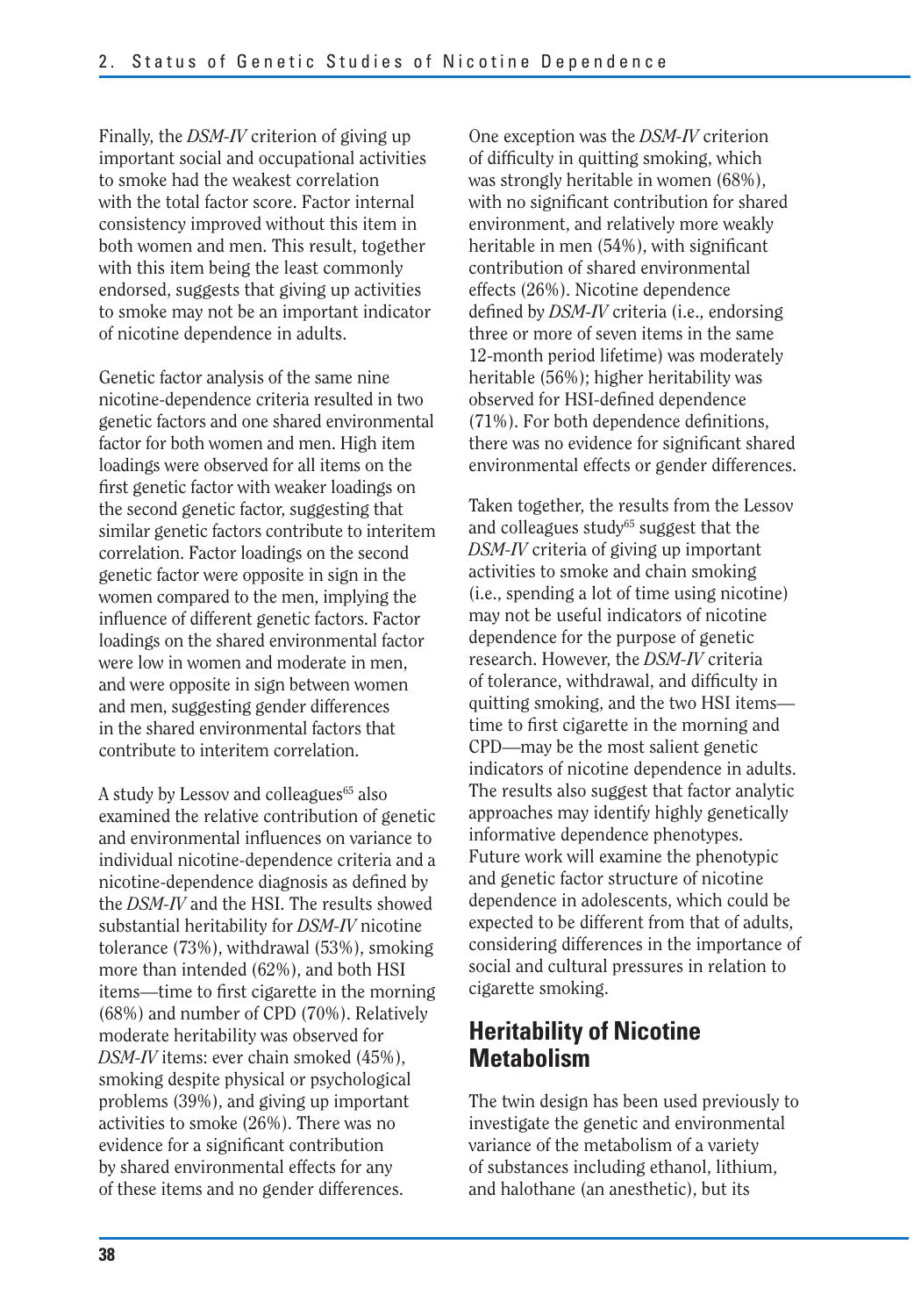application to the study of nicotine metabolism did not begin until 2004. Although the body of evidence from the early twin studies shows substantial genetic involvement in drug metabolism, the extant literature has (1) examined relatively few pharmacokinetic indices of drug metabolism, (2) relied on very small samples of twins, (3) not used state-of-the-art techniques for quantification of the relative contribution of genetic and environmental influences, and (4) been unable to examine the impact of measured P450 genotype on estimates of broad heritability.

In a series of papers, the adaptability of the twin design to a variety of purposes was demonstrated.252,254–259 When combined with methodologies from molecular genetics, the design becomes highly informative with regard to the impact of measured genotype on estimates of heritability when the family nature of the data is used, as well as the impact of genotype on the metabolic phenotypes when the data are treated as coming from unrelated individuals.

Although certain genes for enzymes, such as *CYP2A6,* are clearly implicated in relevant pathways for nicotine metabolism,<sup>26,27,260</sup> development of a complete understanding of all relevant candidate genes (e.g., *CYP2B6* <sup>261</sup> and *CYP2D6* 262,263) and their interactions in the pathways is still under way. For the purposes of the present example, the focus is only on that portion of the metabolic pathway that involves principally the action of *CYP2A6* in the conversion of nicotine to cotinine.252 One hundred and thirtynine twin pairs—110 monozygotic and 29 dizygotic—underwent a 30-minute infusion of stable-isotope-labeled nicotine and its major metabolite, cotinine, followed by an 8-hour in-hospital stay. Blood and urine samples were taken at regular intervals for analysis of nicotine, cotinine, and metabolites by gas chromatography–mass spectrometry or liquid chromatography– mass spectrometry and subsequent

characterization of pharmacokinetic and metabolism phenotypes. DNA was genotyped for zygosity and for variation in the gene for the primary enzyme involved in nicotine metabolism, *CYP2A6* (alleles tested: *\*1, \*1/2, \*2, \*4, \*7, \*9,* and *\*12*).

Standard pharmacokinetic parameters were estimated from blood concentration data by using model-independent methods as described elsewhere.264,265 Univariate genetic analyses were used to quantify the relative contribution of genetic and environmental influences. All analyses were adjusted for age, current smoking, and oral contraceptive use in women.

Approximately 60% of the variability in clearance of nicotine, and clearance of nicotine via the cotinine pathway, was attributable to additive genetic effects. The estimate of additive genetic variation in the clearance of cotinine was smaller (33.3%). All three clearance parameters were significantly faster in the *CYP2A6* wild-type homozygous participants compared with those with at least one reduced metabolizing gene variant.

It was hypothesized that the estimate of additive genetic influence on measures of clearance would be reduced after adjusting for the effects of the *CYP2A6* genotype. The effect of measured *CYP2A6* genotype was tested by (1) including genotypic status (wild-type homozygotes or the presence of at least one reduced metabolizing variant) as a covariate in the genetic models and estimating the relative contribution of genetic and environmental effects to the residual phenotypic variance and (2) fitting models to metabolism data after excluding all individuals with at least one *CYP2A6* variant.

The inclusion of the *CYP2A6* genotype as a covariate in the biometric models did not significantly alter the estimate for additive genetic effects on the three measures of clearance. As hypothesized, point estimates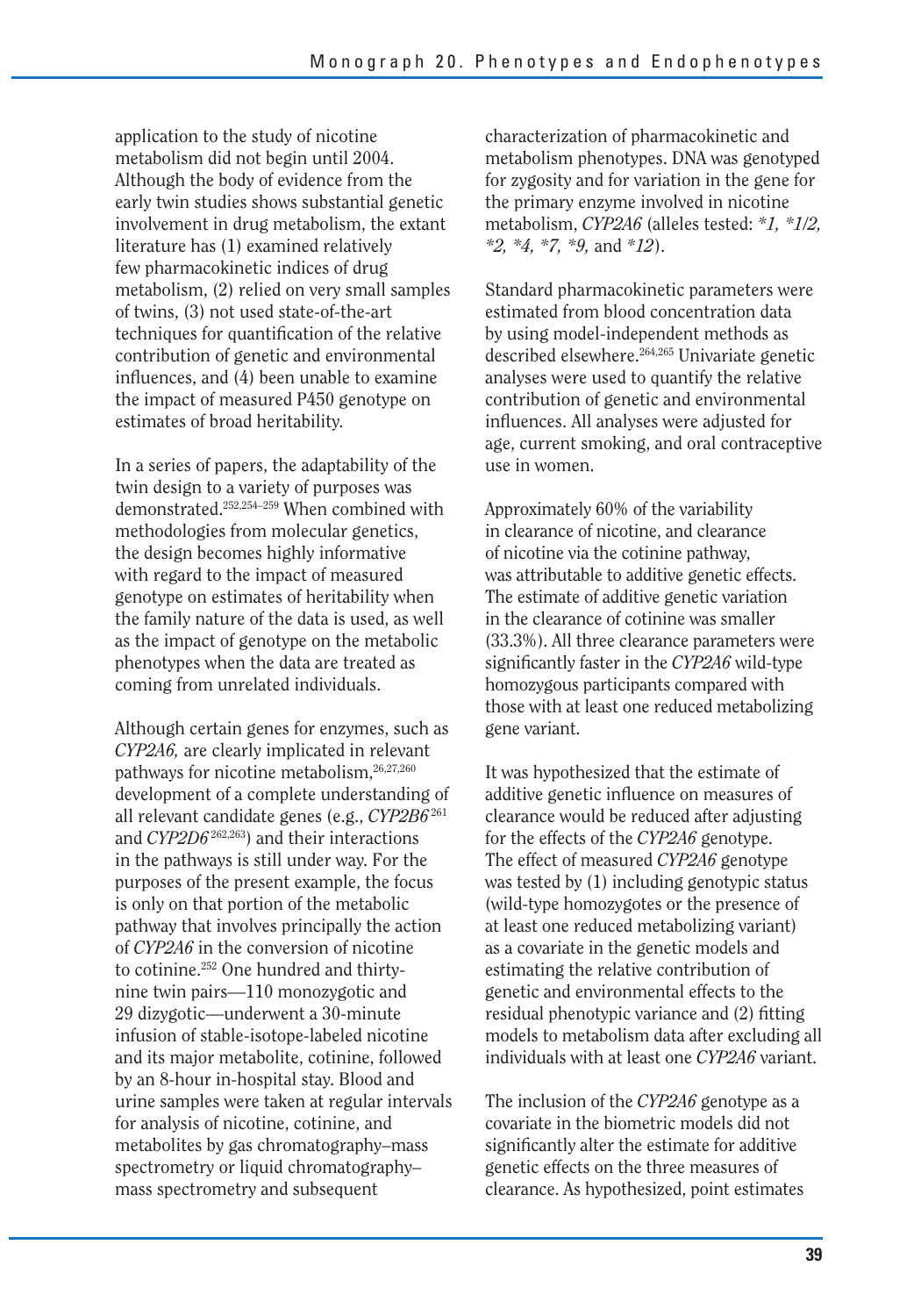for the additive genetic effects decreased, but only to a small degree (e.g., decreases of 7.7%, 9.0%, and 7.4% for clearance of nicotine, clearance of cotinine, and clearance of nicotine, via the cotinine pathway, respectively). Similarly, exclusion of individuals with reduced metabolizing allele variants of *CYP2A6* resulted in best-fitting models with decreased but still significant heritability for the residual phenotypic variation in the clearance measures (e.g., decreases from point estimates for the sample as a whole of 8.8%, 26.4%, and 14.8% for clearance of nicotine, clearance of cotinine, and clearance of nicotine, via the cotinine pathway, respectively). These results suggest that, to the degree that twin variation in these nicotine clearance parameters is attributable to variation in *CYP2A6* allele status, the effect is small and that genetic influences in addition to variation in *CYP2A6*  contribute to the heritability of nicotine and cotinine clearance (see chapter 12 for an analysis of nicotine metabolism involving multiple genes). The small association between the *CYP2A6* genotype and clearance measures, both at the phenotypic and genotypic levels, may partly explain why the relationship between the *CYP2A6* genotype and smoking behavior is inconsistent.<sup>51,52</sup>

In addition, this study by Swan and colleagues252 tested relatively few *CYP2A6*  variants (i.e., those known or very likely to have an impact on the structure of the gene and resulting protein). New variants are appearing at a very rapid rate, and many are not yet characterized or numbered.266 The majority of these variants are in the 5′ and 3′ noncoding regions, which some studies have found to alter levels of transcription.

### **Linkage Analysis of FTND and Other Indices of Nicotine Dependence**

The family study by Swan and others<sup>66</sup> sought to identify loci that segregate

with nicotine dependence as determined by the FTND. Additional measures were included to capture the complexity of the nicotine-dependence phenotype.66 These included: (1) elements from the *DSM-IV*  dependence criteria,<sup>63</sup> (2) smoking frequency and quantity, and (3) quitting history. Individuals who never tried even a puff of a cigarette were excluded from all definitions. Individuals who tried smoking, and those who smoked 100 or more cigarettes in their lifetime but were never daily smokers, are included in the zero category of *DSM-IV*  measures. All other measures included lifetime daily smokers only.

For the FTND summary score, a maximum logarithm of odds (LOD) score of 2.7 was seen at 178 cM on chromosome 6 (figure 2.3). The marker closest to the peak was D6S446. The support interval (defined as the region in which LOD scores are within the value of one less than the maximum LOD score) included 156–191 cM (D6S1581 D6S281). In subsequent analyses, additional tobacco use phenotypes were examined for evidence of linkage. To minimize the reporting of results due to chance, individual LOD scores of 2.7 or greater only were reported. The support interval for withdrawal severity overlapped the FTND support interval on chromosome 6 (figure 2.3) with a peak LOD score of 2.7. Also shown in figure 2.3 is a quitting-history phenotype, short-term quit, that had a peak LOD score of 1.9 in the same region. The largest LOD score for any nicotinedependence phenotype (LOD score = 3.0) was observed for *DSM-IV-*like nicotinedependence severity near D7S636 (164 cM; support interval  $159-167$  cM; figure 2.4). For the dichotomous *DSM-IV-*like nicotinedependence measure, a maximum LOD score of 2.7 was observed on chromosome 8 at 31 cM and 35 cM (near marker D8S258; figure  $2.5$ ).

Previous work has identified linkage peaks at or near the support interval reported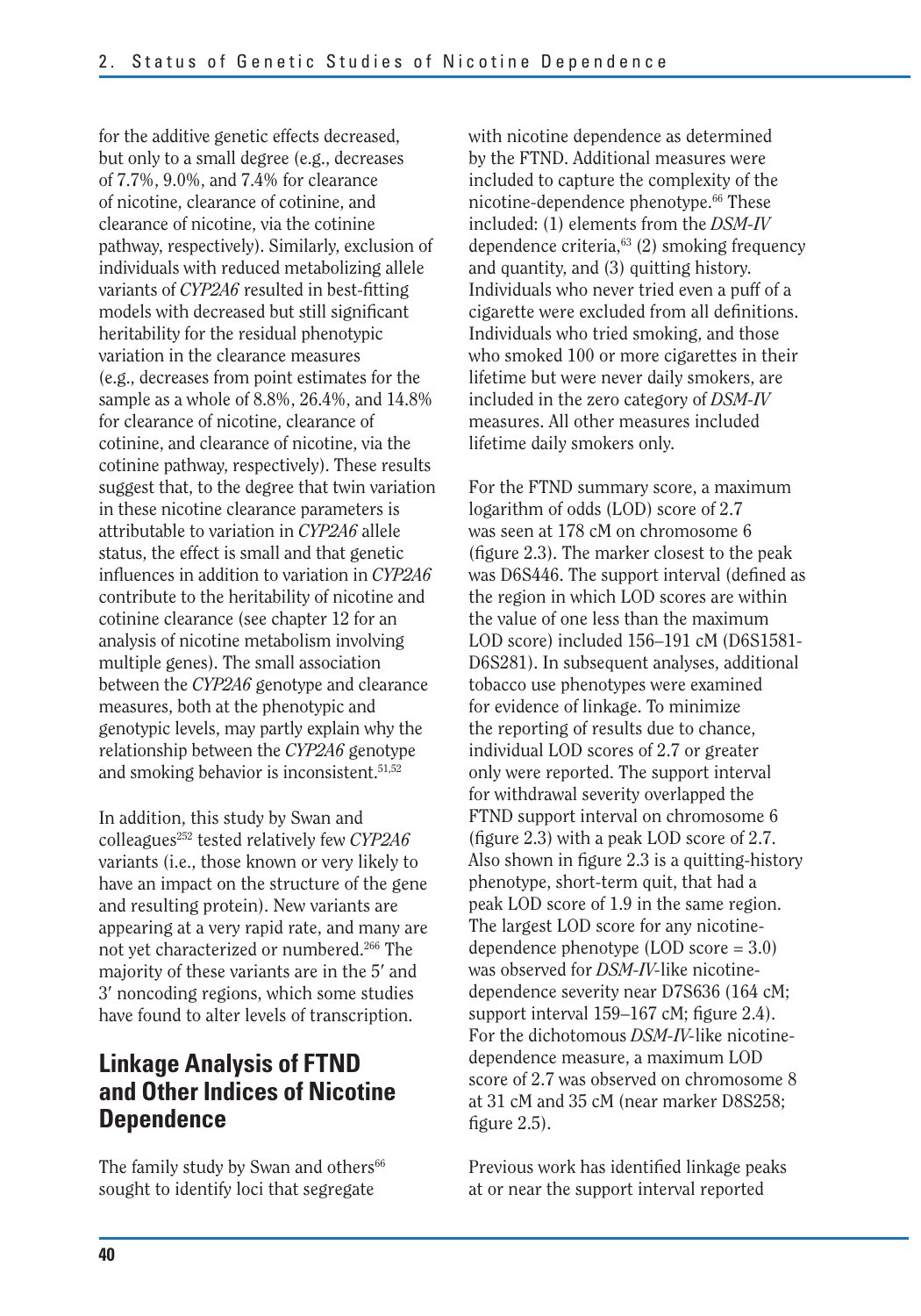

Note. FTND = Fagerström Test for Nicotine Dependence; LOD = Logarithm of odds; cM = centimorgans; Bergen and colleagues<sup>267</sup> (1999; ever smoke) and Sullivan and colleagues55 (2004; Fagerström Tolerance Questionnaire) have peaks at beginning of support interval. From Swan, G. E., H. Hops, K. C. Wilhelmsen, C. N. Lessov-Schlaggar, L. S. Cheng, K. S. Hudmon, C. I. Amos, et al. 2006. A genome-wide screen for nicotine dependence susceptibility loci. American Journal of Medical Genetics Part B, Neuropsychiatric Genetics 141 (4): 354–60.



Sullivan and colleagues<sup>55</sup> (2004; Fagerström Tolerance Questionnaire) have a peak near the start of the support interval. From Swan, G. E., H. Hops, K. C. Wilhelmsen, C. N. Lessov-Schlaggar, L. S. Cheng, K. S. Hudmon, C. I. Amos, et al. 2006. A genome-wide screen for nicotine dependence susceptibility loci. American Journal of Medical Genetics Part B, Neuropsychiatric Genetics 141 (4): 354–60.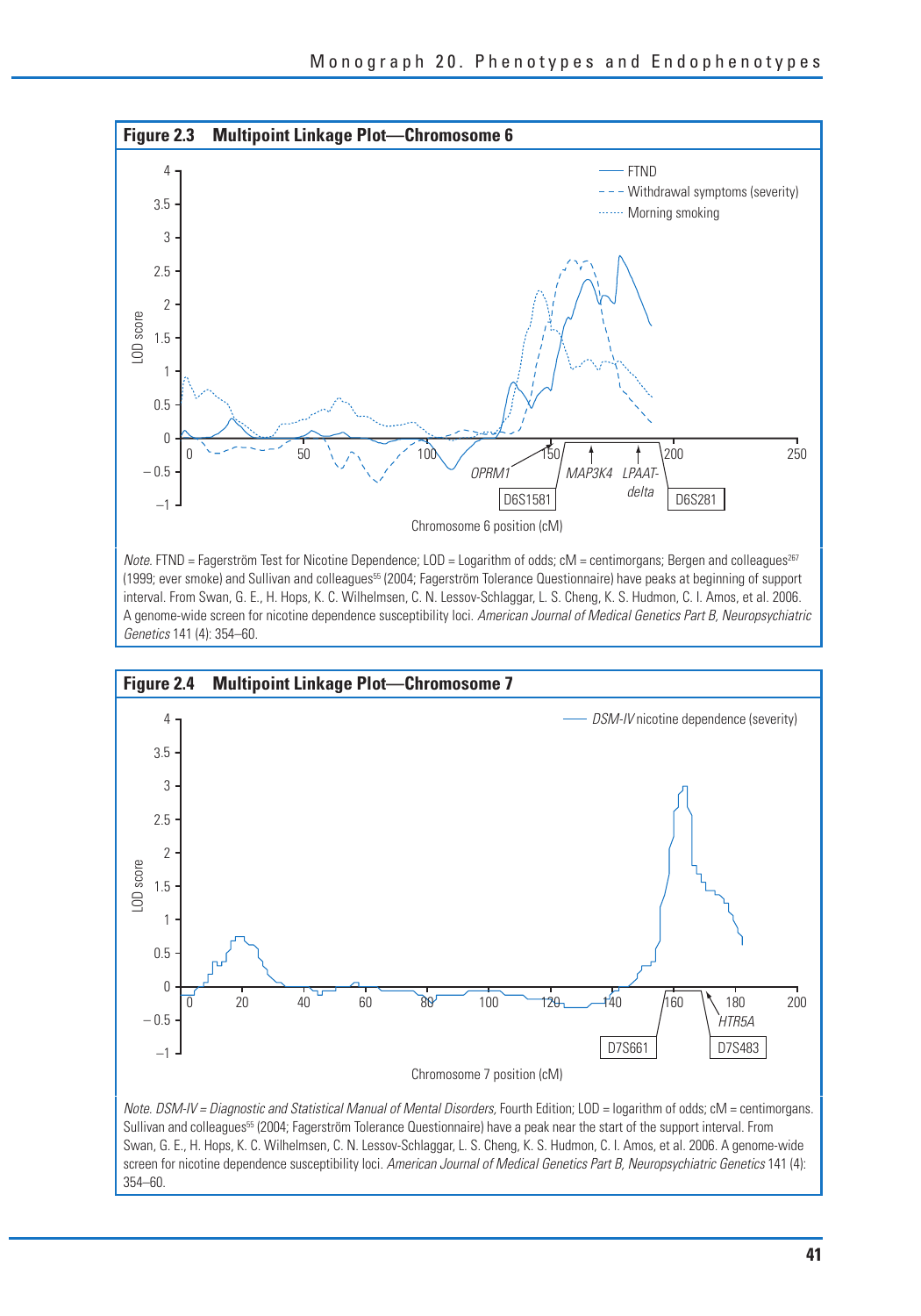

here for FTND.<sup>55,267</sup> Moreover, the support interval is very close to the *OPRM1*  gene and contains *MAP3K4* and *LPAATdelta,* both candidate genes for nicotine dependence.55 It is encouraging that several loci reported here have been detected in other linkage studies as well. The support interval on chromosome 7 observed here for *DSM-IV-*like nicotinedependence severity is near the linkage peak, D7S1804, reported previously for the FTQ,55 and is near the candidate gene *HTR5A.* The support interval seen in the present study on chromosome 8 for *DSM-IV*like nicotine dependence is near previously reported linkage peaks for the ever-smoking phenotype<sup>267</sup> and is close to the candidate genes *CHRNA2* and *ADRA1A.* Whether the heterogeneity across chromosomes for indices of nicotine dependence derives from genetic or measurement sources cannot be determined from the present study and needs to be addressed in future research.

### **Genome-wide Association and Candidate Gene Studies of FTND**

Smoking initiation occurs with the experimentation and use of cigarettes, often in adolescence. After smoking 100 or more cigarettes, a person passes the threshold to become a "smoker," the term used in most health and populationbased surveys. Various behaviors are seen among smokers, ranging from low-level cigarette use by "chippers" to heavy smoking by nicotine-dependent individuals who have difficulty quitting. Different factors contribute to the transition from one smoking level to the next, including genetic and environmental factors. Some of the risk and protective factors that play a role in smoking transitions include underlying biological predispositions (pharmacogenetic response to nicotine and nicotine metabolism), comorbid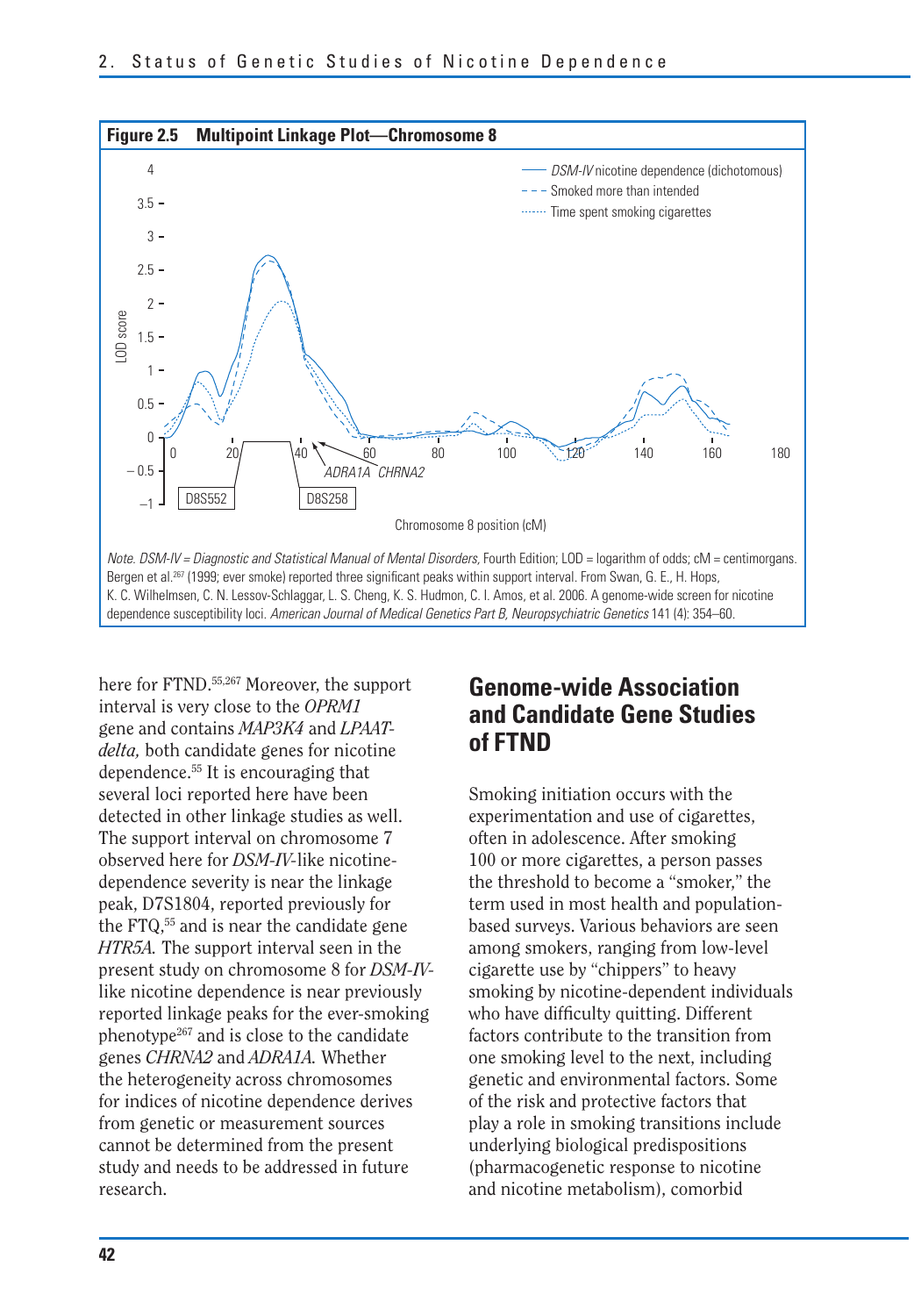disorders (alcohol dependence, major depressive disorder, and anxiety disorders), and environmental exposures (cigarette taxation, peer smoking, cigarette advertising, antitobacco programs, and parental smoking).

A GWAS, which involves scanning genetic variants across the genomes of many individuals, is among the newest and most powerful methods to uncover unique genes and pathways that contribute to a disorder. These large-scale genetic studies are now possible because of the rapid technological advancements in genetic research. To focus on the examination of genetic factors in the transition from smoking to the development of nicotine dependence, low-level smokers (defined as a lifetime FTND of zero) were compared to nicotine-dependent smokers (defined as having an FTND score of four or more) in a GWAS.<sup>13</sup>

Several novel genes were identified as potential contributors to the development of nicotine dependence in this GWAS, such as neurexin 1 *(NRXN1), TRPC7,*  and others. The neurexin genes are expressed in neurons and are hypothesized to influence the balance of excitatory glutamatergic and inhibitory GABAergic synapses.268 Because substance dependence is modeled as a relative imbalance of excitatory and inhibitory neurotransmission, the neurexin genes are plausible new candidates that contribute to the neurobiology of dependence. An additional piece of evidence on the importance of the neurexin gene family comes from a pooled GWAS by Uhl and colleagues for polysubstance addiction, which identified *NRXN3.*269 A second gene of interest is *TRPC7,* which encodes a subunit of a multimeric calcium channel. In an animal model using *C. elegans,* genes in this family functionally regulated nicotine-induced neuronal activity.270 This animal model provides insight into the role this gene may play when nicotine is

ingested. Although these results require validation in independent samples, they represent some of the new leads that a GWAS can uncover.

In parallel with the GWAS, a second aim of this genetic project was to examine a comprehensive set of candidate genes to detect variants associated with nicotine dependence. Over 350 genes were genetically queried by using approximately 4,000 SNPs for genotyping. The genes for study included the nicotinic receptors as well as genes known to be involved in the neurobiological pathways that contribute to the development of dependence, such as dopamine and  $\gamma$ -aminobutyric acid (GABA) receptors. Genes were nominated by a skilled committee of investigators from the National Institute on Drug Abuse Genetics Consortium271 with expertise in the study of nicotine and other substance dependence.

Genetic variants in the nicotinic receptors dominated the association results for nicotine dependence. Genetic association with the *CHRNB3-CHRNA6* nicotinic receptor locus on chromosome 8 was the most significant finding in the candidate gene study, and this cluster was also identified in the GWAS.13,253 Compelling findings were also seen in the group of SNPs in the *CHRNA5-CHRNA3-CHRNB4*  cluster of nicotinic receptor genes on chromosome 15. Evidence shows at least two independent signals in this gene cluster. The first is a genetic variant that codes for a nonsynonymous coding SNP in the  $\alpha$ 5 nicotinic receptor subunit gene *(\*RS16969968).* There is evidence of at least one other independent signal in this gene cluster marked by *\*RS578776.* These results highlight the importance of the pharmacogenetic response to nicotine as a contributor to the development of nicotine dependence. Tables 2.1 and 2.2 summarize the results from each of the studies. The chromosome 15 findings from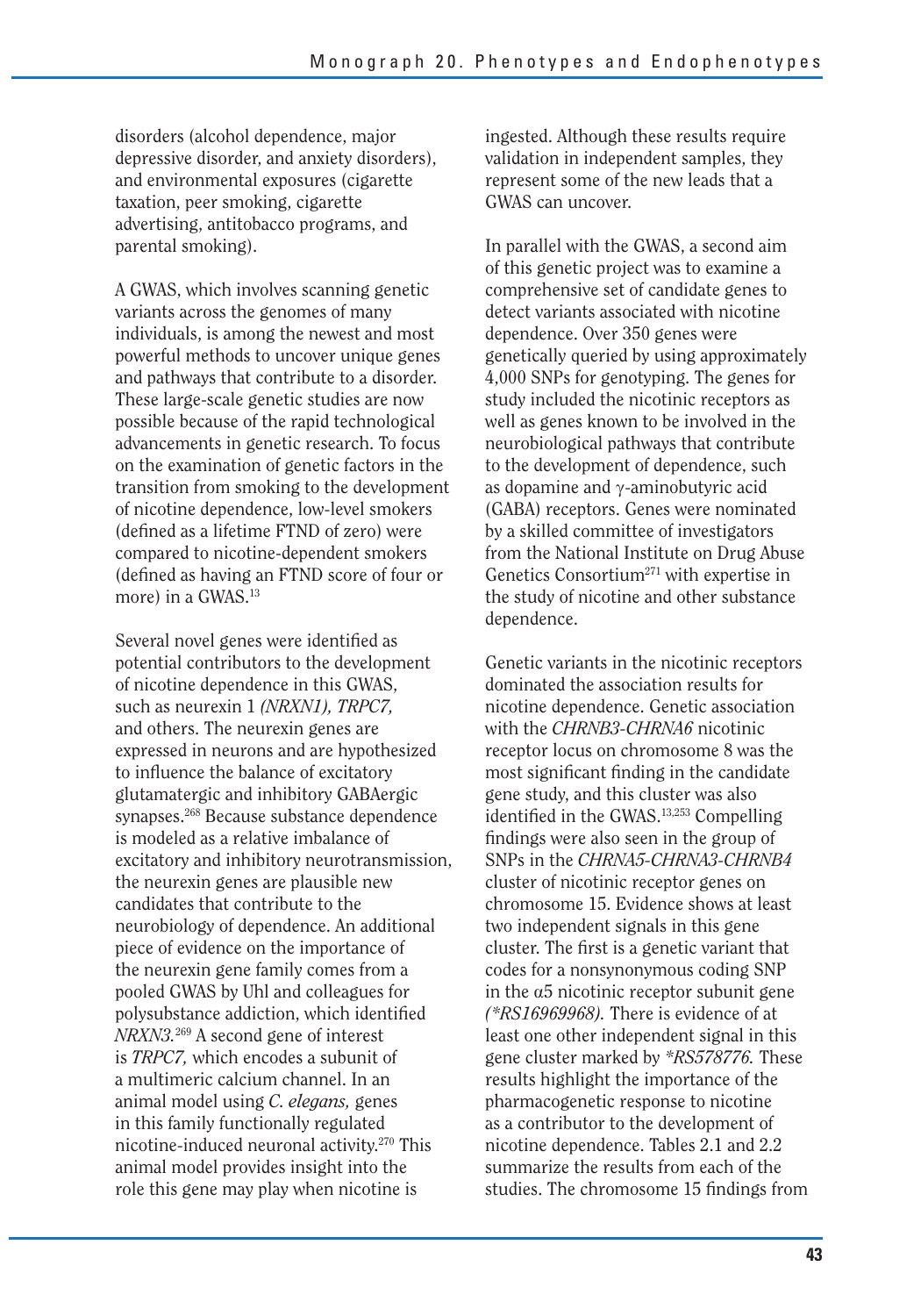this study subsequently received support from analysis of independent data sets.<sup>272,273</sup> Three studies have further implicated the same gene cluster in predisposition to lung cancer.<sup>274-276</sup> Whether this effect is independent of an effect on smoking is controversial.277

In summary, these large-scale studies are a step in the process to identify genetic contributions to nicotine dependence.

They can, it is hoped, provide insights to understand the genetic contribution to nicotine dependence so that new approaches can be developed to reduce tobacco use, especially cigarette smoking. Although a substantial majority of smokers report that they want to quit (70%), and an estimated 41% try to quit in a given year, most smokers are not successful (although many are successful over time), and nicotine dependence is a strong predictor of failed

| <b>SNP</b>         | Gene              | Chr            | Pos(bp)     | <b>Risk Allele</b>  | <b>Primary</b><br><i>p</i> -value | <b>Male</b><br>odds ratio<br>(95% CI) | <b>Female</b><br>odds ratio<br>(95% CI) |
|--------------------|-------------------|----------------|-------------|---------------------|-----------------------------------|---------------------------------------|-----------------------------------------|
| <i>*RS4142041</i>  | CTNNA3            | 10             | 68,310,957  | $*G(0.41/0.34)$     | 5.64E-06                          | $1.7(1.4 - 2.2)^{*}$                  | $1.1(1.0-1.4)^a$                        |
| *RS999b            | GPSM3.<br>AGPAT1  | 6              | 32,261,864  | ${}^*C(0.96/0.94)$  | 1.42E-05                          | $1.9(1.1 - 3.5)$                      | $2.5(1.6-4.0)$                          |
| <i>*RS12623467</i> | NRXN1             | $\overline{2}$ | 51,136,740  | ${}^*C(0.96/0.92)$  | 1.48E-05                          | $2.4(1.5-3.9)$                        | $1.6(1.1 - 2.3)$                        |
| <i>*RS12380218</i> | <b>VPS13A</b>     | 9              | 77,165,214  | $*G(0.24/0.19)$     | 2.09E-05                          | $1.2(0.9-1.6)$                        | $1.6(1.3-1.9)$                          |
| *RS2673931         | TRPC7             | 5              | 135,717,335 | $*7(0.66/0.61)$     | 3.89E-05                          | $1.7(1.3 - 2.1)^a$                    | $1.0(0.9-1.2)$ <sup>a</sup>             |
| <i>*RS2791480</i>  | CLCA <sub>1</sub> |                | 86,680,605  | $*G(0.78/0.72)$     | 4.38E-05                          | $1.5(1.2 - 2.0)$                      | $1.3(1.1-1.6)$                          |
| *RS10490162        | NRXN1             | $\overline{2}$ | 51,159,308  | $*7(0.91/0.86)$     | 5.66E-05                          | $1.9(1.3 - 2.8)$                      | $1.4(1.1-1.8)$                          |
| <i>*RS13277254</i> | CHRNB3            | 8              | 42,669,139  | $*$ A $(0.81/0.76)$ | 6.54E-05                          | $1.2(0.9-1.6)$                        | $1.6(1.3-1.9)$                          |
| <i>*RS10793832</i> | FBXL17            | 5              | 107,348,129 | ${}^*C(0.32/0.26)$  | 8.13E-05                          | $1.1(0.9-1.4)$                        | $1.5(1.2-1.8)$                          |
| <i>*RS2302673</i>  | FTO               | 16             | 52,625,622  | $*7(0.87/0.84)$     | 8.85E-05                          | $1.0(0.8-1.4)$ <sup>a</sup>           | $1.8(1.3 - 2.2)^a$                      |

#### **Table 2.1 Results from the Genome-wide Association Study of Nicotine Dependence**

 $Note.$  SNP = single nucleotide polymorphism: Chr = chromosome: Pos(bp) = chromosomal position, base pairs: CI = confidence interval. Results for all SNPs are posted at http://zork.wustl.edu/nida. Adapted from Bierut, L. J., P. A. Madden, N. Breslau, E. O. Johnson, D. Hatsukami, O. F. Pomerleau, G. E. Swan, et al. 2007. Novel genes identified in a high-density genome wide association study for nicotine dependence. Human Molecular Genetics 16 (1): 24–35.

<sup>a</sup>Significantly different odds ratio for men and women.

b The allele frequency for \*RS999 is quite different in these data than reported in the SNP database; this may represent a failure to accurately genotype this SNP in this study.

|  | Table 2.2 Results from the Candidate Gene Study of Nicotine Dependence |  |  |  |  |
|--|------------------------------------------------------------------------|--|--|--|--|
|--|------------------------------------------------------------------------|--|--|--|--|

| <b>SNP</b>         | Gene          | Chr | Pos(bp)    | <b>Risk Allele</b>    | <b>Primary</b><br><i>p</i> -value | <b>Male</b><br>odds ratio<br>(95% CI) | <b>Female</b><br>odds ratio<br>(95% CI) |
|--------------------|---------------|-----|------------|-----------------------|-----------------------------------|---------------------------------------|-----------------------------------------|
| <i>*RS6474413</i>  | <i>CHRNB3</i> | 8   | 42,670,221 | $*7(0.81/0.76)$       | 9.36E-05                          | $1.2(0.9-1.5)$                        | $1.5(1.3-1.9)$                          |
| <i>*RS578776</i>   | CHRNA3        | 15  | 76,675,455 | $*G(0.78/0.72)$       | 3.08E-04                          | $1.5(1.2 - 1.9)$                      | $1.3(1.1-1.6)$                          |
| <i>*RS6517442</i>  | KCNJ6         | 21  | 38.211.816 | $^{\ast}C(0.34/0.28)$ | 5.62E-04                          | $1.4(1.1-1.7)$                        | $1.3(1.1 - 1.5)$                        |
| <i>*RS16969968</i> | CHRNA5        | 15  | 76,669,980 | $*$ A (0.38/0.32)     | 6.42E-04                          | $1.3(1.1 - 1.7)$                      | $1.3(1.1 - 1.5)$                        |
| <i>*RS3762611</i>  | <i>GABRA4</i> | 4   | 46.838.216 | $*G(0.93/0.91)$       | 9.22E-04                          | $2.1(1.4 - 3.2)$                      | $1.3(0.9-1.8)$                          |

 $Note.$  SNP = single nucleotide polymorphism; Chr = chromosome; Pos(bp) = chromosomal position, base pairs; CI = confidence interval. Results for all SNPs are posted at http://zork.wustl.edu/nida. Adapted from Saccone, S. F., A. L. Hinrichs, N. L. Saccone, G. A. Chase, K. Konvicka, P. A. Madden, N. Breslau, et al. 2007. Cholinergic nicotinic receptor genes implicated in a nicotine dependence association study targeting 348 candidate genes with 3713 SNPs. Human Molecular Genetics 16 (1): 36-49.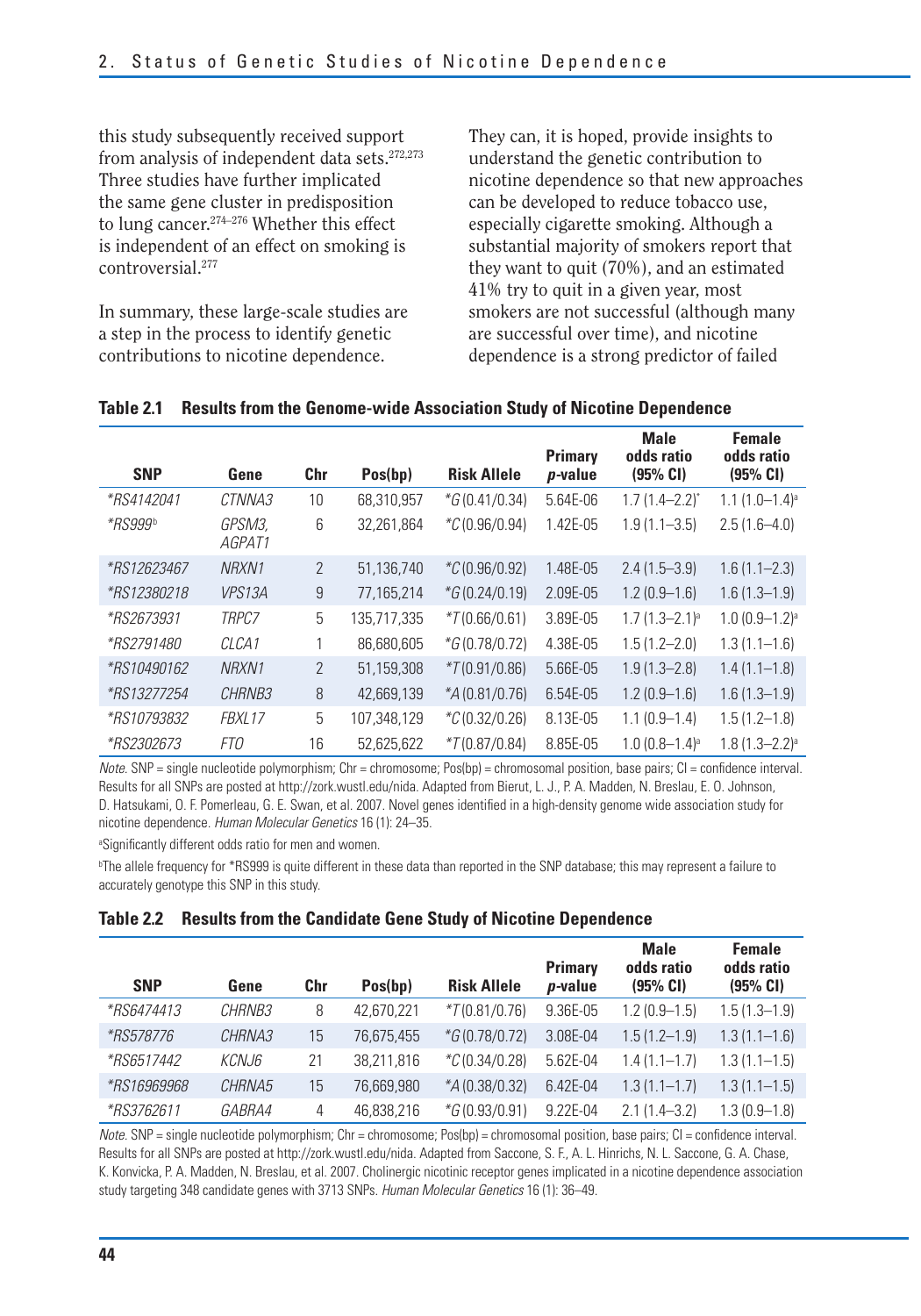smoking cessation. This systematic survey of the genome nominates novel genes that increase an individual's risk of transitioning from smoking to nicotine dependence, and the candidate-gene study has provided persuasive evidence of the role of the nicotinic receptors in the transition from smoking to nicotine dependence. The continued genetic and biological characterization of these genes will help in understanding the underlying causality of nicotine dependence and may provide novel drug development targets for smoking cessation.

### **Issues in Communication of Genetic Findings**

A full discussion of the ethical, legal, and social implications of this research is beyond the scope of this monograph. For a full discussion of these issues, see Caron and colleagues<sup>278</sup> and Shields and colleagues.279 However, there are several important issues in the interpretation and communication of genetic findings that will be addressed here because: (1) unreplicated findings of gene–nicotine dependence associations could lead to erroneous conclusions based on falsepositive results; (2) discrimination or stigma could accrue to individuals or groups identified as being at greater risk for nicotine dependence, especially if the prevalence of genetic risk factors varies as a function of ethnicity or of psychiatric comorbidity; and (3) available genetic tests for nicotine-dependence liability or treatment responsiveness are of questionable value at the individual level. While this portion of the chapter is not intended to be a comprehensive review of all the relevant issues, its purpose is to draw attention to the importance of understanding the broader implications of new research

findings and the need for further research and discussion in this area.

### **The Need to Replicate Gene–Nicotine Dependence Associations**

As indicated earlier in this chapter, the bulk of the findings reporting associations between genetic variation and nicotinedependence phenotypes has been derived from studies of single genes in relatively small samples. The effect sizes tend to be small, and the results have been notoriously difficult to replicate because of crossstudy differences in sample ascertainment, population stratification, lack of consistency in SNP genotyping and phenotype definition, and failure to understand the role of linkage disequilibrium. This conclusion applies not only specifically to studies of nicotine dependence but more generally to studies of complex traits.

The advent of GWAS has the potential to alter the course of scientific progress in the field of nicotine dependence, as well as that of many other complex traits.280 Because it is now possible to study many SNPs (up to 1 million, using the Illumina platform) in multiple genes in relevant pathways, technological advances, if applied carefully, promise to encourage comprehensive investigation of genetic variation in relation to nicotine dependence and to do so in a much more rapid fashion. Concurrent with the application of this new technology are methodological developments centered on the best use of the GWAS approach. Best practices for SNP selection, phenotypic definition, incorporation of prior biological knowledge, multistage genotyping, proper handling of the multiple-comparison problem within the GWAS context, and the critical importance of replication are being proposed and incorporated into requirements for grant funding and publishing in top-tier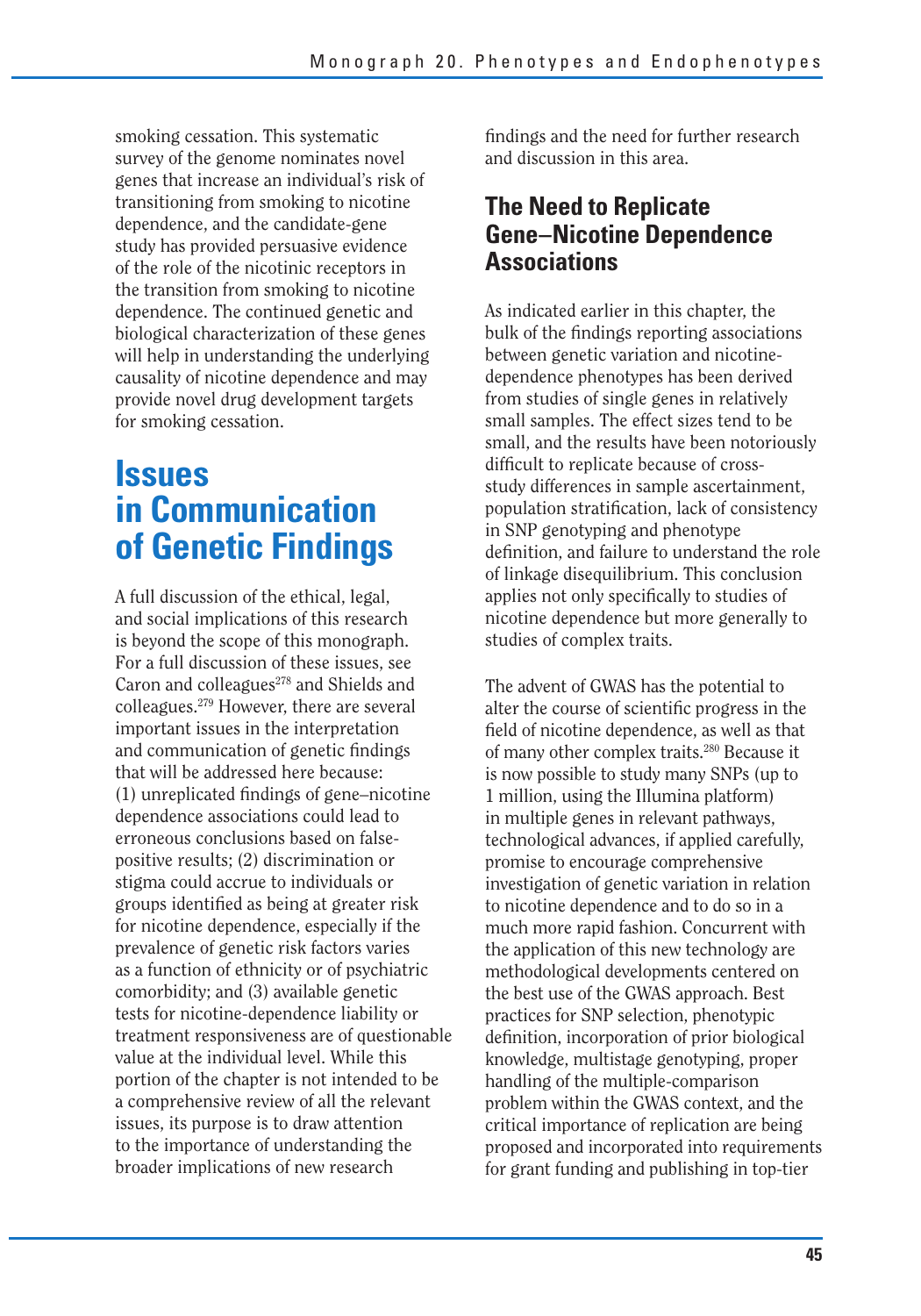journals. Independent confirmation of the association between variation in the a3 and  $\alpha$ 5 gene cluster on chromosome 15, first reported by Saccone and colleagues,<sup>253</sup> has now been reported by Bierut and  $\text{colleagues}^{273}$  and Berrettini and colleagues.<sup>272</sup>

As of April 2009, the GWAS approach has been successfully applied to two complex traits: age-related macular degeneration and type II diabetes, $281,282$  with many more applications of varying maturity being reported in the literature (including atherosclerosis and cancer, both reviewed in Kronenberg;<sup>283</sup> brain aging and cognition;284 longevity;285 sleep and circadian phenotypes;286 and general cognitive ability287). It is clear that the GWAS approach will enjoy much popularity in the foreseeable future for the study of complex traits.

However, just as in the previous generation of single-gene, single-variant studies of nicotine dependence, investigators will need to apply with determination and vigilance the fundamental principles of good science and of interpreting results to the lay press and the public. Whereas previous headlines announced, "Gene for smoking identified," the press, now with GWAS results in hand, might broadcast, "Multiple genes for smoking identified." Unless the investigators involved are careful to point out the limitations of their findings and the associated effect sizes (which are destined to be modest with odds ratios of 1.5 or less), it is entirely likely that even more confusion will reign in the public mind as to the meaning of these results.

### **Discrimination or Stigma May Accrue to Individuals or Groups Identified as Being at Greater Risk for Nicotine Dependence**

Several concerns have been raised regarding the potential for information about genetic risk for nicotine dependence or response

to smoking cessation treatment based on genotype to be used against individuals or groups in harmful ways.288 These concerns pose a barrier to physicians' willingness to offer a new genetic test to tailor smoking treatment to their patients<sup>279,289,290</sup> and to smokers' willingness to undergo genetic testing to be matched to optimal treatment. Some of the primary critiques offered with respect to labeling individuals (especially youth) and groups are addressed below.

Might knowledge of one's genetic status with respect to nicotine dependence be useful in deterring potential smokers from initiating smoking? Some might argue that informing adolescents that their genetic profile places them at greater risk of nicotine dependence may give them an incentive not to initiate smoking. However, evidence from other cases indicates that being identified as "at risk" is apt to have little effect on behavior. In the case of phenylketonuria (PKU), for example, dietary management is critical to maintaining phenylalanine levels to avoid developmental problems. In a U.K. study of PKU management, compliance with dietary restrictions to maintain phenylalanine levels among informed children decreased from 70% among children aged 10 to approximately  $20\%$  among children aged  $15<sup>291</sup>$  illustrating the limited ability of personalized feedback about risk to influence adolescents to change their behavior to maintain healthy habits. Thus, it is unclear what, if any, benefit such information might have for smoking prevention in practice.

Several additional risks associated with "labeling" adolescents as being susceptible to nicotine dependence have been identified.<sup>292</sup> Such labeling may result in a sense of fatalism among adolescents, leading to a perceived lack of ability to control their future, a higher willingness to smoke, and a resistance to considering public health messages about the risks of smoking.<sup>293–295</sup> Youths identified as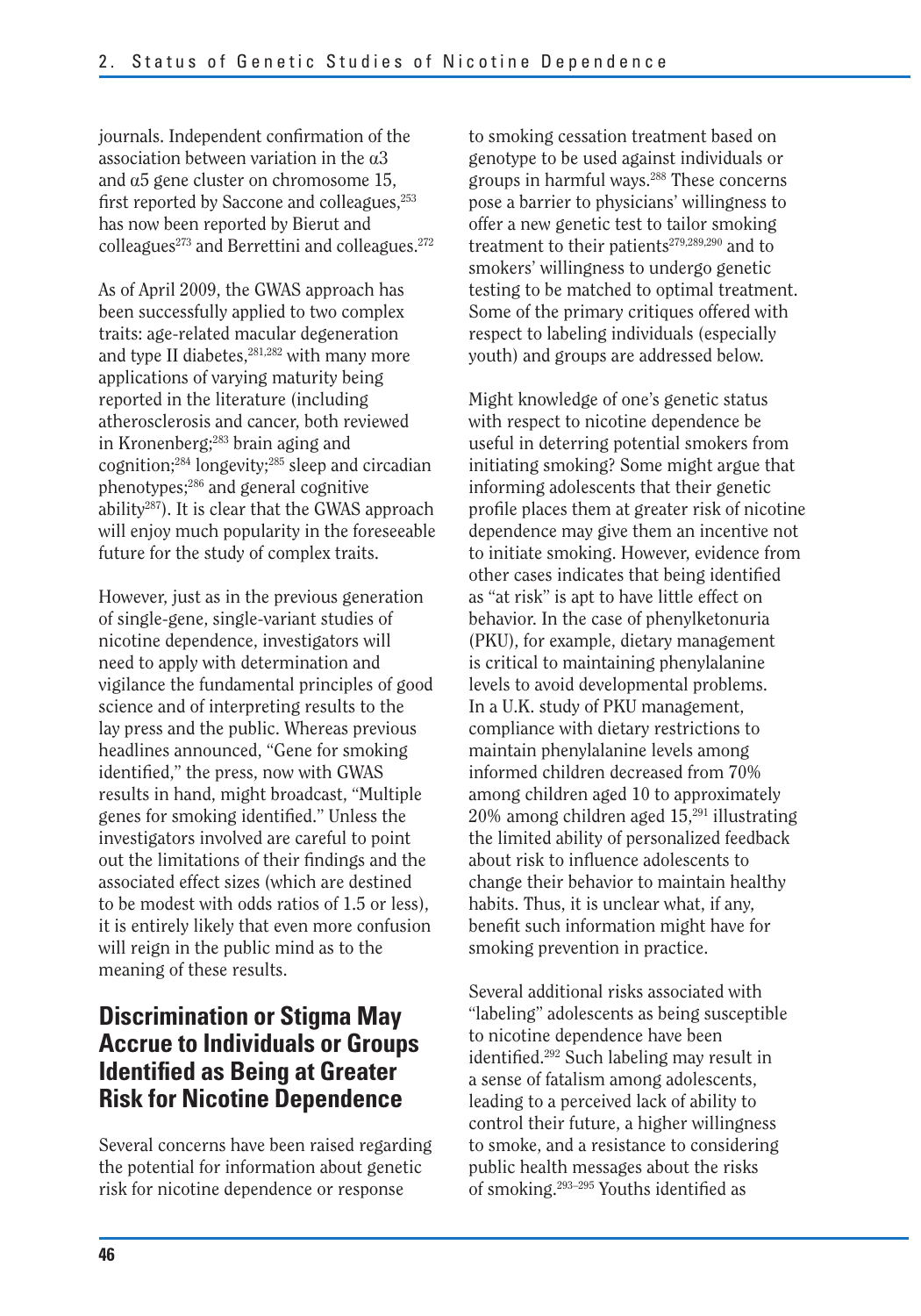at higher risk for nicotine dependence who already smoke may interpret this information as meaning that it is futile for them to try quitting. On the other hand, adolescents without a given genetic variant associated with increased risk of nicotine dependence may erroneously believe they can smoke and not become addicted. Thus, the provision of genetic information to adolescents could have significant positive or negative impact and psychological effects. More research is needed to understand adolescents' comprehension of the meaning of genetic risk for nicotine dependence and how this comprehension is likely to affect smoking behavior. The results of this research could then inform proactive public health messages that emphasize the health consequences from tobacco smoke that accrue regardless of genetic background and/or specify tailored methods to reduce chances for nicotine dependence.

Another area of intense debate concerns the framing of genetic information about risk of addiction or response to treatment in racial terms. Despite heated debates and numerous appeals for more careful use of racial categories in genetics research,<sup>296–300</sup> many genetic studies continue to use selfidentified racial variables in statistical analyses, resulting in research findings framed in "racial" terms. While it is essential to consider and control for population structure in genetic studies, using selfdefined racial or ethnic categories as proxies for human genetic heterogeneity is less scientifically precise (more robust measures are available for assessing geographical ancestry) and fraught with potential for social harm.299 When research results are framed in racial terms, great harm can accrue to subpopulations identified as more likely to carry certain risk alleles, such as those that confer increased risk of addiction.

A well-documented example of the kind of stigma that can accrue to a particular population is found in the early screening efforts for sickle cell hemoglobin among African Americans, which immediately resulted in considerable racial discrimination in both health insurance and employment contexts. This occurred despite the reality that a similarly high prevalence of the sickle cell trait was found in other subpopulations.<sup>294,301</sup> At the same time, non-African-Americans, who were not socially viewed as being associated with sickle cell, often went undiagnosed until screening was implemented for all newborn infants.

Similarly, research results reporting that genotypes linked to nicotine dependence, cocaine, and other substances occur at a higher rate in African Americans than in European Americans holds the potential for exacerbating existing racial discrimination. Such research results are not received in a vacuum but are read in the context of social history and can lead to racism and marginalization of an entire portion of society, given the contentious history of racial stereotypes in the United States.<sup>301</sup> Studies have shown, for instance, that physicians already prescribe pain medication in smaller doses to African American patients than to European American patients with similar symptoms, reflecting a possible assumption that African Americans are more likely to become addicted to opiates.<sup>302,303</sup> Because of the well-documented racial disparities in access to and quality of health care,304–309 investigators must seriously consider the unintended consequences of incorporating genetic information into risk assessment related to nicotine dependence.

### **The Association between Gene Variants, Nicotine Dependence, and Psychiatric Conditions May Also Result in Increased Risk for Stigmatization**

As has been argued by Shields and colleagues, social sensitivity related to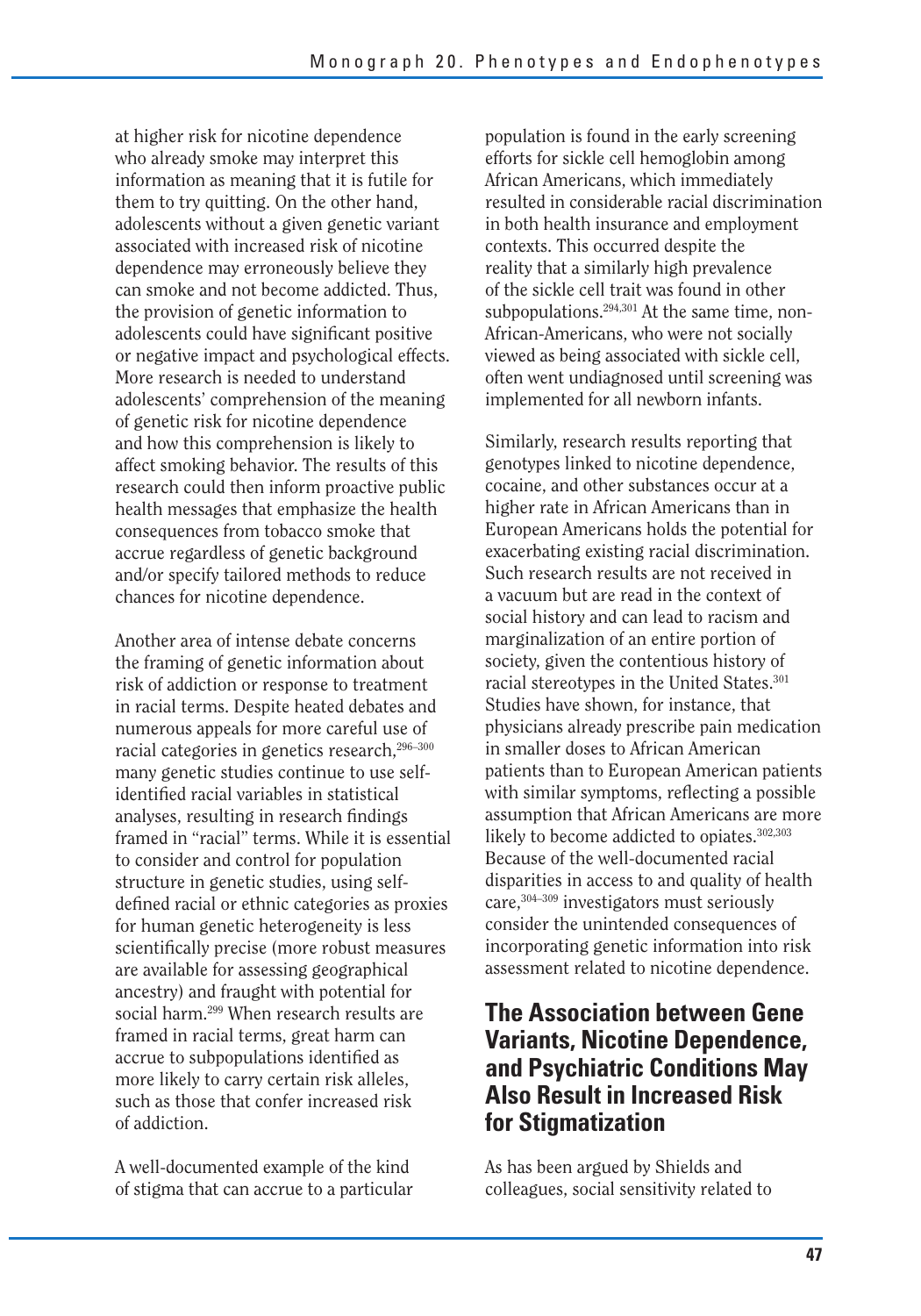the pleiotropic associations of genetic variants implicated in nicotine dependence or response to treatment are intensified when they intersect with data on racial differences in the frequency of such risk alleles.299 One feature of the genetics of complex traits, such as smoking, that raises a host of social and ethical concerns is the pleiotropic associations of key genetic variants with many other traits. An early example of a pleiotropic genetic test is the test for apolipoprotein E, which simultaneously provides information on risk for cardiac disease and risk of developing late-onset Alzheimer's disease.<sup>310-312</sup> Genes hypothesized to play a key role in increased risk of nicotine dependence also have been associated with increased risk of addiction to cocaine, alcohol, 313,314 sexual activity,  $315$  compulsive gambling,  $313$  novelty seeking, 316,317 and to other neuropsychiatric conditions. (Table 2.3 by Shields and  $\text{colle}$ agues,<sup>299</sup> Billett and colleagues,<sup>318</sup> Comings and colleagues, 319,320 Muglia and colleagues,<sup>321</sup> Nielsen and colleagues.<sup>322</sup>

and Rowe and colleagues.323) Many of these conditions and behaviors are very socially sensitive.324–329 Persons identified as having these genotypes may be stigmatized or discriminated against. One might assume that persons finding out they had a genetic profile of increased risk for nicotine dependence if they experimented with cigarettes might be deterred from initiating smoking. However, this profile could not be obtained without simultaneously generating information with other, more onerous implications. Similarly, it might be useful to tailor smoking cessation treatment to genotype to match patients to the treatment likely to work best for them (see below for a discussion of the evidence for the use of such tests), but such genetic testing would simultaneously generate additional information about a person's genetic risk for other addictions and psychiatric conditions. For these reasons, Shields and colleagues have argued that, in weighing the pros and cons associated with decisions regarding genetic testing to tailor smoking prevention

|  | Table 2.3 Pleiotropic Associations of Genetic Variants Implicated in Smoking |  |
|--|------------------------------------------------------------------------------|--|
|--|------------------------------------------------------------------------------|--|

|                                           | <b>Complex Traits</b>        |                                      |                                         |                                    |
|-------------------------------------------|------------------------------|--------------------------------------|-----------------------------------------|------------------------------------|
| <b>Genetic Variants</b>                   | <b>Tobacco</b><br><b>Use</b> | <b>Addictive</b><br><b>Behaviors</b> | <b>Psychiatric</b><br><b>Conditions</b> | <b>Behavior</b><br><b>Patterns</b> |
| Dopamine Pathway                          |                              |                                      |                                         |                                    |
| DRD1 (dopamine D1 receptor)               | Smoking                      | Cocaine, Alcohol                     | Tourette's Syndrome                     | Gambling                           |
| DRD2 (dopamine D2 receptor)               | Smoking                      | Alcohol, Cocaine                     | ADHD, <sup>a</sup> PTSD <sup>b</sup>    | Sexual Activity                    |
| DRD4 (dopamine D4 receptor)               | Smoking                      | Alcohol                              | ADHD. <sup>a</sup> OCD <sup>c</sup>     | Novelty seeking                    |
| <i>SLC6A3</i> (dopamine transporter, DAT) | Smoking                      | Alcohol                              | Anxiety, Tourette's<br>Syndrome         |                                    |
| DBH (dopamine beta-hydroxylase)           | Smoking                      |                                      | Paranoia                                |                                    |
| Serotonin Pathway                         |                              |                                      |                                         |                                    |
| 5HTTLPR (serotonin transporter)           | Smoking                      | Alcohol                              | Depression, Anxiety                     |                                    |
| TPH (tryptophan hydroxylase)              | Smoking                      | Alcohol                              | Suicide, Depression                     | Aggression                         |

Note. Copyright © 2005 by the American Psychological Association. Adapted with permission. The official citation that should be used in referencing this material is, Shields, A. E., M. Fortun, E. M. Hammonds, P. A. King, C. Lerman, R. Rapp, and P. F. Sullivan. 2005. The use of race variables in genetic studies of complex traits and the goal of reducing health disparities: A transdisciplinary perspective. American Psychologist 60 (1): 77-103. The use of APA information does not imply endorsement by APA.

<sup>a</sup>ADHD = attention deficit hyperactivity disorder

b PTSD = post traumatic stress disorder

c OCD = obsessive compulsive disorder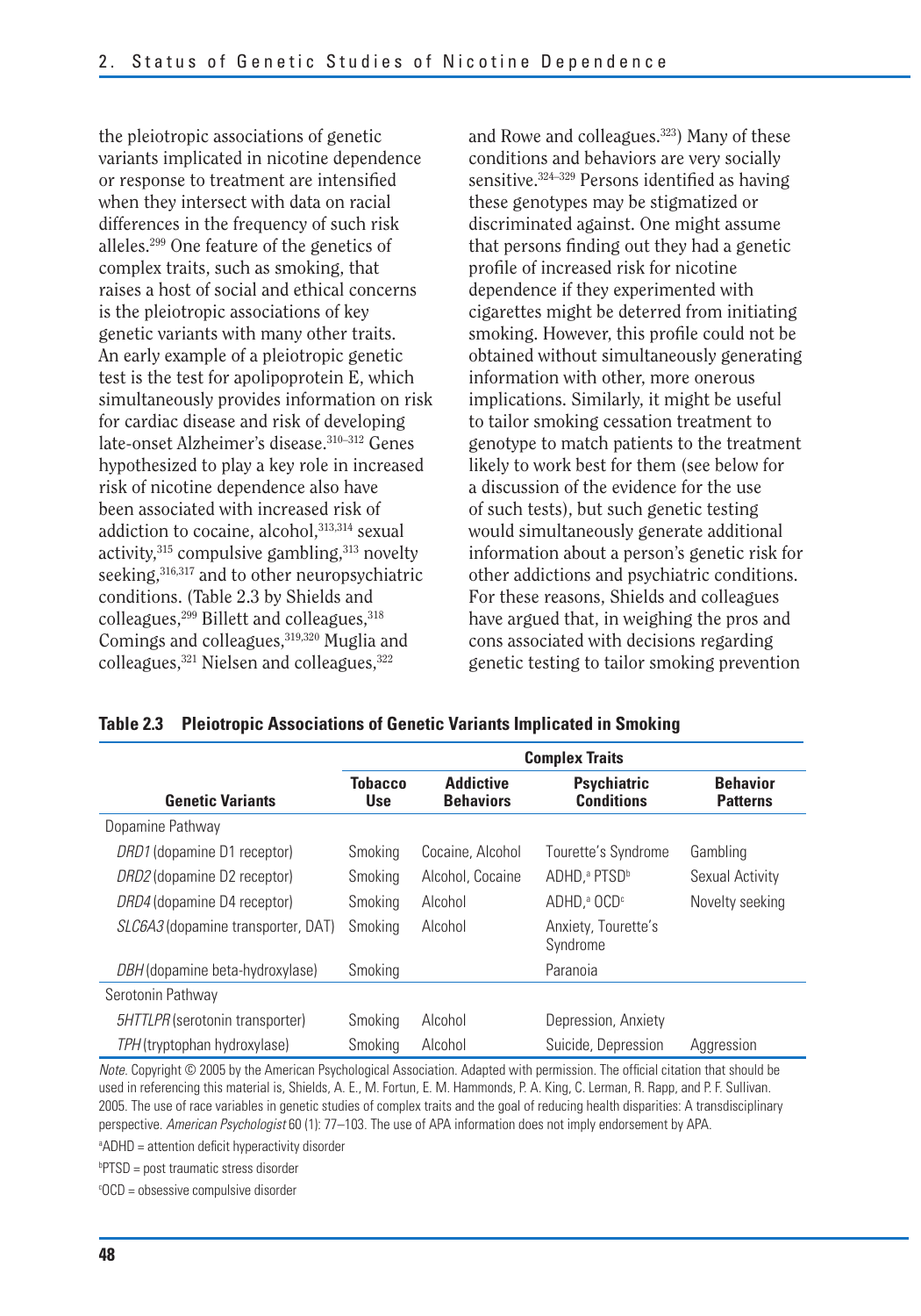and treatment strategies, decisions should be made based on the most potentially harmful uses of information generated by such testing.288

In what ways might these pleiotropic associations exacerbate concerns about identifying individuals at increased risk for nicotine dependence or raise new concerns? There have been cases of insurers increasing premiums or denying coverage to beneficiaries on the basis of genetic susceptibility tests for breast and ovarian cancer and for Alzheimer's disease.330 Smokers have long been charged higher health insurance premiums and identified as a socially stigmatized group.331 In addition, the well-established adverse impact of smoking on employers' health care costs and worker productivity has led to instances in which employers have discriminated against smokers in hiring practice.332 It is therefore not impossible to imagine that some employers might consider genetic testing as a screening tool in considering prospective employees. Such discrimination would likely be exacerbated when this genetic status is linked to an increased risk of alcohol or drug addiction, since this is a source of high health care costs.<sup>333</sup> Such discrimination might be more likely to take place within self-insured firms, in particular, since they more directly manage and bear the costs of their employees' health care.<sup>334</sup>

The issue of harm to individuals from disclosure of genetic information is not new, and this issue has been addressed in many contexts.335–338 While some progress was made in protecting individuals against discrimination with the 1990 Americans with Disabilities Act (ADA)<sup>339</sup> and Executive Order 13145, which prohibits discrimination against federal employees on the basis of genetic information,340 no comprehensive federal law bans genetic discrimination for the general population. State laws remain the primary source for protection

of genetic information. As of 2007, only 41 states banned genetic discrimination by health insurance companies, and only 32 states had passed laws that ban the misuse of genetic information by employers.341 Greater federal protections are provided by the passage of the Genetic Information Nondiscrimination Act (GINA) of 2008.342 On April 24, 2008, the Senate amended and passed GINA as H.R. 493. The House reconciled and agreed to the Senate bill on May 1, 2008.

Although GINA became law under President George W. Bush and addresses many concerns about discrimination and privacy, gaps remain in protection, including important omissions in consumer protections against employers discriminating against potential employees on the basis of genetic status.343,344 As Rothstein points out, GINA makes it unlawful for an employer to request, require, or purchase genetic information about an employee or applicant, yet section 102(d)(3) of the ADA still allows employers to require a signed authorization to release all of an individual's health record (including genetic information) after a conditional offer of employment.344 Moving forward, it will be essential to identify and close persisting gaps in protections to reassure patients who may benefit from genetic testing that information from such tests will not be used to discriminate against them in health insurance or employment. Failure to address these gaps will seriously undermine any future efforts to use genetic information to guide smoking prevention or treatment strategies.

The research involving genetics and nicotine dependence (and associated concerns) is occurring within the context of a much broader series of developments at the federal level, as described in the document, "Personalized Health Care: Opportunities, Pathways, Resources."345 The report identifies several future outcomes of personalized health care: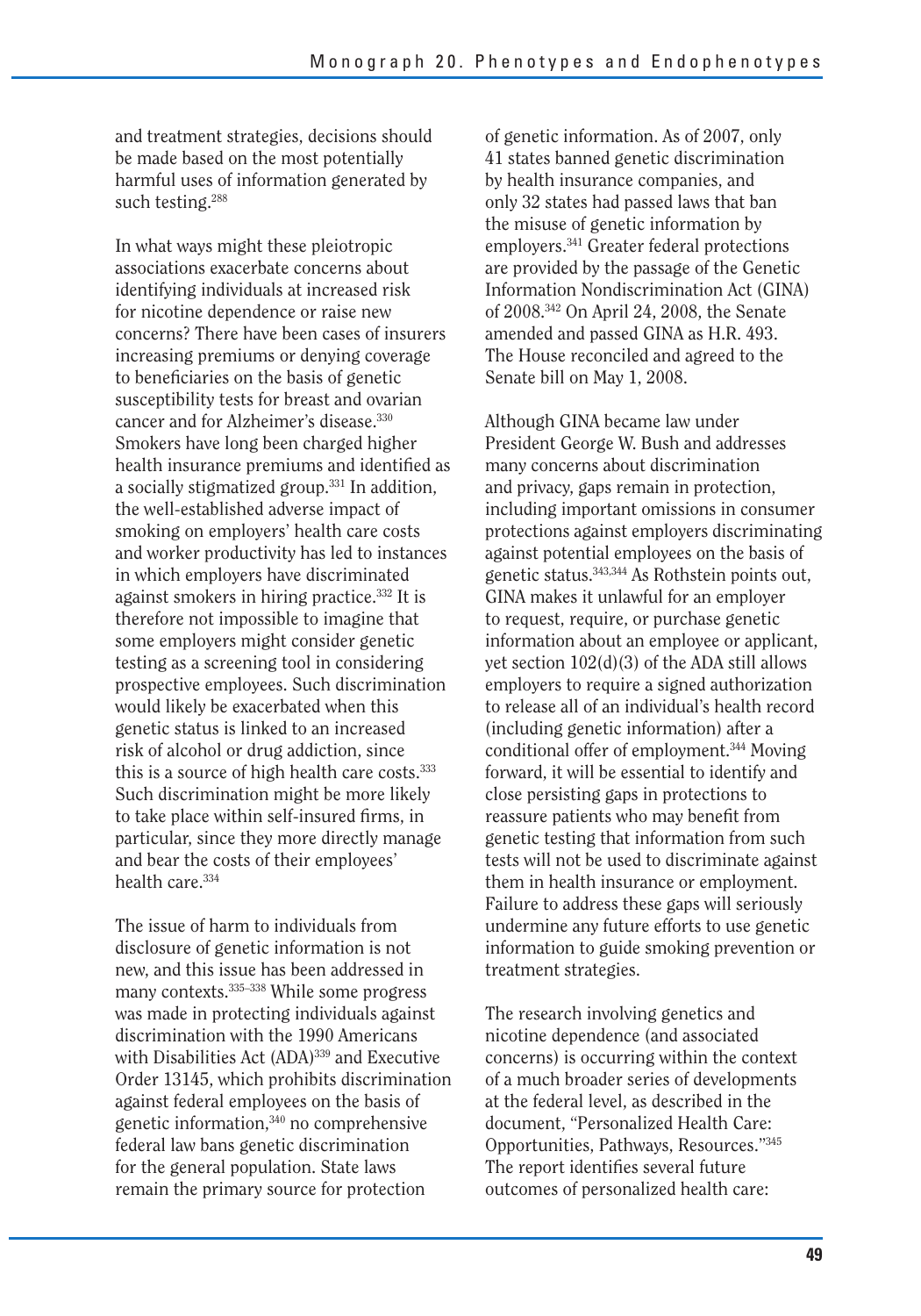(1) prediction of individual susceptibility to disease, (2) provision of more useful and person-specific tools for preventing disease, (3) detection of the onset of disease at the earliest possible moment, (4) preemption of the progression of disease, and (5) targeting of medicines and dosages more precisely and safely to individual patients (p. 1). In addition, the report identifies the need to (1) make the individual patient's health information available on demand, (2) provide necessary support to clinicians when needed to use information concerning genetic and molecular factors, (3) bring large data sets together from real-world medical practices through secure networks to accelerate identification of best and safest practices, and (4) use data from data networks to understand differences in patients' responses to drugs and other therapies (p. 2).

### **The Value of Genetic Tests to Assess for Nicotine-Dependence Liability or Treatment Responsiveness Is Questionable**

Despite the best efforts and intentions of the scientists involved in the work discussed in this monograph, vigilance and proactive planning are needed to minimize the risk of misunderstanding, misinterpreting, misusing, or otherwise abusing the results demonstrating associations between genetic factors and nicotine dependence.278 Documented examples exist of at least some instances of unintended consequences of this work. For example, a commercial company has been created to promote the sales of a genetic test (in this case, *DRD2*) that purports to predict the likelihood for success (smoking cessation) in response to certain pharmacological agents. Not only is there an inadequate knowledge base to support the widespread clinical use of this test, but also the cost-effectiveness of such a test has been called into question.<sup>346,347</sup>

More generally, the rapidly developing field of direct-to-consumer marketing of genetic tests with little or no supporting evidence of their value at the individual level has generated a great deal of concern in the literature<sup>348</sup> and calls for a regulatory framework to protect consumers from misleading claims made by commercial interests promoting these tests.349 Scientists in the field of genetics and nicotine dependence will need to stay informed regarding developments in this area of personalized medicine so that their work can be placed in the broader context of this emerging field.

The majority of scientists involved in the work described in this monograph are most interested in the implications of their work for understanding basic processes underlying nicotine dependence and, more generally, addiction. They are far less, if at all, interested in turning this work into for-profit, commercially available tests or products. Nevertheless, the ethical scientific community must be vigilant to quickly identify and challenge claims made about a test's predictive value for assigning smoking cessation treatments at the individual level. Similar concerns arise for claims that genetic variation can be used to predict whether a young child will become addicted to tobacco despite the fact that scientific work in this area has only just begun to explore this question.

Simply put, the work described in this monograph and in the field of genetics and nicotine dependence is in an early stage, and the body of available evidence is not sufficient to support any kind of predictive testing at the individual level. This may not be the case in other fields, such as the genetics of cancer, in which many decades have been spent by thousands of scientists to identify the genetic basis of cancer. By comparison, the field of genetics and nicotine dependence represents a tiny fraction of the total effort in the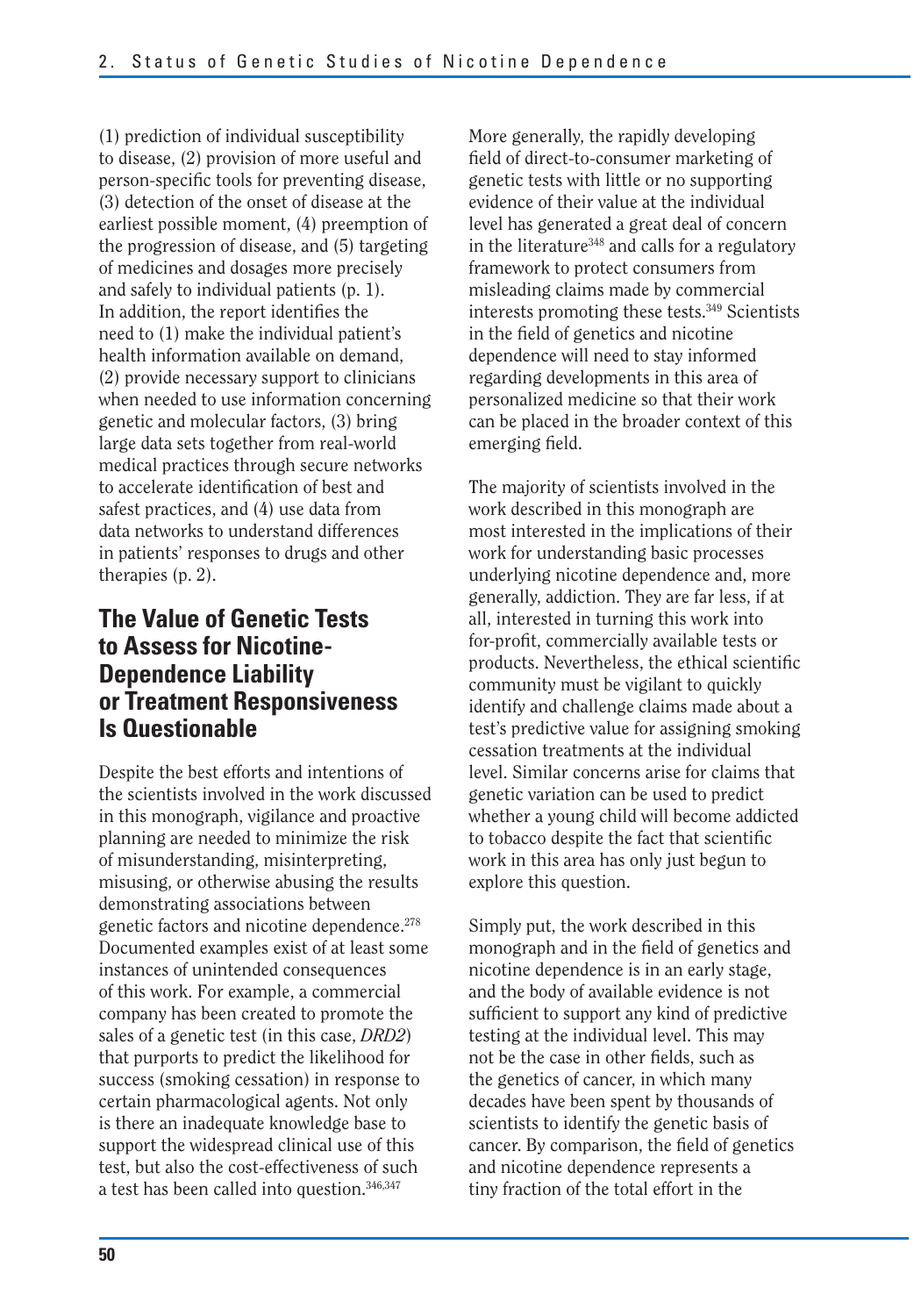field of cancer genetics, even though tobacco use remains an undisputed major risk factor for cancer. Evidence of a potential overlap between gene variants in the  $\alpha$ 3– $\alpha$ 5 nicotinic receptor cluster on chromosome 15, which are associated with nicotine dependence<sup>13,253,272</sup> and with lung cancer,<sup>274–276</sup> however, may cause the two fields to converge.

# **Summary**

This chapter provides a framework for understanding nicotine-dependence phenotypes and an overview of major concepts, along with a summary of selected findings from the tobacco genetic literature. This chapter also raises important issues as to how genetic research is communicated and understood by the media and the public.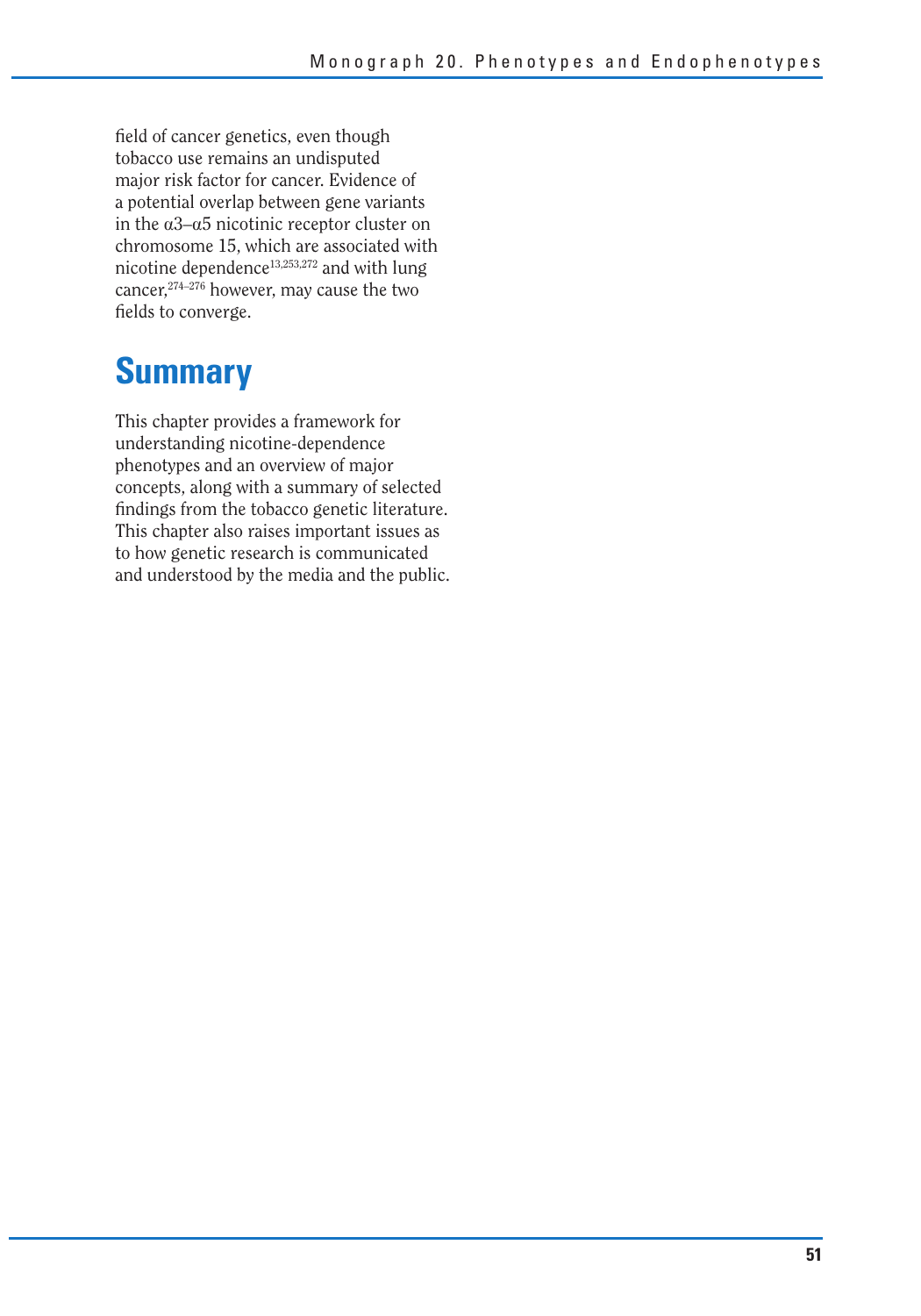## **References**

- 1. Centers for Disease Control and Prevention. 2007. Fact sheet: Economic facts about U.S. tobacco use and tobacco production (updated April 2009). http://www.cdc.gov/ tobacco/data\_statistics/fact\_sheets/ economics/economic\_facts.htm.
- 2. Centers for Disease Control and Prevention. 2007. Cigarette smoking among adults— United States, 2006. *Morbidity and Mortality Weekly Report* 56 (44): 1157–61.
- 3. Farrelly, M. C., T. F. Pechacek, K. Y. Thomas, and D. Nelson. 2008. The impact of tobacco control programs on adult smoking. *American Journal of Public Health* 98 (2): 304–9.
- 4. World Health Organization. 2008. *WHO report on the global tobacco epidemic 2008: The MPOWER package.* Geneva: World Health Organization.
- 5. Mathers, C. D., and D. Loncar. 2006. Projections of global mortality and burden of disease from 2002 to 2030. *PLoS Medicine*  3 (11): e442.
- 6. MacKay, J., and M. Eriksen. 2002. *The Tobacco Atlas.* Geneva: World Health Organization.
- 7. Ong, M. K., and S. A. Glantz. 2005. Free nicotine replacement therapy programs vs implementing smoke-free workplaces: A cost-effectiveness comparison. *American Journal of Public Health* 95 (6): 969–75.
- 8. Federal Trade Commission. 2007. Federal Trade Commission cigarette report for 2004 and 2005. http://www.ftc.gov/reports/ tobacco/2007cigarette2004-2005.pdf (accessed April 28, 2009).
- 9. Pomerleau, O. F., A. C. Collins, S. Shiffman, and C. S. Pomerleau. 1993. Why some people smoke and others do not: New perspectives. *Journal of Consulting and Clinical Psychology* 61 (5): 723–31.
- 10. Merikangas, K. R., and N. Risch. 2003. Genomic priorities and public health. *Science* 302 (5645): 599–601.
- 11. Carlsten, C., and W. Burke. 2006. Potential for genetics to promote public health: Genetics research on smoking suggests caution about expectations. *JAMA: The Journal of the American Medical Association* 296 (20): 2480–82.
- 12. Berrettini, W., L. Bierut, T. J. Crowley, J. F. Cubells, J. Frascella, J. Gelernter,

J. K. Hewitt, et al. 2004. Setting priorities for genomic research. *Science* 304 (5676): 1445–47.

- 13. Bierut, L. J., P. A. Madden, N. Breslau, E. O. Johnson, D. Hatsukami, O. F. Pomerleau, G. E. Swan, et al. 2007. Novel genes identified in a high-density genome wide association study for nicotine dependence. *Human Molecular Genetics*  16 (1): 24–35.
- 14. Pomerleau, O. F., M. Burmeister, P. Madden, J. C. Long, G. E. Swan, and S. L. Kardia. 2007. Genetic research on complex behaviors: An examination of attempts to identify genes for smoking. *Nicotine & Tobacco Research* 9 (8): 883–901.
- 15. Swan, G. E., K. S. Hudmon, L. M. Jack, K. Hemberger, D. Carmelli, T. V. Khroyan, H. Z. Ring, et al. 2003. Environmental and genetic determinants of tobacco use: Methodology for a multidisciplinary, longitudinal family-based investigation. *Cancer Epidemiology, Biomarkers & Prevention* 12 (10): 994–1005.
- 16. Gilbert, D. G., and B. O. Gilbert. 1995. Personality, psychopathology, and nicotine response as mediators of the genetics of smoking. *Behavior Genetics* 25 (2): 133–47.
- 17. Chassin, L., C. C. Presson, S. C. Pitts, and S. J. Sherman. 2000. The natural history of cigarette smoking from adolescence to adulthood in a midwestern community sample: Multiple trajectories and their psychosocial correlates. *Health Psychology*  19 (3): 223–31.
- 18. Colder, C. R., P. D. Mehta, K. Balanda, R. T. Campbell, K. Mayhew, W. R. Stanton, M. Pentz, and B. R. Flay. 2001. Identifying trajectories of adolescent smoking: An application of latent growth mixture modeling. *Health Psychology* 20 (2): 127–35.
- 19. White, H. R., R. J. Pandina, and P. H. Chen. 2002. Developmental trajectories of cigarette use from early adolescence into young adulthood. *Drug and Alcohol Dependence* 65 (2): 167–78.
- 20. Lessov-Schlaggar, C. N., H. Hops, J. Brigham, K. S. Hudmon, J. A. Andrews, E. Tildesley, D. McBride, L. M. Jack, H. S. Javitz, and G. E. Swan. 2008. Adolescent smoking trajectories and nicotine dependence. *Nicotine & Tobacco Research* 10 (2): 341–51.
- 21. Shadel, W. G., S. Shiffman, R. Niaura, M. Nichter, and D. B. Abrams. 2000. Current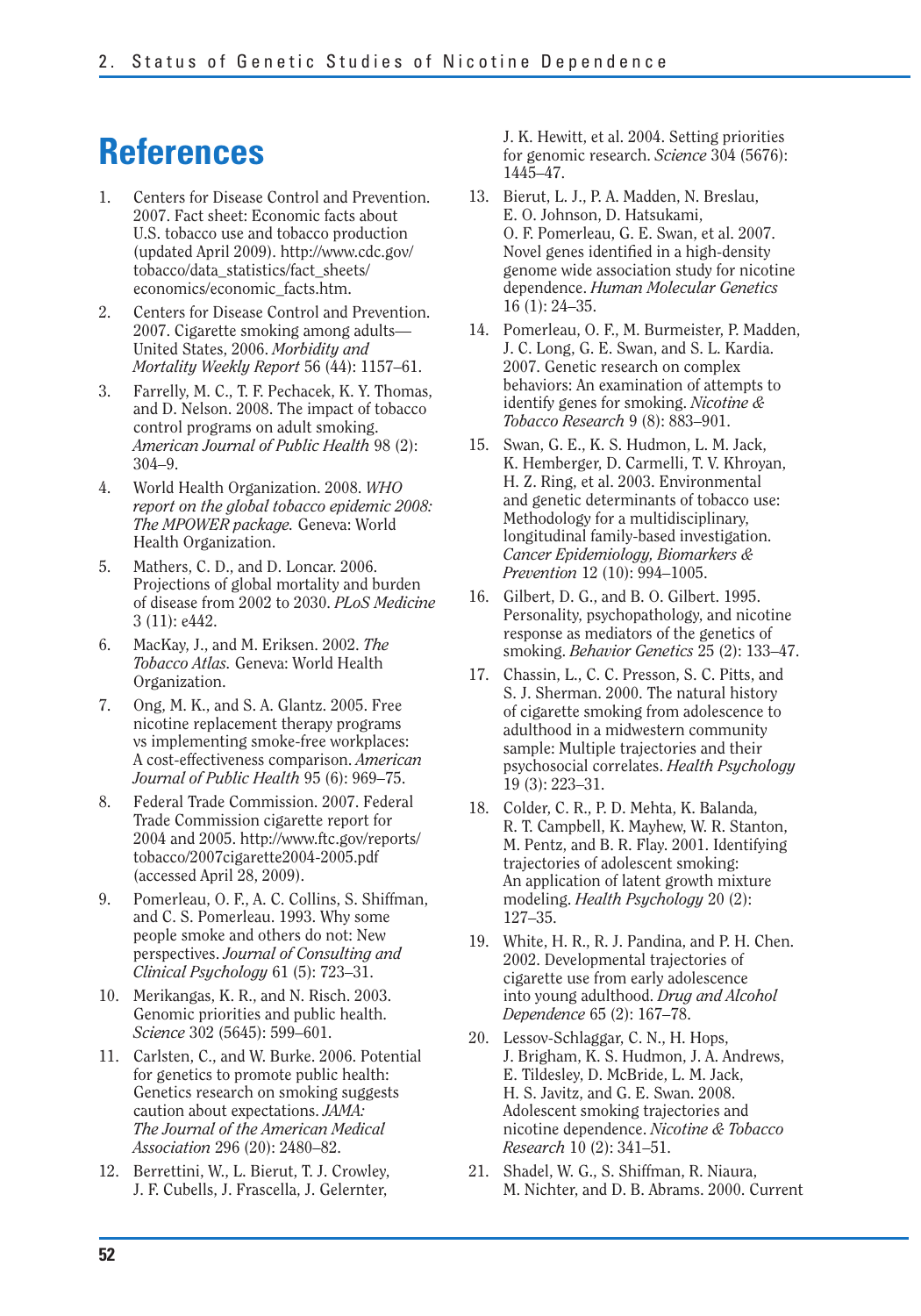models of nicotine dependence: What is known and what is needed to advance understanding of tobacco etiology among youth. *Drug and Alcohol Dependence*  59 Suppl. 1: S9–S22.

- 22. Shiffman, S., A. Waters, and M. Hickcox. 2004. The Nicotine Dependence Syndrome Scale: A multidimensional measure of nicotine dependence. *Nicotine & Tobacco Research* 6 (2): 327–48.
- 23. Hudmon, K. S., J. L. Marks, C. S. Pomerleau, D. M. Bolt, J. Brigham, and G. E. Swan. 2003. A multidimensional model for characterizing tobacco dependence. *Nicotine & Tobacco Research* 5 (5): 655–64.
- 24. Andrews, J. A., E. Tildesley, H. Hops, and F. Li. 2002. The influence of peers on young adult substance use. *Health Psychology*  21 (4): 349–57.
- 25. Benowitz, N. L. 1999. Nicotine addiction. *Primary Care* 26 (3): 611–31.
- 26. Messina, E. S., R. F. Tyndale, and E. M. Sellers. 1997. A major role for CYP2A6 in nicotine C-oxidation by human liver microsomes. *Journal of Pharmacology and Experimental Therapeutics* 282 (3): 1608–14.
- 27. Nakajima, M., T. Yamamoto, K. Nunoya, T. Yokoi, K. Nagashima, K. Inoue, Y. Funae, N. Shimada, T. Kamataki, and Y. Kuroiwa. 1996. Role of human cytochrome P4502A6 in C-oxidation of nicotine. *Drug Metabolism and Disposition* 24 (11): 1212–17.
- 28. Audrain-McGovern, J., N. Al Koudsi, D. Rodriguez, E. P. Wileyto, P. G. Shields, and R. F. Tyndale. 2007. The role of CYP2A6 in the emergence of nicotine dependence in adolescents. *Pediatrics*  119 (1): e264–e274.
- 29. O'Loughlin, J., G. Paradis, W. Kim, J. DiFranza, G. Meshefedjian, E. McMillan-Davey, S. Wong, J. Hanley, and R. F. Tyndale. 2004. Genetically decreased CYP2A6 and the risk of tobacco dependence: A prospective study of novice smokers. *Tobacco Control* 13 (4): 422–28.
- 30. Corrigall, W. A. 1999. Nicotine selfadministration in animals as a dependence model. *Nicotine & Tobacco Research* 1 (1): 11–20.
- 31. Koob, G. F., and M. Le Moal. 1997. Drug abuse: Hedonic homeostatic dysregulation. *Science* 278 (5335): 52–58.
- 32. Robinson, T. E., and K. C. Berridge. 1993. The neural basis of drug craving:

An incentive-sensitization theory of addiction. *Brain Research: Brain Research Reviews* 18 (3): 247–91.

- 33. Heath, A. C., and N. G. Martin. 1993. Genetic models for the natural history of smoking: Evidence for a genetic influence on smoking persistence. *Addictive Behaviors*  18 (1): 19–34.
- 34. U.S. Department of Health and Human Services. 1994. *Preventing tobacco use among young people. A report of the Surgeon General.* Atlanta: U.S. Department of Health and Human Services, Public Health Service, Centers for Disease Control and Prevention, National Center for Chronic Disease Prevention and Health Promotion, Office on Smoking and Health. http://www.cdc.gov/tobacco/data\_statistics/ sgr/sgr\_1994/index.htm.
- 35. Dick, D. M., J. L. Pagan, R. Viken, S. Purcell, J. Kaprio, L. Pulkkinen, and R. J. Rose. 2007. Changing environmental influences on substance use across development. *Twin Research and Human Genetics* 10 (2): 315–26.
- 36. Heath, C. W. 1958. Differences between smokers and nonsmokers. *Archives of Internal Medicine* 101 (2): 377–88.
- 37. Lilienfeld, A. M. 1959. Emotional and other selected characteristics of cigarette smokers and non-smokers as related to epidemiological studies of lung cancer and other diseases. *Journal of the National Cancer Institute* 22 (2): 259–82.
- 38. Fisher, R. A. 1958. Lung cancer and cigarettes. *Nature* 182 (4628): 108.
- 39. Parascandola, M. 2004. Skepticism, statistical methods, and the cigarette: A historical analysis of a methodological debate. *Perspectives in Biology and Medicine* 47 (2): 244–61.
- 40. U.S. Department of Health, Education, and Welfare. 1964. *Smoking and health: Report of the Advisory Committee to the Surgeon General of the Public Health Service*  (PHS publication no. 1103). Washington, DC: U.S. Department of Health, Education, and Welfare, Public Health Service, Center for Disease Control. http://profiles.nlm.nih .gov/NN/B/B/M/Q.
- 41. Glantz, S. A., J. Slade, L. A. Bero, P. Hanauer, and D. E. Barnes. 1996. *Cigarette papers.*  Berkeley: Univ. of California Press.
- 42. Goodman, L. S., and A. Gilman, eds. 1965. *The pharmacological basis of therapeutics.*  3rd ed. New York: Macmillan.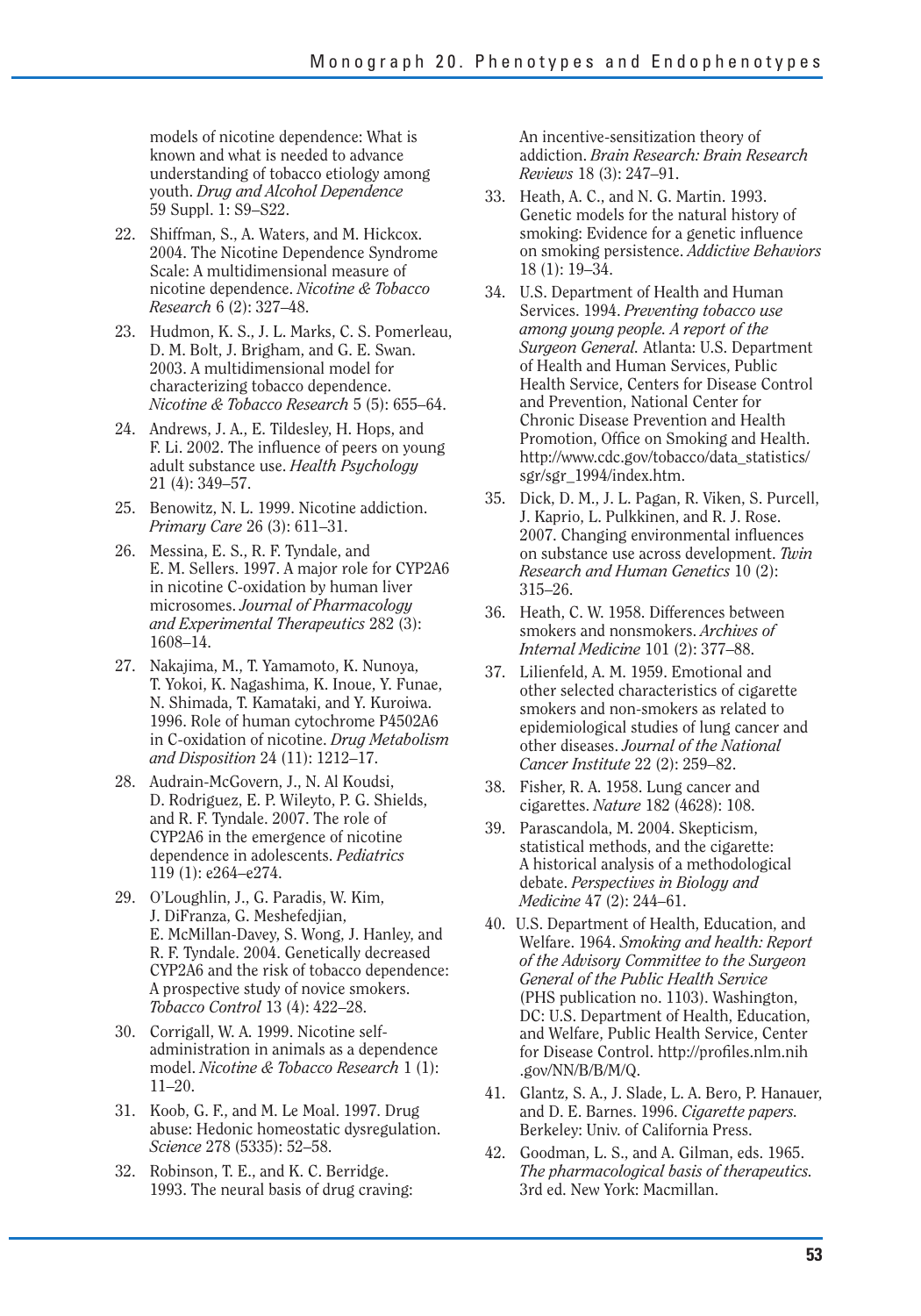- 43. Goldfarb, T. L., and M. E. Jarvik. 1972. Accommodation to restricted tobacco smoke intake in cigarette smokers. *International Journal of the Addictions* 7 (3): 559–65.
- 44. Russell, M. A., C. Wilson, U. A. Patel, P. V. Cole, and C. Feyerabend. 1973. Comparison of effect on tobacco consumption and carbon monoxide absorption of changing to high and low nicotine cigarettes. *British Medical Journal* 4 (5891): 512–16.
- 45. Jarvik, M. E., J. W. Cullen, E. R. Gritz, T. M. Vogt, and L. J. West, eds. 1978. *Research on smoking behavior* (NIDA Research Monograph No. 17, DHEW publication no. [ADM] 78-581). Rockville, MD: U.S. Department of Health, Education, and Welfare, Public Health Service, Alcohol, Drug Abuse, and Mental Health Administration, National Institute on Drug Abuse.
- 46. U.S. Department of Health, Education, and Welfare. 1979. *The health consequences of smoking: A report of the Surgeon General, 1977–1978* (DHEW publication no. [CDC] 79-50065). Washington, DC: U.S. Department of Health, Education, and Welfare, Public Health Service, Office of the Assistant Secretary for Health, Office on Smoking and Health. http://profiles.nlm .nih.gov/NN/B/B/R/N.
- 47. George, S. R., R. Cheng, T. Nguyen, Y. Israel, and B. F. O'Dowd. 1993. Polymorphisms of the D4 dopamine receptor alleles in chronic alcoholism. *Biochemical and Biophysical Research Communications* 196 (1): 107–14.
- 48. Noble, E. P., S. T. St Jeor, T. Ritchie, K. Syndulko, S. C. St Jeor, R. J. Fitch, R. L. Brunner, and R. S. Sparkes. 1994. D2 dopamine receptor gene and cigarette smoking: A reward gene? *Medical Hypotheses* 42 (4): 257–60.
- 49. Stapleton, J. A., G. Sutherland, and C. O'Gara. 2007. Association between dopamine transporter genotypes and smoking cessation: A meta-analysis. *Addiction Biology* 12 (2): 221–26.
- 50. Li, M. D., J. Z. Ma, and J. Beuten. 2004. Progress in searching for susceptibility loci and genes for smoking-related behaviour. *Clinical Genetics* 66 (5): 382–92.
- 51. Munafó, M. R., T. G. Clark, E. C. Johnstone, M. F. G. Murphy, and R. T. Walton. 2004. The genetic basis for smoking behavior: A systematic review and meta-analysis. *Nicotine & Tobacco Research* 6 (4): 583–98.
- 52. Carter, B., T. Long, and P. Cinciripini. 2004. A meta-analytic review of the CYP2A6 genotype and smoking behavior. *Nicotine & Tobacco Research* 6 (2): 221–27.
- 53. Fagerström, K. O. 1978. Measuring degree of physical dependence to tobacco smoking with reference to individualization of treatment. *Addictive Behaviors* 3 (3–4): 235–41.
- 54. Straub, R. E., P. F. Sullivan, Y. Ma, M. V. Myakishev, C. Harris-Kerr, B. Wormley, B. Kadambi, et al. 1999. Susceptibility genes for nicotine dependence: A genome scan and followup in an independent sample suggest that regions on chromosomes 2, 4, 10, 16, 17 and 18 merit further study. *Molecular Psychiatry* 4 (2): 129–44.
- 55. Sullivan, P. F., B. M. Neale, E. van den Oord, M. F. Miles, M. C. Neale, C. M. Bulik, P. R. Joyce, R. E. Straub, and K. S. Kendler. 2004. Candidate genes for nicotine dependence via linkage, epistasis, and bioinformatics. *American Journal of Medical Genetics Part B, Neuropsychiatric Genetics*  126 (1): 23–36.
- 56. Caspi, A., and T. E. Moffitt. 2006. Geneenvironment interactions in psychiatry: Joining forces with neuroscience. *Nature Reviews Neuroscience* 7 (7): 583–90.
- 57. Moolchan, E. T., A. Radzius, D. H. Epstein, G. Uhl, D. A. Gorelick, J. L. Cadet, and J. E. Henningfield. 2002. The Fagerström Test for Nicotine Dependence and the Diagnostic Interview Schedule: Do they diagnose the same smokers? *Addictive Behaviors* 27 (1): 101–13.
- 58. Kandel, D., C. Schaffran, P. Griesler, J. Samuolis, M. Davies, and R. Galanti. 2005. On the measurement of nicotine dependence in adolescence: Comparisons of the mFTQ and a DSM-IV-based scale. *Journal of Pediatric Psychology* 30 (4): 319–32.
- 59. Lombardo, T. W., J. R. Hughes, and J. D. Fross. 1988. Failure to support the validity of the Fagerström Tolerance Questionnaire as a measure of physiological tolerance to nicotine. *Addictive Behaviors*  13 (1): 87–90.
- 60. Colby, S. M., S. T. Tiffany, S. Shiffman, and R. S. Niaura. 2000a. Measuring nicotine dependence among youth: A review of available approaches and instruments. *Drug and Alcohol Dependence* 59 Suppl. 1: S23–S39.
- 61. Hughes, J. R. 1985. Identification of the dependent smoker: Validity and clinical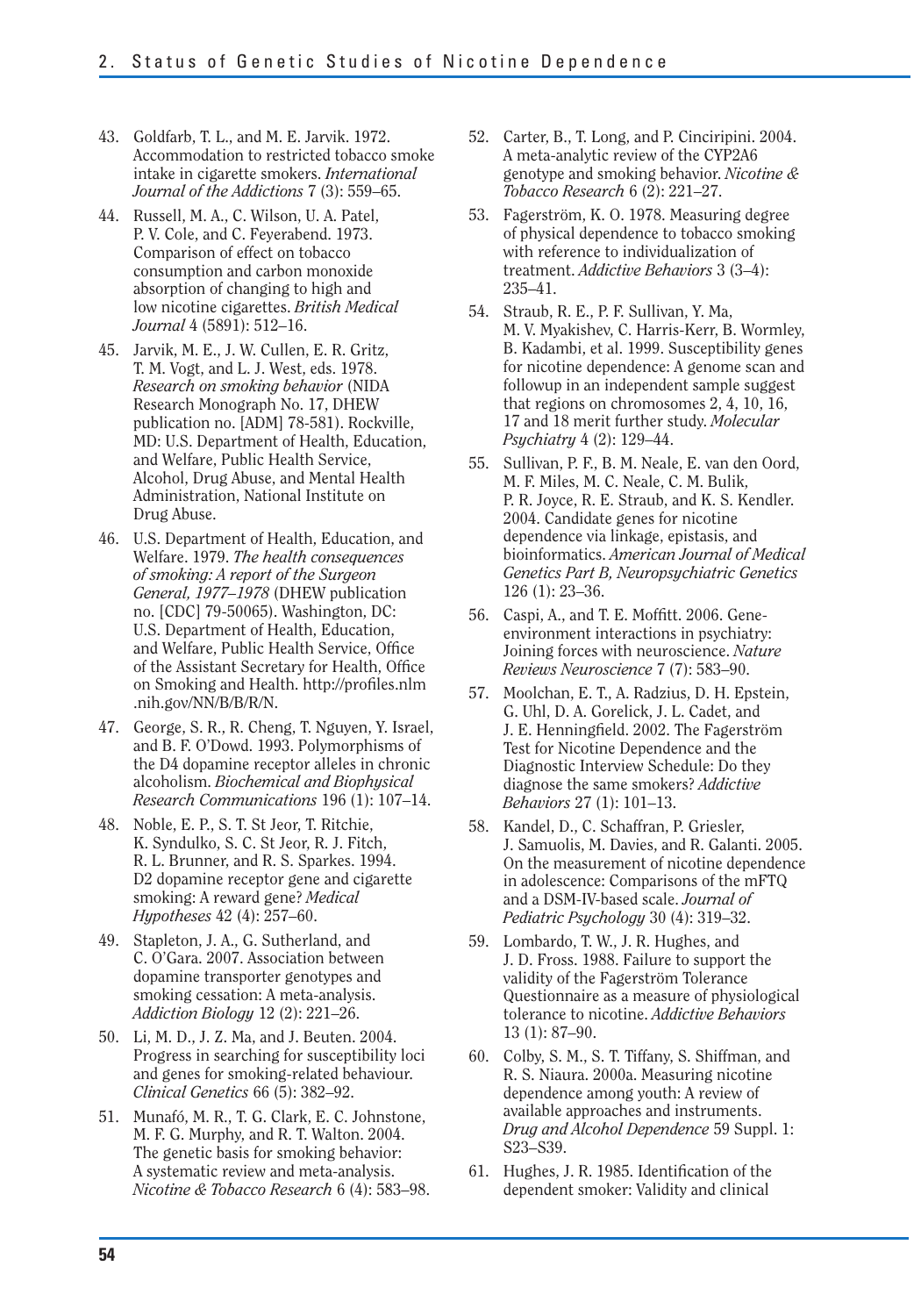utility. *Behavioral Medicine Abstracts* 5: 202–204.

- 62. Heatherton, T. F., L. T. Kozlowski, R. C. Frecker, and K. O. Fagerström. 1991. The Fagerström Test for Nicotine Dependence: A revision of the Fagerström Tolerance Questionnaire. *British Journal of Addiction* 86 (9): 1119–27.
- 63. American Psychiatric Association. 1994. *Diagnostic and statistical manual of mental disorders: DSM-IV.* 4th ed. Washington, DC: American Psychiatric Association.
- 64. Robins, L. D., T. E. Helzer, L. Cottler, and E. Goldring. 1989. *NIMH diagnostic interview schedule, version III revised (DIS-III-R).* St. Louis: Washington Univ.
- 65. Lessov, C. N., N. G. Martin, D. J. Statham, A. A. Todorov, W. S. Slutske, K. K. Bucholz, A. C. Heath, and P. A. Madden. 2004. Defining nicotine dependence for genetic research: Evidence from Australian twins. *Psychological Medicine* 34 (5): 865–79.
- 66. Swan, G. E., H. Hops, K. C. Wilhelmsen, C. N. Lessov-Schlaggar , L. S. Cheng, K. S. Hudmon, C. I. Amos, et al. 2006. A genome-wide screen for nicotine dependence susceptibility loci. *American Journal of Medical Genetics Part B, Neuropsychiatric Genetics* 141 (4): 354–60.
- 67. Tate, J. C., and J. M. Schmitz. 1993. A proposed revision of the Fagerström Tolerance Questionnaire. *Addictive Behaviors* 18 (2): 135–43.
- 68. Pomerleau, C. S., S. M. Carton, M. L. Lutzke, K. A. Flessland, and O. F. Pomerleau. 1994. Reliability of the Fagerström Tolerance Questionnaire and the Fagerström Test for Nicotine Dependence. *Addictive Behaviors*  19 (1): 33–39.
- 69. Prokhorov, A. V., U. E. Pallonen, J. L. Fava, L. Ding, and R. Niaura. 1996. Measuring nicotine dependence among high-risk adolescent smokers. *Addictive Behaviors*  21 (1): 117–27.
- 70. Etter, J. F., T. V. Duc, and T. V. Perneger. 1999. Validity of the Fagerström Test for Nicotine Dependence and of the Heaviness of Smoking Index among relatively light smokers. *Addiction* 94 (2): 269–81.
- 71. Haddock, C. K., H. Lando, R. C. Klesges, G. W. Talcott, and E. A. Renaud. 1999. A study of the psychometric and predictive properties of the Fagerström Test for Nicotine Dependence in a population of young smokers. *Nicotine & Tobacco Research* 1 (1): 59–66.
- 72. Etter, J. F., J. Le Houezec, and T. V. Perneger. 2003. A self-administered questionnaire to measure dependence on cigarettes: The cigarette dependence scale. *Neuropsychopharmacology* 28 (2): 359–70.
- 73. Buckley, T. C., S. L. Mozley, D. R. Holohan, K. Walsh, J. C. Beckham, and J. D. Kassel. 2005. A psychometric evaluation of the Fagerström Test for Nicotine Dependence in PTSD smokers. *Addictive Behaviors* 30 (5): 1029–33.
- 74. Vink, J. M., G. Willemsen, and D. I. Boomsma. 2005. Heritability of smoking initiation and nicotine dependence. *Behavior Genetics* 35 (4): 397–406.
- 75. Rojas, N. L., J. D. Killen, K. F. Haydel, and T. N. Robinson. 1998. Nicotine dependence among adolescent smokers. *Archives of Pediatrics & Adolescent Medicine* 152 (2): 151–56.
- 76. Kawakami, N., N. Takatsuka, S. Inaba, and H. Shimizu. 1999. Development of a screening questionnaire for tobacco/nicotine dependence according to ICD-10, DSM-III-R, and DSM-IV. *Addictive Behaviors*  24 (2): 155–66.
- 77. DiFranza, J. R., J. A. Savageau, N. A. Rigotti, K. Fletcher, J. K. Ockene, A. D. McNeill, M. Coleman, and C. Wood. 2002. Development of symptoms of tobacco dependence in youths: 30 month follow up data from the DANDY study. *Tobacco Control* 11 (3): 228–35.
- 78. DiFranza, J. R., J. A. Savageau, K. Fletcher, J. K. Ockene, N. A. Rigotti, A. D. McNeill, M. Coleman, and C. Wood. 2002. Measuring the loss of autonomy over nicotine use in adolescents: The DANDY (Development and Assessment of Nicotine Dependence in Youths) study. *Archives of Pediatrics & Adolescent Medicine* 156 (4): 397–403.
- 79. O'Loughlin, J., J. DiFranza, J. Tarasuk, G. Meshefedjian, E. McMillan-Davey, G. Paradis, R. F. Tyndale, P. Clarke, and J. Hanley. 2002. Assessment of nicotine dependence symptoms in adolescents: A comparison of five indicators. *Tobacco Control* 11 (4): 354–60.
- 80. O'Loughlin, J., J. Tarasuk, J. Difranza, and G. Paradis. 2002. Reliability of selected measures of nicotine dependence among adolescents. *Annals of Epidemiology* 12 (5): 353–62.
- 81. Grant, B. F., D. A. Dawson, F. S. Stinson, P. S. Chou, W. Kay, and R. Pickering. 2003. The Alcohol Use Disorder and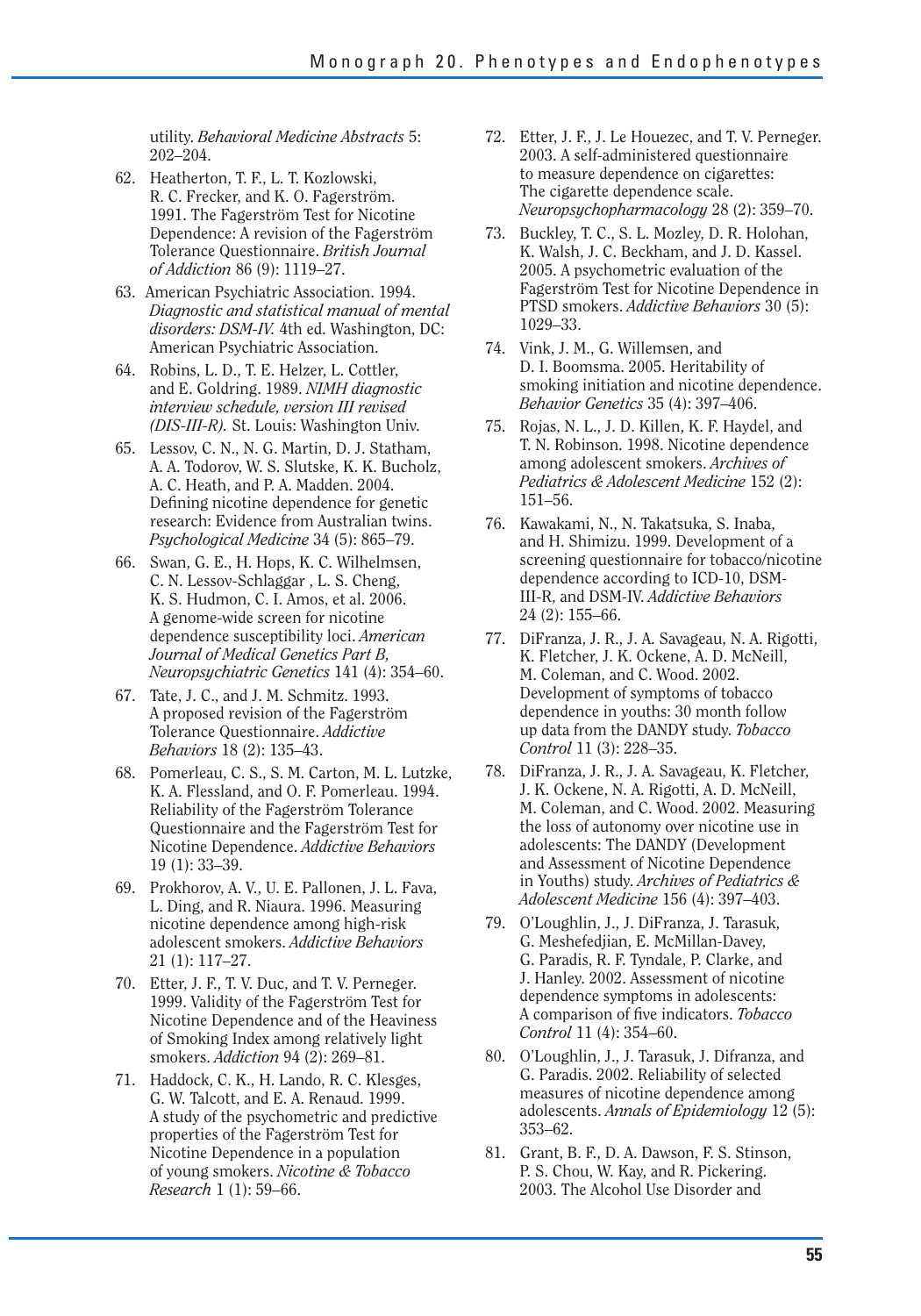Associated Disabilities Interview Schedule-IV (AUDADIS-IV): Reliability of alcohol consumption, tobacco use, family history of depression and psychiatric diagnostic modules in a general population sample. *Drug and Alcohol Dependence* 71 (1): 7–16.

- 82. Wheeler, K. C., K. E. Fletcher, R. J. Wellman. and J. R. DiFranza. 2004. Screening adolescents for nicotine dependence: The Hooked on Nicotine Checklist. *Adolescent Health* 35 (3): 225–30.
- 83. Etter, J. F. 2005. A self-administered questionnaire to measure cigarette withdrawal symptoms: The Cigarette Withdrawal Scale. *Nicotine & Tobacco Research* 7 (1): 47–57.
- 84. Lewis-Esquerre, J. M., S. M. Colby, T. O. Tevyaw, C. A. Eaton, C. W. Kahler, and P. M. Monti. 2005. Validation of the timeline follow-back in the assessment of adolescent smoking. *Drug and Alcohol Dependence*  79 (1): 33–43.
- 85. Hudmon, K. S., C. S. Pomerleau, J. Brigham, H. Javitz, and G. E. Swan. 2005. Validity of retrospective assessments of nicotine dependence: A preliminary report. *Addictive Behaviors* 30 (3): 613–37.
- 86. Stallings, M. C., J. K. Hewitt, T. Beresford, A. C. Heath, and L. J. Eaves. 1999. A twin study of drinking and smoking onset and latencies from first use to regular use. *Behavior Genetics* 29 (6): 409–21.
- 87. Broms, U., K. Silventoinen, P. A. Madden, A. C. Heath, and J. Kaprio. 2006. Genetic architecture of smoking behavior: A study of Finnish adult twins. *Twin Research and Human Genetics* 9 (1): 64–72.
- 88. True, W. R., H. Xian, J. F. Scherrer, P. A. Madden, K. K. Bucholz, A. C. Heath, S. A. Eisen, M. J. Lyons, J. Goldberg, and M. Tsuang. 1999. Common genetic vulnerability for nicotine and alcohol dependence in men. *Archives of General Psychiatry* 56 (7): 655–61.
- 89. Pergadia, M. L., A. C. Heath, N. G. Martin, and P. A. Madden. 2006. Genetic analyses of DSM-IV nicotine withdrawal in adult twins. *Psychological Medicine* 36 (7): 963–72.
- 90. Kesmodel, U., and S. F. Olsen. 1999. Smoking habits among pregnant Danish women: Reliability of information recorded after delivery. *Journal of Epidemiology and Community Health* 53 (4): 239–42.
- 91. Eppel, A., J. O'Loughlin, G. Paradis, and R. Platt. 2006. Reliability of self-reports of

cigarette use in novice smokers. *Addictive Behaviors* 31 (9): 1700–704.

- 92. Pomerleau, O. F. 1995. Individual differences in sensitivity to nicotine: Implications for genetic research on nicotine dependence. *Behavior Genetics* 25 (2): 161–77.
- 93. Eissenberg, T., and R. L. Balster. 2000. Initial tobacco use episodes in children and adolescents: Current knowledge, future directions. *Drug and Alcohol Dependence*  59 Suppl. 1: S41–S60.
- 94. Brigham, J., C. N. Lessov-Schlaggar, H. S. Javitz, M. McElroy, R. Krasnow, and G. E. Swan. 2008. Reliability of adult retrospective recall of lifetime tobacco use. *Nicotine & Tobacco Research* 10 (2): 287–99.
- 95. Swan, G. E. 1999. Implications of genetic epidemiology for the prevention of tobacco use. *Nicotine & Tobacco Research* 1 Suppl. 1: S49–S56.
- 96. Hiatt, R. A., and B. K. Rimer. 1999. A new strategy for cancer control research. *Cancer Epidemiology, Biomarkers & Prevention*  8 (11): 957–64.
- 97. Petraitis, J., B. R. Flay, and T. Q. Miller. 1995. Reviewing theories of adolescent substance use: Organizing pieces in the puzzle. *Psychological Bulletin* 117 (1): 67–86.
- 98. Kendler, K. S., M. C. Neale, P. Sullivan, L. A. Corey, C. O. Gardner, and C. A. Prescott. 1999. A population-based twin study in women of smoking initiation and nicotine dependence. *Psychological Medicine* 29 (2): 299–308.
- 99. Gottesman, I. I., and J. Shields. 1972. *Schizophrenia and genetics: A twin study vantage point.* New York: Academic Press.
- 100. Gottesman, I. I., and J. Shields. 1973. Genetic theorizing and schizophrenia. *British Journal of Psychiatry* 122 (566): 15–30.
- 101. Gelernter, J. 1997. Genetic association studies in psychiatry: Recent history. In *Handbook of psychiatric genetics,* ed. K. Blum and E. P. Noble, 25–36. Boca Raton, FL: CRC Press.
- 102. Kendler, K. S. 1999. Preparing for gene discovery: A further agenda for psychiatry. *Archives of General Psychiatry* 56 (6): 554–55.
- 103. Gottesman, I. I., and T. D. Gould. 2003. The endophenotype concept in psychiatry: Etymology and strategic intentions.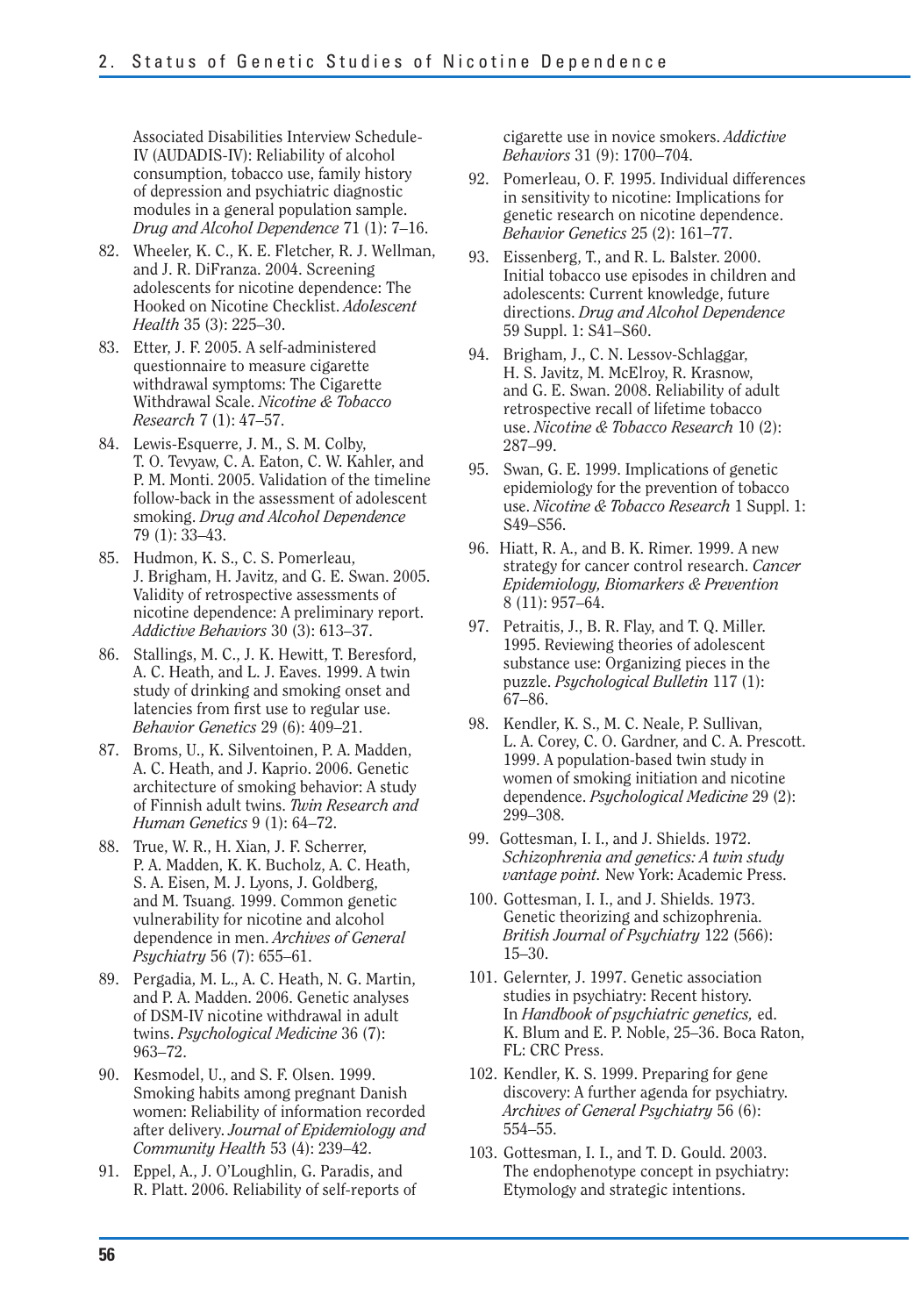*American Journal of Psychiatry* 160 (4): 636–45.

- 104. Gould, T. D., and I. I. Gottesman. 2006. Psychiatric endophenotypes and the development of valid animal models. *Genes, Brain, and Behavior* 5 (2): 113–19.
- 105. Waldman, I. D. 2005. Statistical approaches to complex phenotypes: Evaluating neuropsychological endophenotypes for attention-deficit/hyperactivity disorder. *Biological Psychiatry* 57 (11): 1347–56.
- 106. Berrettini, W. H. 2005. Genetic bases for endophenotypes in psychiatric disorders. *Dialogues in Clinical Neuroscience* 7 (2): 95–101.
- 107. Crosbie, J., D. Perusse, C. L. Barr, and R. J. Schachar. 2008. Validating psychiatric endophenotypes: Inhibitory control and attention deficit hyperactivity disorder. *Neuroscience and Biobehavioral Reviews*  32 (1): 40–55.
- 108. Flint, J., and M. R. Munafó. 2007. The endophenotype concept in psychiatric genetics. *Psychological Medicine* 37 (2): 163–80.
- 109. Kaprio, J., M. Koskenvuo, and S. Sarna. 1981. Cigarette smoking, use of alcohol, and leisure-time physical activity among samesexed adult male twins. *Progress in Clinical and Biological Research* 69 Pt. C: 37–46.
- 110. Swan, G. E., D. Carmelli, R. H. Rosenman, R. R. Fabsitz, and J. C. Christian. 1990. Smoking and alcohol consumption in adult male twins: Genetic heritability and shared environmental influences. *Journal of Substance Abuse* 2 (1): 39–50.
- 111. Swan, G. E., D. Carmelli, and L. R. Cardon. 1996. The consumption of tobacco, alcohol, and coffee in Caucasian male twins: A multivariate genetic analysis. *Journal of Substance Abuse* 8 (1): 19–31.
- 112. Hettema, J. M., L. A. Corey, and K. S. Kendler. 1999. A multivariate genetic analysis of the use of tobacco, alcohol, and caffeine in a population based sample of male and female twins. *Drug and Alcohol Dependence* 57 (1): 69–78.
- 113. Koopmans, J. R., W. S. Slutske, A. C. Heath, M. C. Neale, and D. I. Boomsma. 1999. The genetics of smoking initiation and quantity smoked in Dutch adolescent and young adult twins. *Behavior Genetics* 29 (6): 383–93.
- 114. Swan, G. E., D. Carmelli, and L. R. Cardon. 1997. Heavy consumption of cigarettes,

alcohol and coffee in male twins. *Journal of Studies on Alcohol* 58 (2): 182–90.

- 115. Pergadia, M. L., A. C. Heath, A. Agrawal, K. K. Bucholz, N. G. Martin, and P. A. Madden. 2006. The implications of simultaneous smoking initiation for inferences about the genetics of smoking behavior from twin data. *Behavior Genetics*  36 (4): 567–76.
- 116. Kaprio, J., M. Koskenvuo, and H. Langinvainio. 1984. Finnish twins reared apart. IV: Smoking and drinking habits. A preliminary analysis of the effect of heredity and environment. *Acta Geneticae Medicae et Gemellologiae (Roma)* 33 (3): 425–33.
- 117. True, W. R., A. C. Heath, J. F. Scherrer, B. Waterman, J. Goldberg, N. Lin, S. A. Eisen, M. J. Lyons, and M. T. Tsuang. 1997. Genetic and environmental contributions to smoking. *Addiction* 92 (10): 1277–87.
- 118. Kendler, K. S., L. M. Thornton, and N. L. Pedersen. 2000. Tobacco consumption in Swedish twins reared apart and reared together. *Archives of General Psychiatry*  57 (9): 886–92.
- 119. Agrawal, A., P. A. Madden, A. C. Heath, M. T. Lynskey, K. K. Bucholz, and N. G. Martin. 2005. Correlates of regular cigarette smoking in a population-based sample of Australian twins. *Addiction*  100 (11): 1709–19.
- 120. Madden, P. A., A. C. Heath, N. L. Pedersen, J. Kaprio, M. J. Koskenvuo, and N. G. Martin. 1999. The genetics of smoking persistence in men and women: A multicultural study. *Behavior Genetics* 29 (6): 423–31.
- 121. Madden, P. A., N. L. Pedersen, J. Kaprio, M. J. Koskenvuo, and N. G. Martin. 2004. The epidemiology and genetics of smoking initiation and persistence: Crosscultural comparisons of twin study results. *Twin Research* 7 (1): 82–97.
- 122. Maes, H. H., C. E. Woodard, L. Murrelle, J. M. Meyer, J. L. Silberg, J. K. Hewitt, M. Rutter, et al. 1999. Tobacco, alcohol and drug use in eight- to sixteen-year-old twins: The Virginia Twin Study of Adolescent Behavioral Development. *Journal of Studies on Alcohol* 60 (3): 293–305.
- 123. Hamilton, A. S., C. N. Lessov-Schlaggar, M. G. Cockburn, J. B. Unger, W. Cozen, and T. M. Mack. 2006. Gender differences in determinants of smoking initiation and persistence in California twins. *Cancer Epidemiology, Biomarkers, & Prevention*  15 (6): 1189–97.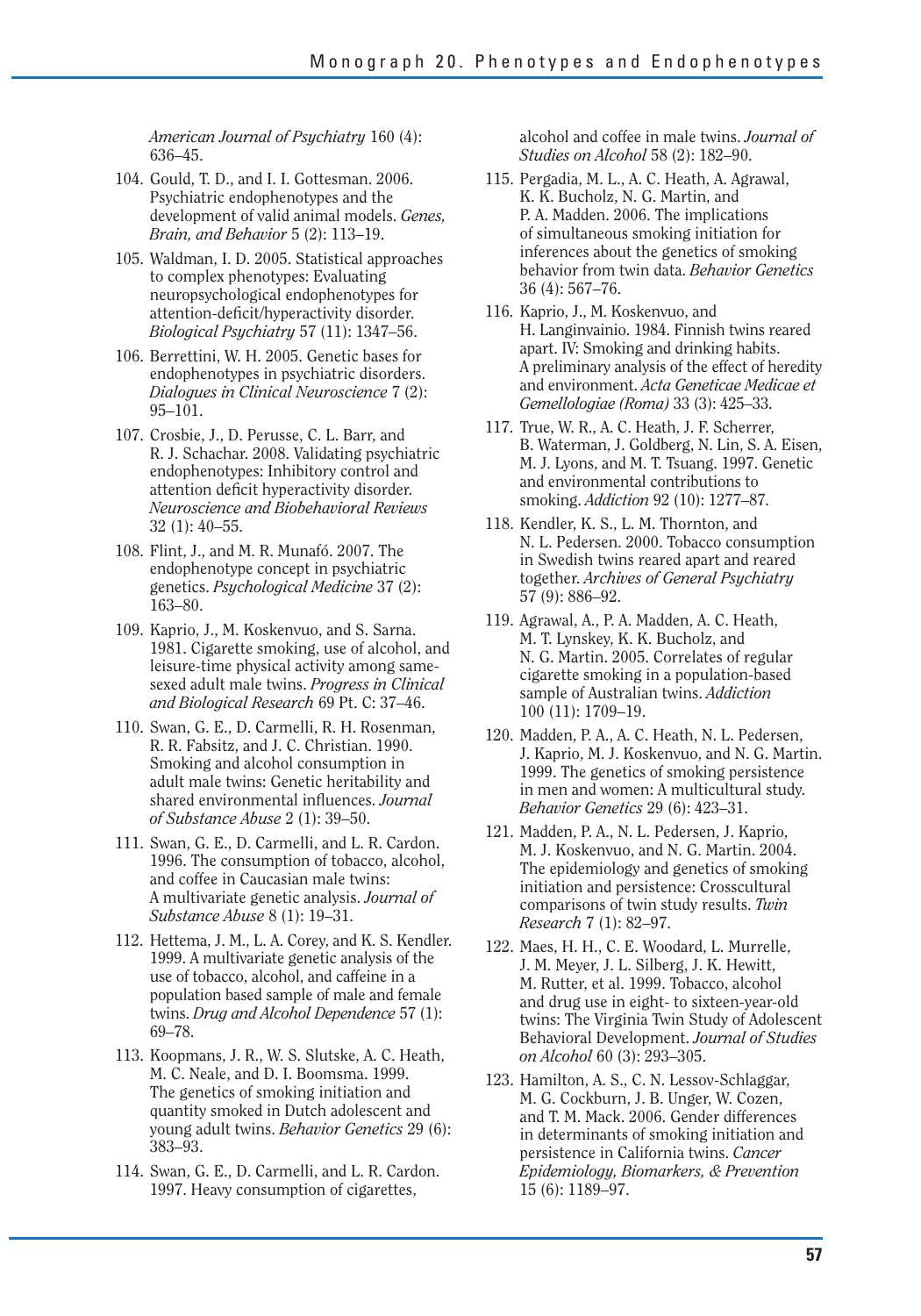- 124. Boomsma, D. I., J. R. Koopmans, L. J. Van Doornen, and J. F. Orlebeke. 1994. Genetic and social influences on starting to smoke: A study of Dutch adolescent twins and their parents. *Addiction* 89 (2): 219–26.
- 125. Han, C., M. K. McGue, and W. G. Iacono. 1999. Lifetime tobacco, alcohol and other substance use in adolescent Minnesota twins: Univariate and multivariate behavioral genetic analyses. *Addiction* 94 (7): 981–93.
- 126. Heath, A. C., R. Cates, N. G. Martin, J. Meyer, J. K. Hewitt, M. C. Neale, and L. J. Eaves. 1993. Genetic contribution to risk of smoking initiation: Comparisons across birth cohorts and across cultures. *Journal of Substance Abuse* 5 (3): 221–46.
- 127. Maes, H. H., P. F. Sullivan, C. M. Bulik, M. C. Neale, C. A. Prescott, L. J. Eaves, and K. S. Kendler. 2004. A twin study of genetic and environmental influences on tobacco initiation, regular tobacco use and nicotine dependence. *Psychological Medicine* 34 (7): 1251–61.
- 128. McGue, M., I. Elkins, and W. G. Iacono. 2000. Genetic and environmental influences on adolescent substance use and abuse. *American Journal of Medical Genetics*  96 (5): 671–77.
- 129. American Psychiatric Association. 1987. *Diagnostic and statistical manual of mental disorders: DSM-III-R.* 3rd rev. ed. Washington, DC: American Psychiatric Association.
- 130. Heatherton, T. F., L. T. Kozlowski, R. C. Frecker, W. Rickert, and J. Robinson. 1989. Measuring the heaviness of smoking: Using self-reported time to the first cigarette of the day and number of cigarettes smoked per day. *British Journal of Addiction* 84 (7): 791–99.
- 131. Xian, H., J. F. Scherrer, P. A. Madden, M. J. Lyons, M. Tsuang, W. R. True, and S. A. Eisen. 2005. Latent class typology of nicotine withdrawal: Genetic contributions and association with failed smoking cessation and psychiatric disorders. *Psychological Medicine* 35 (3): 409–19.
- 132. Pianezza, M. L., E. M. Sellers, and R. F. Tyndale. 1998. Nicotine metabolism defect reduces smoking. *Nature* 393 (6687): 750.
- 133. Gerra, G., L. Garofano, A. Zaimovic, G. Moi, B. Branchi, M. Bussandri, F. Brambilla, and C. Donnini. 2005. Association of the serotonin transporter promoter polymorphism with smoking behavior

among adolescents. *American Journal of Medical Genetics Part B, Neuropsychiatric Genetics* 135 (1): 73–78.

- 134. Laucht, M., K. Becker, M. El-Faddagh, E. Hohm, and M. H. Schmidt. 2005. Association of the DRD4 exon III polymorphism with smoking in fifteen-yearolds: A mediating role for novelty seeking? *Journal of the American Academy of Child & Adolescent Psychiatry* 44 (5): 477–84.
- 135. Ling, D., T. Niu, Y. Feng, H. Xing, and X. Xu. 2004. Association between polymorphism of the dopamine transporter gene and early smoking onset: An interaction risk on nicotine dependence. *Journal of Human Genetics* 49 (1): 35–39.
- 136. Bierut, L. J., J. P. Rice, H. J. Edenberg, A. Goate, T. Foroud, C. R. Cloninger, H. Begleiter, et al. 2000. Family-based study of the association of the dopamine D2 receptor gene (DRD2) with habitual smoking. *American Journal of Medical Genetics* 90 (4): 299–302.
- 137. Comings, D. E., L. Ferry, S. Bradshaw-Robinson, R. Burchette, C. Chiu, and D. Muhleman. 1996. The dopamine D2 receptor (DRD2) gene: A genetic risk factor in smoking. *Pharmacogenetics* 6 (1): 73–79.
- 138. Lerman, C., N. Caporaso, D. Main, J. Audrain, N. R. Boyd, E. D. Bowman, and P. G. Shields. 1998. Depression and selfmedication with nicotine: The modifying influence of the dopamine D4 receptor gene. *Health Psychology* 17 (1): 56–62.
- 139. Lerman, C., N. E. Caporaso, J. Audrain, D. Main, E. D. Bowman, B. Lockshin, N. R. Boyd, and P. G. Shields. 1999. Evidence suggesting the role of specific genetic factors in cigarette smoking. *Health Psychology* 18 (1): 14–20.
- 140. Sabol, S. Z., M. L. Nelson, C. Fisher, L. Gunzerath, C. L. Brody, S. Hu, L. A. Sirota, et al. 1999. A genetic association for cigarette smoking behavior. *Health Psychology* 18 (1): 7–13.
- 141. Shields, P. G., C. Lerman, J. Audrain, E. D. Bowman, D. Main, N. R. Boyd, and N. E. Caporaso. 1998. Dopamine D4 receptors and the risk of cigarette smoking in African-Americans and Caucasians. *Cancer Epidemiology, Biomarkers & Prevention* 7 (6): 453–58.
- 142. Greenbaum, L., K. Kanyas, O. Karni, Y. Merbl, T. Olender, A. Horowitz, A. Yakir, D. Lancet, E. Ben-Asher, and B. Lerer. 2006.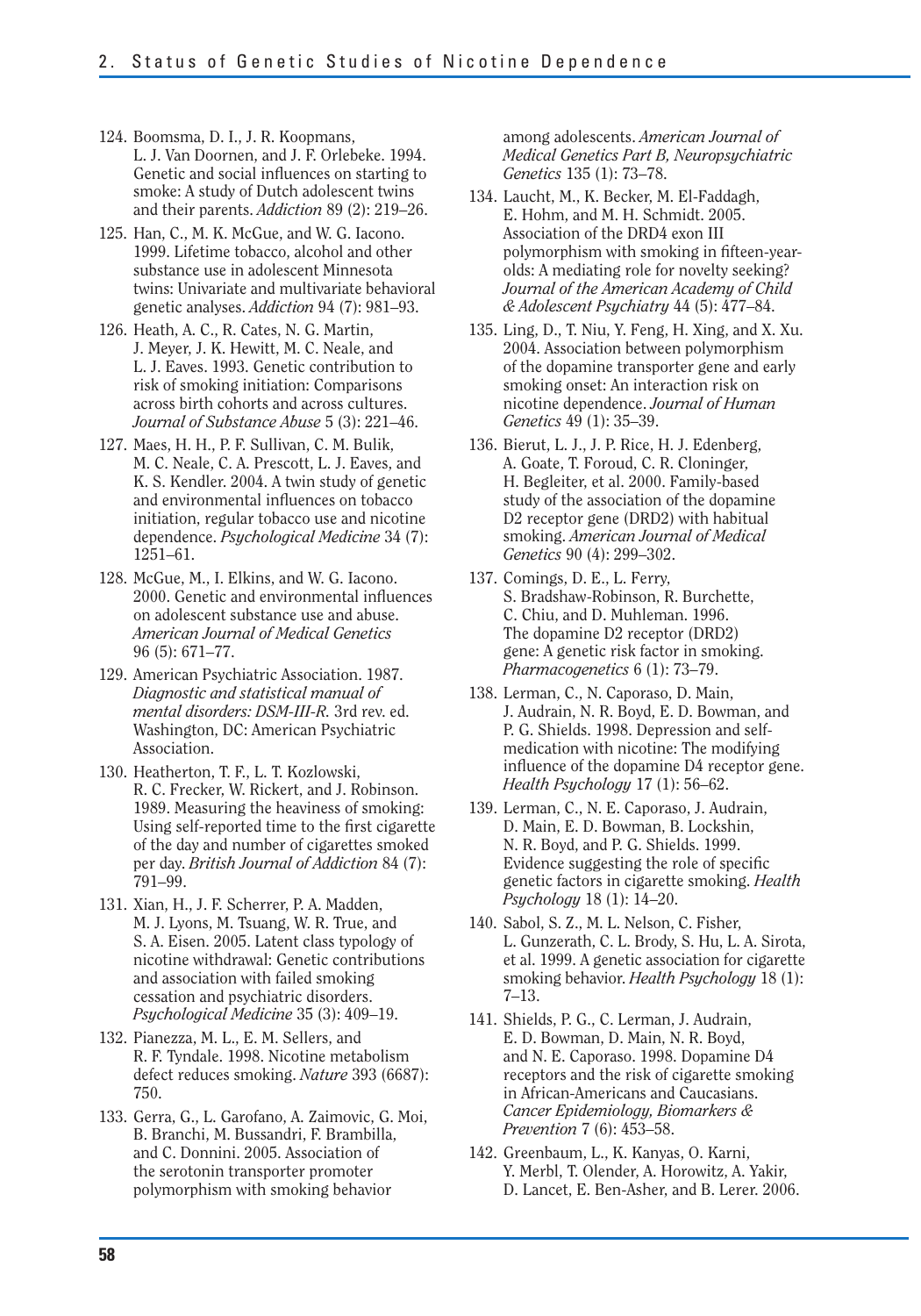Why do young women smoke? I: Direct and interactive effects of environment, psychological characteristics and nicotinic cholinergic receptor genes. *Molecular Psychiatry* 11 (3): 312–22.

- 143. Boustead, C., H. Taber, J. R. Idle, and S. Cholerton. 1997. CYP2D6 genotype and smoking behaviour in cigarette smokers. *Pharmacogenetics* 7 (5): 411–14.
- 144. Arias, A., R. Feinn, and H. R. Kranzler. 2006. Association of an Asn40Asp (A118G) polymorphism in the mu-opioid receptor gene with substance dependence: A metaanalysis. *Drug and Alcohol Dependence*  83 (3): 262–68.
- 145. Cholerton, S., C. Boustead, H. Taber, A. Arpanahi, and J. R. Idle. 1996. CYP2D6 genotypes in cigarette smokers and nontobacco users. *Pharmacogenetics* 6 (3): 261–63.
- 146. Connor, J. P., R. M. Young, B. R. Lawford, J. B. Saunders, T. L. Ritchie, and E. P. Noble. 2007. Heavy nicotine and alcohol use in alcohol dependence is associated with D2 dopamine receptor (DRD2) polymorphism. *Addictive Behaviors* 32 (2): 310–19.
- 147. do Prado-Lima, P. A., J. M. Chatkin, M. Taufer, G. Oliveira, E. Silveira, C. A. Neto, F. Haggstram, L. C. Bodanese, and I. B. da Cruz. 2004. Polymorphism of 5HT2A serotonin receptor gene is implicated in smoking addiction. *American Journal of Medical Genetics Part B, Neuropsychiatric Genetics* 128 (1): 90–93.
- 148. Jin, Y., D. Chen, Y. Hu, S. Guo, H. Sun, A. Lu, X. Zhang, and L. Li. 2006. Association between monoamine oxidase gene polymorphisms and smoking behaviour in Chinese males. *International Journal of Neuropsychopharmacology* 9 (5): 557–64.
- 149. Rodriguez, S., S. Huang, X. H. Chen, T. R. Gaunt, H. E. Syddall, J. A. Gilg, G. J. Miller, et al. 2006. A study of TH01 and IGF2-INS-TH haplotypes in relation to smoking initiation in three independent surveys. *Pharmacogenetics and Genomics*  16 (1): 15–23.
- 150. Schoedel, K. A., E. B. Hoffmann, Y. Rao, E. M. Sellers, and R. F. Tyndale. 2004. Ethnic variation in CYP2A6 and association of genetically slow nicotine metabolism and smoking in adult Caucasians. *Pharmacogenetics* 14 (9): 615–26.
- 151. Schwab, S. G., P. E. Franke, B. Hoefgen, V. Guttenthaler, D. Lichtermann, M. Trixler, M. Knapp, W. Maier, and D. B. Wildenauer.

2005. Association of DNA polymorphisms in the synaptic vesicular amine transporter gene (SLC18A2) with alcohol and nicotine dependence. *Neuropsychopharmacology*  30 (12): 2263–68.

- 152. Wiesbeck, G. A., N. Wodarz, H. G. Weijers, K. M. Dursteler-MacFarland, F. M. Wurst, M. Walter, and J. Boening. 2006. A functional polymorphism in the promoter region of the monoamine oxidase A gene is associated with the cigarette smoking quantity in alcohol-dependent heavy smokers. *Neuropsychobiology* 53 (4): 181–85.
- 153. Anney, R. J., C. A. Olsson, M. Lotfi-Miri, G. C. Patton, and R. Williamson. 2004. Nicotine dependence in a prospective population-based study of adolescents: The protective role of a functional tyrosine hydroxylase polymorphism. *Pharmacogenetics* 14 (2): 73–81.
- 154. Olsson, C., R. Anney, S. Forrest, G. Patton, C. Coffey, T. Cameron, A. Hassett, and R. Williamson. 2004. Association between dependent smoking and a polymorphism in the tyrosine hydroxylase gene in a prospective population-based study of adolescent health. *Behavior Genetics* 34 (1): 85–91.
- 155. Feng, Y., T. Niu, H. Xing, X. Xu, C. Chen, S. Peng, L. Wang, N. Laird, and X. Xu. 2004. A common haplotype of the nicotine acetylcholine receptor alpha 4 subunit gene is associated with vulnerability to nicotine addiction in men. *American Journal of Human Genetics* 75 (1): 112–21.
- 156. Li, M. D., J. Beuten, J. Z. Ma, T. J. Payne, X. Y. Lou, V. Garcia, A. S. Duenes, K. M. Crews, and R. C. Elston. 2005. Ethnic- and gender-specific association of the nicotinic acetylcholine receptor alpha4 subunit gene (CHRNA4) with nicotine dependence. *Human Molecular Genetics*  14 (9): 1211–19.
- 157. Zhang, L., K. S. Kendler, and X. Chen. 2006. Association of the phosphatase and tensin homolog gene (PTEN) with smoking initiation and nicotine dependence. *American Journal of Medical Genetics Part B, Neuropsychiatric Genetics* 141 (1): 10–14.
- 158. Beuten, J., J. Z. Ma, T. J. Payne, R. T. Dupont, K. M. Crews, G. Somes, N. J. Williams, R. C. Elston, and M. D. Li. 2005. Singleand multilocus allelic variants within the GABA(B) receptor subunit 2 (GABAB2) gene are significantly associated with nicotine dependence. *American Journal of Human Genetics* 76 (5): 859–64.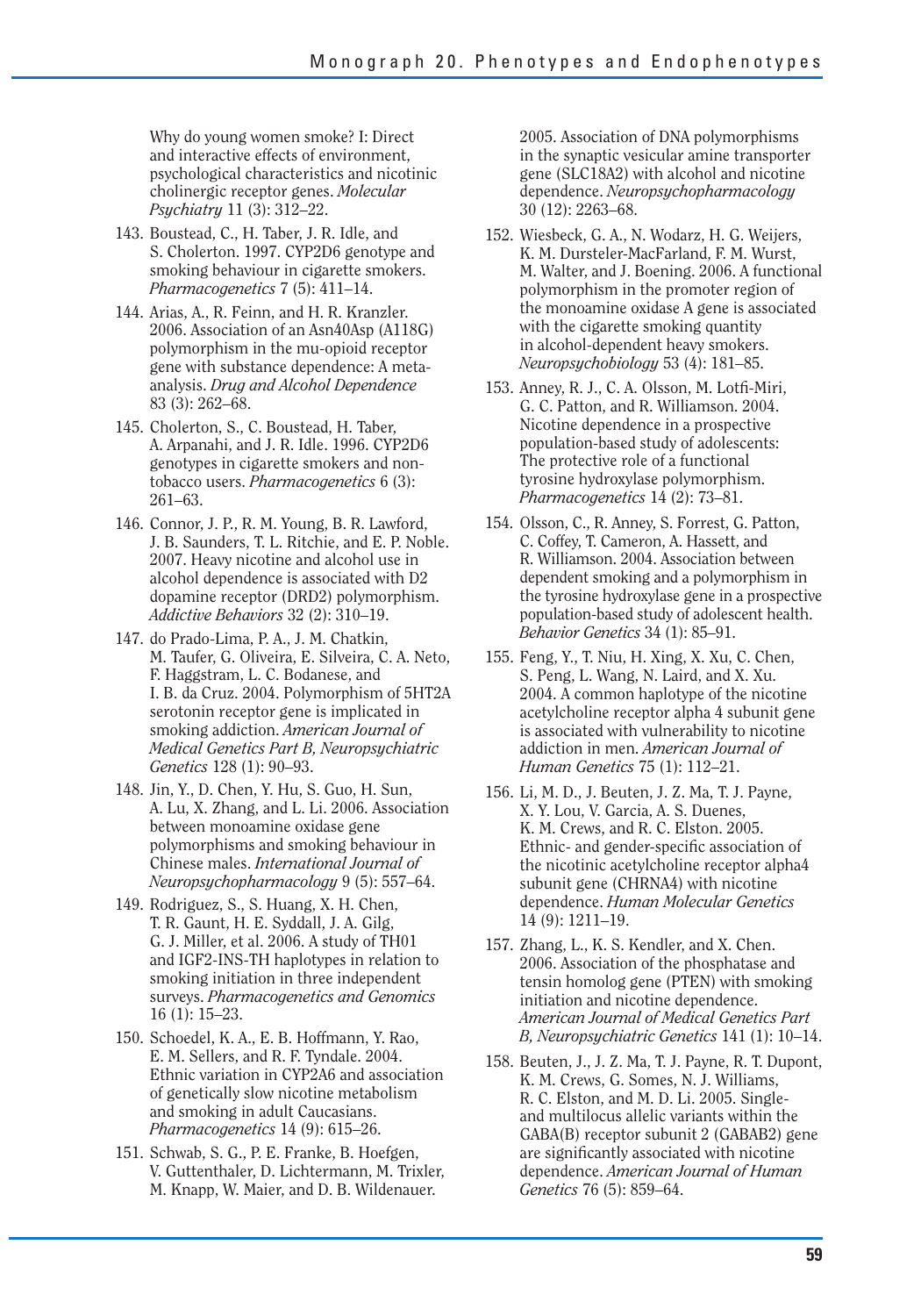- 159. Beuten, J., T. J. Payne, J. Z. Ma, and M. D. Li. 2006. Significant association of catechol-O-methyltransferase (COMT) haplotypes with nicotine dependence in male and female smokers of two ethnic populations. *Neuropsychopharmacology* 31 (3): 675–84.
- 160. Chen, X., B. Wu, and K. S. Kendler. 2004. Association study of the Epac gene and tobacco smoking and nicotine dependence. *American Journal of Medical Genetics Part B, Neuropsychiatric Genetics* 129 (1): 116–19.
- 161. Howard, L. A., J. S. Ahluwalia, S. K. Lin, E. M. Sellers, and R. F. Tyndale. 2003. CYP2E1\*1D regulatory polymorphism: Association with alcohol and nicotine dependence. *Pharmacogenetics* 13 (6): 321–28.
- 162. Ito, H., N. Hamajima, K. Matsuo, K. Okuma, S. Sato, R. Ueda, and K. Tajima. 2003. Monoamine oxidase polymorphisms and smoking behaviour in Japanese. *Pharmacogenetics* 13 (2): 73–79.
- 163. Kubota, T., C. Nakajima-Taniguchi, T. Fukuda, M. Funamoto, M. Maeda, E. Tange, R. Ueki, et al. 2006. CYP2A6 polymorphisms are associated with nicotine dependence and influence withdrawal symptoms in smoking cessation. *Pharmacogenomics Journal* 6 (2): 115–19.
- 164. Lou, X. Y., J. Z. Ma, T. J. Payne, J. Beuten, K. M. Crew, and M. D. Li. 2006. Gene-based analysis suggests association of the nicotinic acetylcholine receptor beta1 subunit (CHRNB1) and M1 muscarinic acetylcholine receptor (CHRM1) with vulnerability for nicotine dependence. *Human Genetics*  120 (3): 381–9.
- 165. Ma, J. Z., J. Beuten, T. J. Payne, R. T. Dupont, R. C. Elston, and M. D. Li. 2005. Haplotype analysis indicates an association between the DOPA decarboxylase (DDC) gene and nicotine dependence. *Human Molecular Genetics* 14 (12): 1691–98.
- 166. Reuter, M., and J. Hennig. 2005. Pleiotropic effect of the TPH A779C polymorphism on nicotine dependence and personality. *American Journal of Medical Genetics Part B, Neuropsychiatric Genetics* 134 (1): 20–24.
- 167. Yu, Y., C. Panhuysen, H. R. Kranzler, V. Hesselbrock, B. Rounsaville, R. Weiss, K. Brady, L. A. Farrer, and J. Gelernter. 2006. Intronic variants in the dopa decarboxylase (DDC) gene are associated with smoking behavior in European-Americans and

African-Americans. *Human Molecular Genetics* 15 (14): 2192–99.

- 168. Ray, R., C. Jepson, F. Patterson, A. Strasser, M. Rukstalis, K. Perkins, K. G. Lynch, S. O'Malley, W. H. Berrettini, and C. Lerman. 2006. Association of OPRM1 A118G variant with the relative reinforcing value of nicotine. *Psychopharmacology (Berl)* 188 (3): 355–63.
- 169. Lander, E. S., and N. J. Schork. 1994. Genetic dissection of complex traits. *Science* 265 (5181): 2037–48.
- 170. Ottman, R. 1990. An epidemiologic approach to gene-environment interaction. *Genetic Epidemiology* 7 (3): 177–85.
- 171. Ottman, R. 1995. Gene-environment interaction and public health. *American Journal of Human Genetics* 56 (4): 821–23.
- 172. Ottman, R. 1996. Gene-environment interaction: Definitions and study designs. *Preventive Medicine* 25 (6): 764–70.
- 173. Zhang, L., K. S. Kendler, and X. Chen. 2006. The mu-opioid receptor gene and smoking initiation and nicotine dependence. *Behavioral and Brain Functions* 2: 28.
- 174. Neville, M. J., E. C. Johnstone, and R. T. Walton. 2004. Identification and characterization of ANKK1: A novel kinase gene closely linked to DRD2 on chromosome band 11q23.1. *Human Mutation* 23 (6): 540–45.
- 175. Huang, S., D. G. Cook, L. J. Hinks, X. H. Chen, S. Ye, J. A. Gilg, M. J. Jarvis, P. H. Whincup, and I. N. Day. 2005. CYP2A6, MAOA, DBH, DRD4, and 5HT2A genotypes, smoking behaviour and cotinine levels in 1518 UK adolescents. *Pharmacogenetics and Genomics* 15 (12): 839–50.
- 176. Takimoto, T., H. Terayama, C. Waga, T. Okayama, K. Ikeda, I. Fukunishi, and K. Iwahashi. 2005. Cholecystokinin (CCK) and the CCKA receptor gene polymorphism, and smoking behavior. *Psychiatry Research*  133 (2–3): 123–28.
- 177. Beuten, J., J. Z. Ma, T. J. Payne, R. T. Dupont, P. Quezada, K. M. Crews, and M. D. Li. 2005. Significant association of BDNF haplotypes in European-American male smokers but not in European-American female or African-American smokers. *American Journal of Medical Genetics Part B, Neuropsychiatric Genetics* 139: 73–80.
- 178. Costa-Mallen, P., L. G. Costa, and H. Checkoway. 2005. Genotype combinations for monoamine oxidase-B intron 13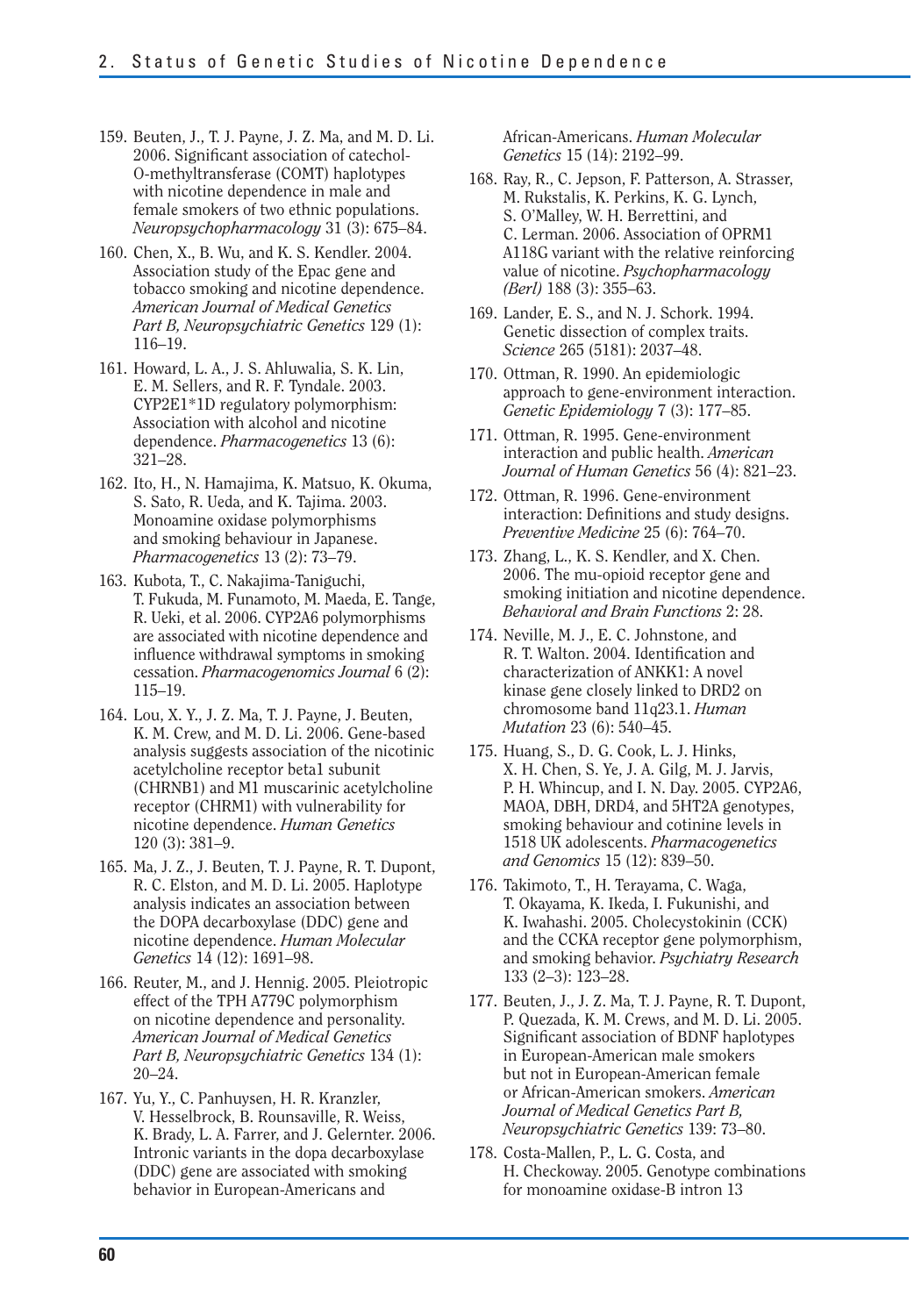polymorphism and dopamine D2 receptor TaqIB polymorphism are associated with ever-smoking status among men. *Neuroscience Letters* 385 (2): 158–62.

- 179. Park, H. J., S. T. Kim, D. H. Yoon, S. H. Jin, S. J. Lee, H. J. Lee, and S. Lim. 2005. The association between the DRD2 TaqI A polymorphism and smoking cessation in response to acupuncture in Koreans. *Journal of Alternative and Complementary Medicine* 11 (3): 401–405.
- 180. Swan, G. E., A. M. Valdes, H. Z. Ring, T. V. Khroyan, L. M. Jack, C. C. Ton, S. J. Curry, and T. McAfee. 2005. Dopamine receptor DRD2 genotype and smoking cessation outcome following treatment with bupropion SR. *Pharmacogenomics Journal* 5 (1): 21–29.
- 181. Erblich, J., C. Lerman, D. W. Self, G. A. Diaz, and D. H. Bovbjerg. 2005. Effects of dopamine D2 receptor (DRD2) and transporter (SLC6A3) polymorphisms on smoking cue-induced cigarette craving among African-American smokers. *Molecular Psychiatry* 10 (4): 407–14.
- 182. Glatt, S. J., and E. G. Jonsson. 2006. The Cys allele of the DRD2 Ser311Cys polymorphism has a dominant effect on risk for schizophrenia: Evidence from fixed- and random-effects meta-analyses. *American Journal of Medical Genetics Part B, Neuropsychiatric Genetics* 141 (2): 149–54.
- 183. Hanninen, K., H. Katila, O. Kampman, S. Anttila, A. Illi, R. Rontu, K. M. Mattila, et al. 2006. Association between the C957T polymorphism of the dopamine D2 receptor gene and schizophrenia. *Neuroscience Letters* 407 (3): 195–98.
- 184. Kukreti, R., S. Tripathi, P. Bhatnagar, S. Gupta, C. Chauhan, S. Kubendran, Y. C. Janardhan Reddy, S. Jain, and S. K. Brahmachari. 2006. Association of DRD2 gene variant with schizophrenia. *Neuroscience Letters* 392 (1–2): 68–71.
- 185. Berggren, U., C. Fahlke, E. Aronsson, A. Karanti, M. Eriksson, K. Blennow, D. Thelle, H. Zetterberg, and J. Balldin. 2006. The taqI DRD2 A1 allele is associated with alcohol-dependence although its effect size is small. *Alcohol and Alcoholism* 41 (5): 479–85.
- 186. Wang, T. J., S. Y. Huang, W. W. Lin, H. Y. Lo, P. L. Wu, Y. S. Wang, Y. S. Wu, H. C. Ko, J. C. Shih, and R. B. Lu. 2007. Possible interaction between MAOA and DRD2 genes

associated with antisocial alcoholism among Han Chinese men in Taiwan. *Progress in Neuro-Psychopharmacology & Biological Psychiatry* 31 (1): 108–14.

- 187. Hopfer, C. J., D. Timberlake, B. Haberstick, J. M. Lessem, M. A. Ehringer, A. Smolen, and J. K. Hewitt. 2005. Genetic influences on quantity of alcohol consumed by adolescents and young adults. *Drug and Alcohol Dependence* 78 (2): 187–93.
- 188. Denys, D., F. Van Nieuwerburgh, D. Deforce, and H. Westenberg. 2006. Association between the dopamine D2 receptor TaqI A2 allele and low activity COMT allele with obsessive-compulsive disorder in males. *European Neuropsychopharmacology*  16 (6): 446–50.
- 189. Li, D., P. C. Sham, M. J. Owen, and L. He. 2006. Meta-analysis shows significant association between dopamine system genes and attention deficit hyperactivity disorder (ADHD). *Human Molecular Genetics* 15 (14): 2276–84.
- 190. Sery, O., I. Drtilkova, P. Theiner, R. Pitelova, R. Staif, V. Znojil, J. Lochman, and W. Didden. 2006. Polymorphism of DRD2 gene and ADHD. *Neuro Endocrinology Letters* 27 (1-2): 236–40.
- 191. Li, Y., C. Shao, D. Zhang, M. Zhao, L. Lin, P. Yan, Y. Xie, K. Jiang, and L. Jin. 2006. The effect of dopamine D2, D5 receptor and transporter (SLC6A3) polymorphisms on the cue-elicited heroin craving in Chinese. *American Journal of Medical Genetics Part B, Neuropsychiatric Genetics* 141 (3): 269–73.
- 192. Lawford, B. R., R. Young, E. P. Noble, B. Kann, and T. Ritchie. 2006. The D2 dopamine receptor (DRD2) gene is associated with co-morbid depression, anxiety and social dysfunction in untreated veterans with post-traumatic stress disorder. *European Psychiatry* 21 (3): 180–85.
- 193. Rybakowski, J. K., A. Borkowska, P. M. Czerski, P. Kapelski, M. Dmitrzak-Weglarz, and J. Hauser. 2005. An association study of dopamine receptors polymorphisms and the Wisconsin Card Sorting Test in schizophrenia. *Journal of Neural Transmission* 112 (11): 1575–82.
- 194. Lee, C. C., I. C. Chou, C. H. Tsai, T. R. Wang, T. C. Li, and F. J. Tsai. 2005. Dopamine receptor D2 gene polymorphisms are associated in Taiwanese children with Tourette syndrome. *Pediatric Neurology*  33 (4): 272–76.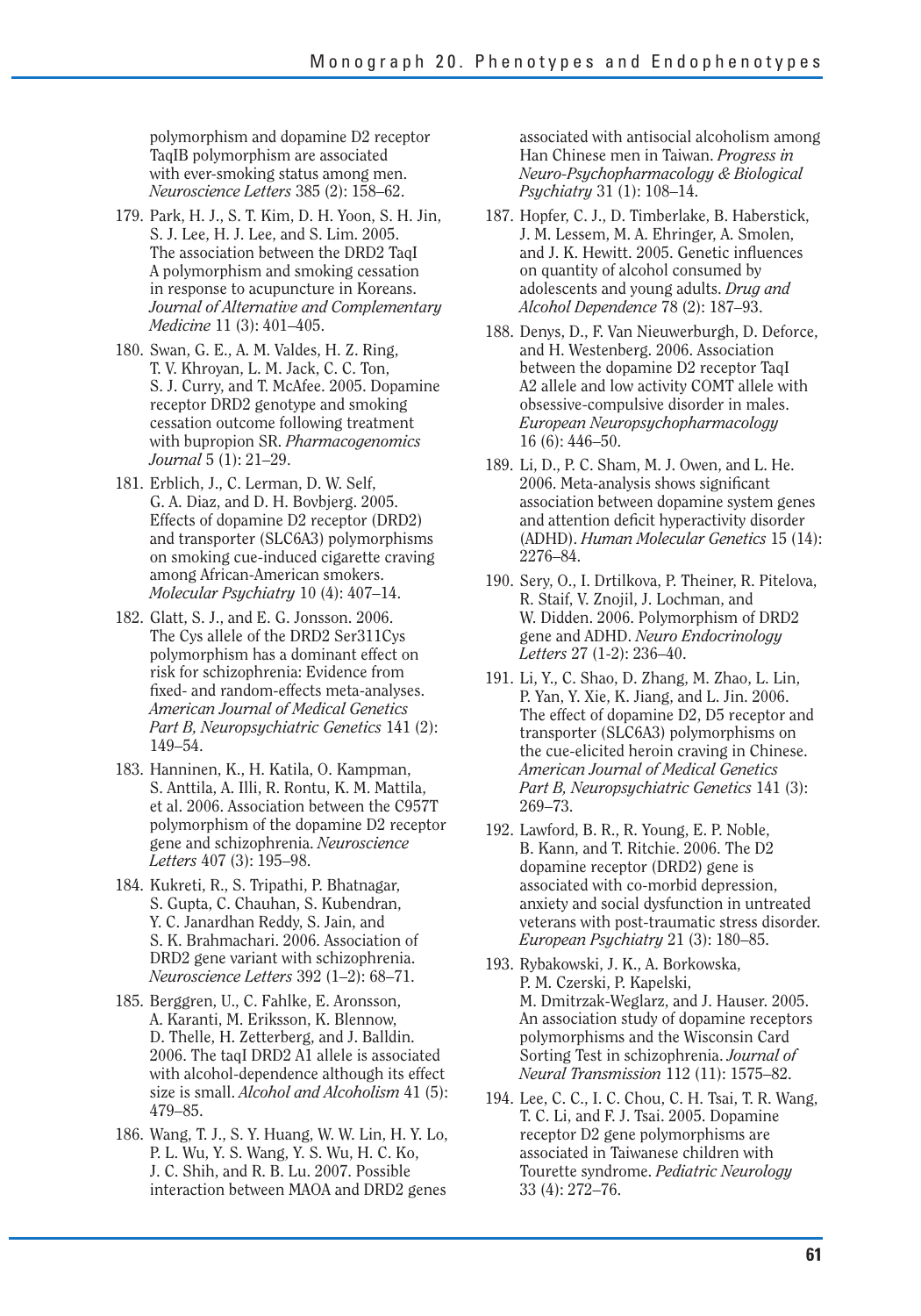- 195. Bergen, A. W., M. Yeager, R. A. Welch, K. Haque, J. K. Ganjei, M. B. van den Bree, C. Mazzanti, et al. 2005. Association of multiple DRD2 polymorphisms with anorexia nervosa. *Neuropsychopharmacology* 30 (9): 1703–10.
- 196. Wacker, J., M. Reuter, J. Hennig, and G. Stemmler. 2005. Sexually dimorphic link between dopamine D2 receptor gene and neuroticism-anxiety. *Neuroreport* 16 (6): 611–14.
- 197. Shahmoradgoli Najafabadi, M., M. Ohadi, M. T. Joghataie, F. Valaie, Y. Riazalhosseini, H. Mostafavi, F. Mohammadbeigi, and H. Najmabadi. 2005. Association between the DRD2 A1 allele and opium addiction in the Iranian population. *American Journal of Medical Genetics Part B, Neuropsychiatric Genetics* 134 (1): 39–41.
- 198. Lerman, C., P. G. Shields, E. P. Wileyto, J. Audrain, L. H. Hawk Jr., A. Pinto, S. Kucharski, S. Krishnan, R. Niaura, and L. H. Epstein. 2003. Effects of dopamine transporter and receptor polymorphisms on smoking cessation in a bupropion clinical trial. *Health Psychology* 22 (5): 541–48.
- 199. Swan, G. E., L. M. Jack, A. M. Valdez, H. Z. Ring, C. C. Ton, S. J. Curry, and T. McAfee. 2007. Joint effect of dopaminergic genes on likelihood of smoking following treatment with bupropion SR. *Health Psychology* 26 (3): 361–68.
- 200. Caspi, A., K. Sugden, T. E. Moffitt, A. Taylor, I. W. Craig, H. Harrington, J. McClay, et al. 2003. Influence of life stress on depression: Moderation by a polymorphism in the 5-HTT gene. *Science* 301 (5631): 386–89.
- 201. Kendler, K. S., J. W. Kuhn, J. Vittum, C. A. Prescott, and B. Riley. 2005. The interaction of stressful life events and a serotonin transporter polymorphism in the prediction of episodes of major depression: A replication. *Archives of General Psychiatry* 62 (5): 529–35.
- 202. Purcell, S. 2002. Variance components models for gene-environment interaction in twin analysis. *Twin Research* 5 (6): 554–71.
- 203. Purcell, S., and K. C. Koenen. 2005. Environmental mediation and the twin design. *Behavior Genetics* 35 (4): 491–98.
- 204. Purcell, S., and P. Sham. 2002. Variance components models for gene-environment interaction in quantitative trait locus linkage analysis. *Twin Research and Human Genetics* 5 (6): 572–76.
- 205. Button, T. M., J. Scourfield, N. Martin, S. Purcell, and P. McGuffin. 2005. Family dysfunction interacts with genes in the causation of antisocial symptoms. *Behavior Genetics* 35 (2): 115–20.
- 206. McCaffery, J. M., G. P. Papandonatos, M. J. Lyons, K. Koenen, B. Hitsman, and R. Niaura. 2005. Education level moderates the heritability of nicotine dependence in Vietnam-era twins. Paper presented at the 11th annual meeting of the Society for Research on Nicotine and Tobacco, Prague.
- 207. Lerman, C., R. Tyndale, F. Patterson, E. P. Wileyto, P. G. Shields, A. Pinto, and N. Benowitz. 2006. Nicotine metabolite ratio predicts efficacy of transdermal nicotine for smoking cessation. *Clinical Pharmacology and Therapeutics* 79 (6): 600–608.
- 208. Malaiyandi, V., C. Lerman, N. L. Benowitz, C. Jepson, F. Patterson, and R. F. Tyndale. 2006. Impact of CYP2A6 genotype on pretreatment smoking behaviour and nicotine levels from and usage of nicotine replacement therapy. *Molecular Psychiatry*  11 (4): 400–409.
- 209. Benowitz, N. L., O. F. Pomerleau, C. S. Pomerleau, and P. Jacob 3rd. 2003. Nicotine metabolite ratio as a predictor of cigarette consumption. *Nicotine & Tobacco Research* 5 (5): 621–24.
- 210. Johnstone, E., N. Benowitz, A. Cargill, R. Jacob, L. Hinks, I. Day, M. Murphy, and R. Walton. 2006. Determinants of the rate of nicotine metabolism and effects on smoking behavior. *Clinical Pharmacology and Therapeutics* 80 (4): 319–30.
- 211. Kandel, D. B., M. C. Hu, C. Schaffran, J. R. Udry, and N. L. Benowitz. 2007. Urine nicotine metabolites and smoking behavior in a multiracial/multiethnic national sample of young adults. *American Journal of Epidemiology* 165 (8): 901–10.
- 212. Bierut, L. J., J. F. Cubells, W. G. Iacono, M. D. Li, P. A. Madden, E. C. Nelson, J. D. Pollock, J. L. Rutter, G. E. Swan, and M. Vanyukov. 2007. Genetic research and smoking behavior. *JAMA: The Journal of the American Medical Association* 297 (8): 809; author reply 810.
- 213. Khoury, M. J., R. Davis, M. Gwinn, M. L. Lindegren, and P. Yoon. 2005. Do we need genomic research for the prevention of common diseases with environmental causes? *American Journal of Epidemiology*  161 (9): 799–805.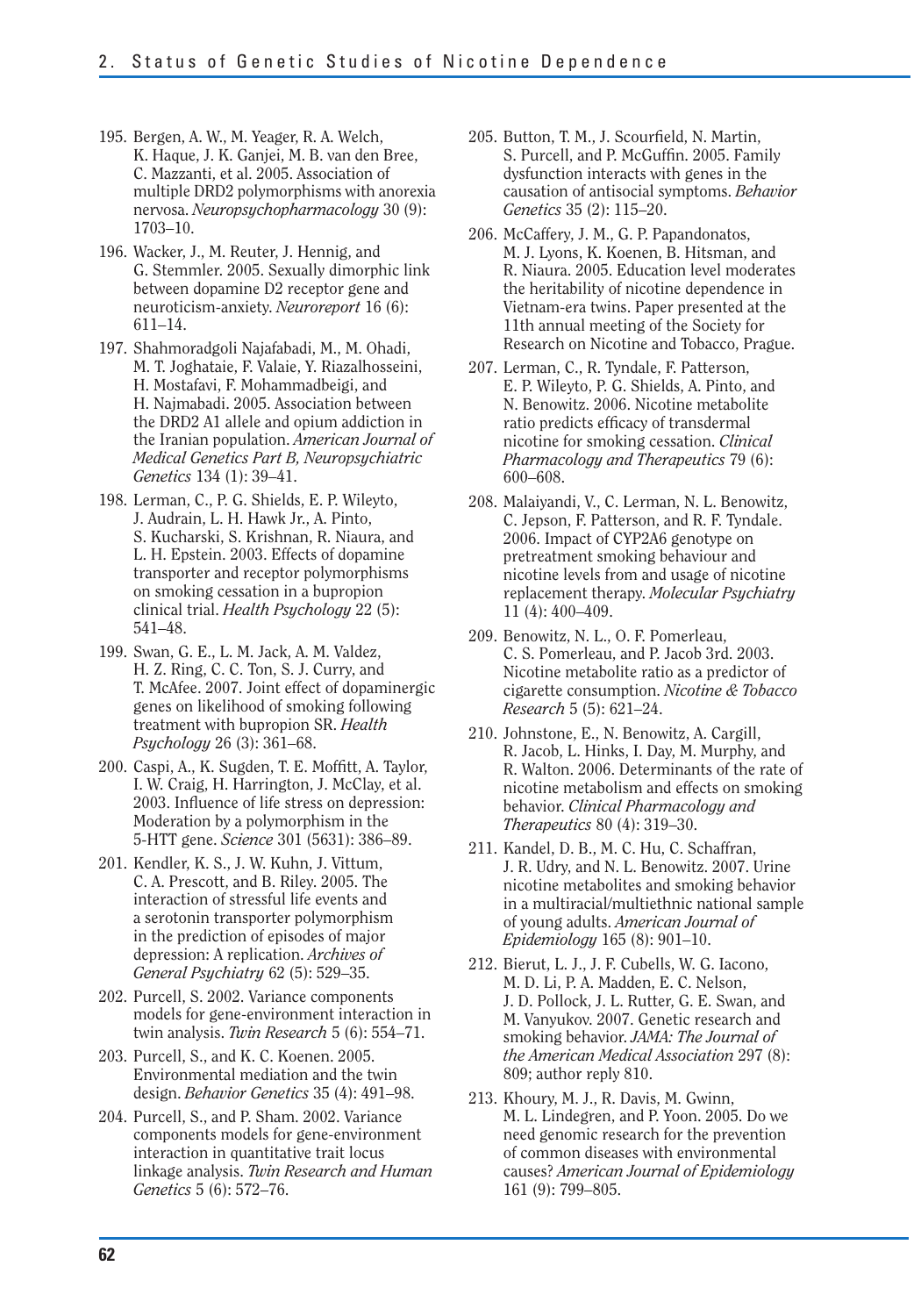- 214. Vanyukov, M. M., B. S. Maher, B. Devlin, G. P. Kirillova, L. Kirisci, L. M. Yu, and R. E. Ferrell. 2007. The MAOA promoter polymorphism, disruptive behavior disorders, and early onset substance use disorder: Gene-environment interaction. *Psychiatric Genetics* 17 (6): 323–32.
- 215. Caspi, A., J. McClay, T. E. Moffitt, J. Mill, J. Martin, I. W. Craig, A. Taylor, and R. Poulton. 2002. Role of genotype in the cycle of violence in maltreated children. *Science* 297 (5582): 851–54.
- 216. Dobzhansky, T. G. 1951. *Genetics and the origin of species.* 3rd ed. rev. New York: Columbia University Press.
- 217. U.S. Department of Health and Human Services. 1988. *The health consequences of smoking: Nicotine addiction. A report of the Surgeon General* (DHHS publication no. [CDC] 88-8406). Atlanta: U.S. Department of Health and Human Services, Public Health Service, Centers for Disease Control, National Center for Chronic Disease Prevention and Health Promotion, Office on Smoking and Health. http://profiles.nlm.nih.gov/NN/B/B/ Z/D.
- 218. Moffitt, T. E., A. Caspi, and M. Rutter. 2005. Strategy for investigating interactions between measured genes and measured environments. *Archives of General Psychiatry* 62 (5): 473–81.
- 219. Emery, S., E. A. Gilpin, C. Ake, A. J. Farkas, and J. P. Pierce. 2000. Characterizing and identifying "hard-core" smokers: Implications for further reducing smoking prevalence. *American Journal of Public Health* 90 (3): 387–94.
- 220. Augustson, E. M., and S. E. Marcus. 2004. Use of the Current Population Survey to characterize sub-populations of continued smokers: A national perspective on the "hardcore" smoker phenomenon. *Nicotine & Tobacco Research* 6 (4): 621–29.
- 221. Jarvis, M. J., J. Wardle, J. Waller, and L. Owen. 2003. Prevalence of hardcore smoking in England, and associated attitudes and beliefs: Cross sectional study. *British Medical Journal* 326 (11): 1061–66.
- 222. Warner, K. E., and D. M. Burns. 2003. Hardening and the hard-core smoker: Concepts, evidence, and implications. *Nicotine & Tobacco Research* 5 (1): 37–48.
- 223. Falzone, T. L., D. M. Gelman, J. I. Young, D. K. Grandy, M. J. Low, and M. Rubinstein. 2002. Absence of dopamine D4 receptors

results in enhanced reactivity to unconditioned, but not conditioned, fear. *European Journal of Neuroscience* 15 (1): 158–64.

- 224. Ouagazzal, A. M., J. L. Moreau, M. Pauly-Evers, and F. Jenck. 2003. Impact of environmental housing conditions on the emotional responses of mice deficient for nociceptin/orphanin FQ peptide precursor gene. *Behavioural Brain Research* 144 (1–2): 111–17.
- 225. Ijzerman, R. G., C. D. Stehouwer, E. J. de Geus, M. M. van Weissenbruch, H. A. Delemarre-van de Waal, and D. I. Boomsma. 2003. Low birth weight is associated with increased sympathetic activity: Dependence on genetic factors. *Circulation* 108 (5): 566–71.
- 226. Koylu, E. O., B. Balkan, M. J. Kuhar, and S. Pogun. 2006. Cocaine and amphetamine regulated transcript (CART) and the stress response. *Peptides* 27 (8): 1956–69.
- 227. Meaney, M. J., and M. Szyf. 2005. Maternal care as a model for experiencedependent chromatin plasticity? *Trends in Neurosciences* 28 (9): 456–63.
- 228. Zhang, T. Y., P. Chretien, M. J. Meaney, and A. Gratton. 2005. Influence of naturally occurring variations in maternal care on prepulse inhibition of acoustic startle and the medial prefrontal cortical dopamine response to stress in adult rats. *Journal of Neuroscience* 25 (6): 1493–1502.
- 229. Alfonso, J., A. C. Frasch, and G. Flugge. 2005. Chronic stress, depression and antidepressants: Effects on gene transcription in the hippocampus. *Reviews in the Neurosciences* 16 (1): 43–56.
- 230. Wood, D. A., J. E. Buse, C. L. Wellman, and G. V. Rebec. 2005. Differential environmental exposure alters NMDA but not AMPA receptor subunit expression in nucleus accumbens core and shell. *Brain Research* 1042 (2): 176–83.
- 231. Ammon-Treiber, S., and V. Hollt. 2005. Morphine-induced changes of gene expression in the brain. *Addiction Biology*  10 (1): 81–89.
- 232. Rhodes, J. S., and J. C. Crabbe. 2005. Gene expression induced by drugs of abuse. *Current Opinion in Pharmacology* 5 (1): 26–33.
- 233. Mayer, P., and V. Hollt. 2006. Pharmacogenetics of opioid receptors and addiction. *Pharmacogenetics and Genomics*   $16(1): 1-7.$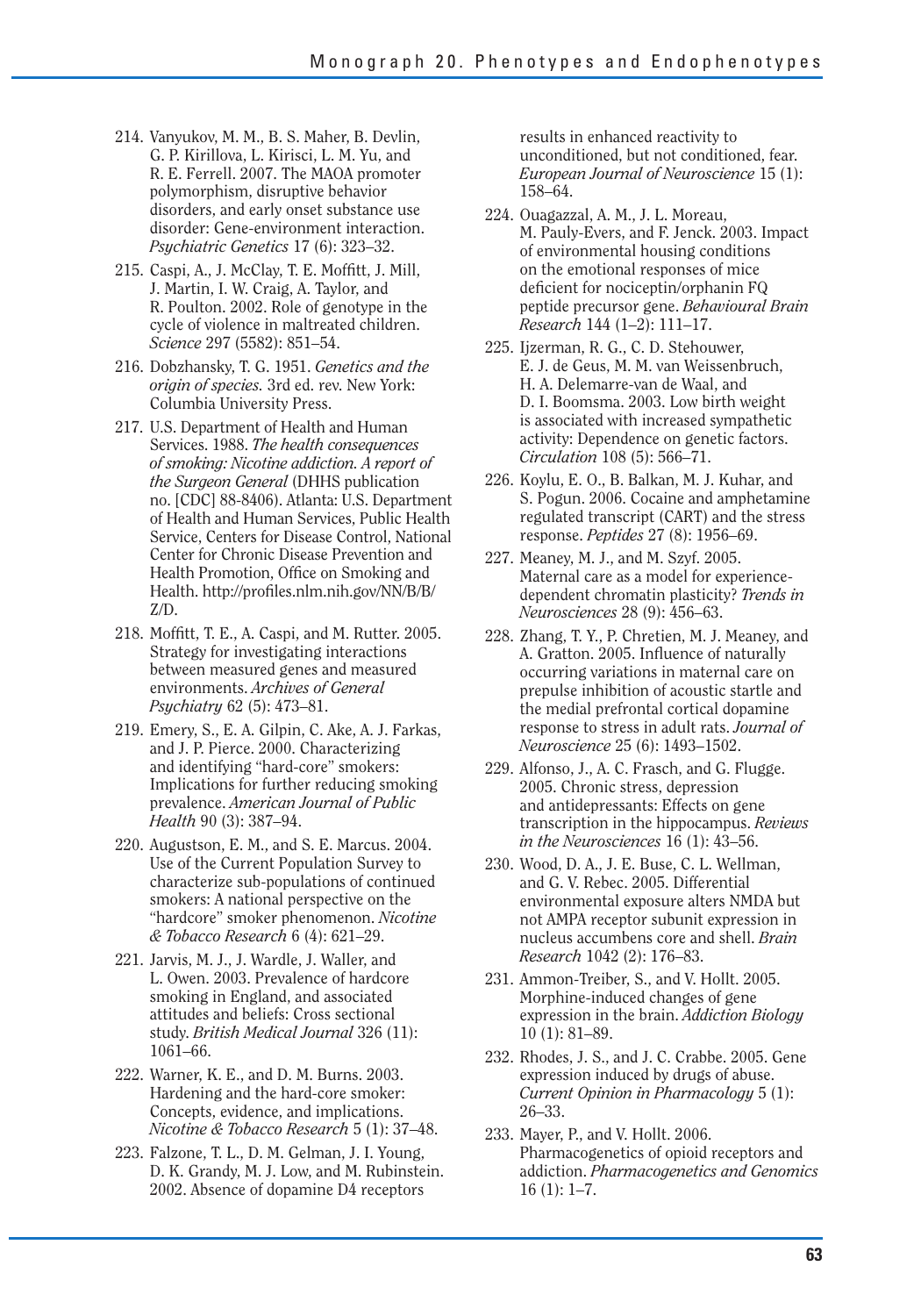- 234. Feinberg, A. P. 2008. Epigenetics at the epicenter of modern medicine. *JAMA: The Journal of the American Medical Association* 299 (11): 1345–50.
- 235. Bruder, C. E., A. Piotrowski, A. A. Gijsbers, R. Andersson, S. Erickson, T. D. de Stahl, U. Menzel, et al. 2008. Phenotypically concordant and discordant monozygotic twins display different DNA copy-numbervariation profiles. *American Journal of Human Genetics* 82 (3): 763–71.
- 236. Fraga, M. F., E. Ballestar, M. F. Paz, S. Ropero, F. Setien, M. L. Ballestar, D. Heine-Suner, et al. 2005. Epigenetic differences arise during the lifetime of monozygotic twins. *Proceedings of the National Academy of Sciences of the United States of America* 102 (30): 10604–9.
- 237. Heijmans, B. T., D. Kremer, E. W. Tobi, D. I. Boomsma, and P. E. Slagboom. 2007. Heritable rather than age-related environmental and stochastic factors dominate variation in DNA methylation of the human IGF2/H19 locus. *Human Molecular Genetics* 16 (5): 547–54.
- 238. Bjornsson, H. T., M. I. Sigurdsson, M. D. Fallin, R. A. Irizarry, T. Aspelund, H. Cui, W. Yu, et al. 2008. Intra-individual change over time in DNA methylation with familial clustering. *JAMA: The Journal of the American Medical Association* 299 (24): 2877–83.
- 239. Kaminsky, Z. A., T. Tang, S. C. Wang, C. Ptak, G. H. Oh, A. H. Wong, L. A. Feldcamp, et al. 2009. DNA methylation profiles in monozygotic and dizygotic twins. *Nature Genetics* 41 (2): 240–45.
- 240. Bergen, A. W., A. Baccarelli, T. K. McDaniel, K. Kuhn, R. Pfeiffer, J. Kakol, P. Bender, et al. 2007. Cis sequence effects on gene expression. *BMC Genomics* 8: 296.
- 241. Petronis, A. 2006. Epigenetics and twins: Three variations on the theme. *Trends in Genetics* 22 (7): 347–50.
- 242. Haas, C. S., C. J. Creighton, X. Pi, I. Maine, A. E. Koch, G. K. Haines, S. Ling, A. M. Chinnaiyan, and J. Holoshitz. 2006. Identification of genes modulated in rheumatoid arthritis using complementary DNA microarray analysis of lymphoblastoid B cell lines from disease-discordant monozygotic twins. *Arthritis and Rheumatism* 54 (7): 2047–60.
- 243. Hu, V. W., B. C. Frank, S. Heine, N. H. Lee, and J. Quackenbush. 2006. Gene expression profiling of lymphoblastoid cell lines from

monozygotic twins discordant in severity of autism reveals differential regulation of neurologically relevant genes. *BMC Genomics* 7: 118.

- 244. Mak, Y. T., G. Hampson, J. N. Beresford, and T. D. Spector. 2004. Variations in genome-wide gene expression in identical twins—a study of primary osteoblast-like culture from female twins discordant for osteoporosis. *BMC Genomics* 5: 14.
- 245. Matigian, N., L. Windus, H. Smith, C. Filippich, C. Pantelis, J. McGrath, B. Mowry, and N. Hayward. 2007. Expression profiling in monozygotic twins discordant for bipolar disorder reveals dysregulation of the WNT signalling pathway. *Molecular Psychiatry* 12 (9): 815–25.
- 246. Munshi, N. C., T. Hideshima, D. Carrasco, M. Shammas, D. Auclair, F. Davies, N. Mitsiades, et al. 2004. Identification of genes modulated in multiple myeloma using genetically identical twin samples. *Blood*  103 (5): 1799–1806.
- 247. Sarkijarvi, S., H. Kuusisto, R. Paalavuo, M. Levula, N. Airla, T. Lehtimaki, J. Kaprio, M. Koskenvuo, and I. Elovaara. 2006. Gene expression profiles in Finnish twins with multiple sclerosis. *BMC Medical Genetics*  7: 11.
- 248. Zhou, X., F. K. Tan, M. Xiong, F. C. Arnett, and C. A. Feghali-Bostwick. 2005. Monozygotic twins clinically discordant for scleroderma show concordance for fibroblast gene expression profiles. *Arthritis and Rheumatism* 52 (10): 3305–14.
- 249. Helbig, I., N. A. Matigian, L. Vadlamudi, K. M. Lawrence, M. A. Bayly, S. M. Bain, D. Diyagama, et al. 2008. Gene expression analysis in absence epilepsy using a monozygotic twin design. *Epilepsia* 49 (9): 1546–54.
- 250. Kakiuchi, C., K. Iwamoto, M. Ishiwata, M. Bundo, T. Kasahara, I. Kusumi, T. Tsujita, et al. 2003. Impaired feedback regulation of XBP1 as a genetic risk factor for bipolar disorder. *Nature Genetics* 35 (2): 171–75.
- 251. National Institutes of Health. 2005. NIH Roadmap for medical research. http://nihroadmap.nih.gov/epigenomics.
- 252. Swan, G. E., N. L. Benowitz, C. N. Lessov, P. Jacob 3rd, R. F. Tyndale, and K. Wilhelmsen. 2005. Nicotine metabolism: The impact of CYP2A6 on estimates of additive genetic infl uence. *Pharmacogenetics and Genomics* 15 (2): 115–25.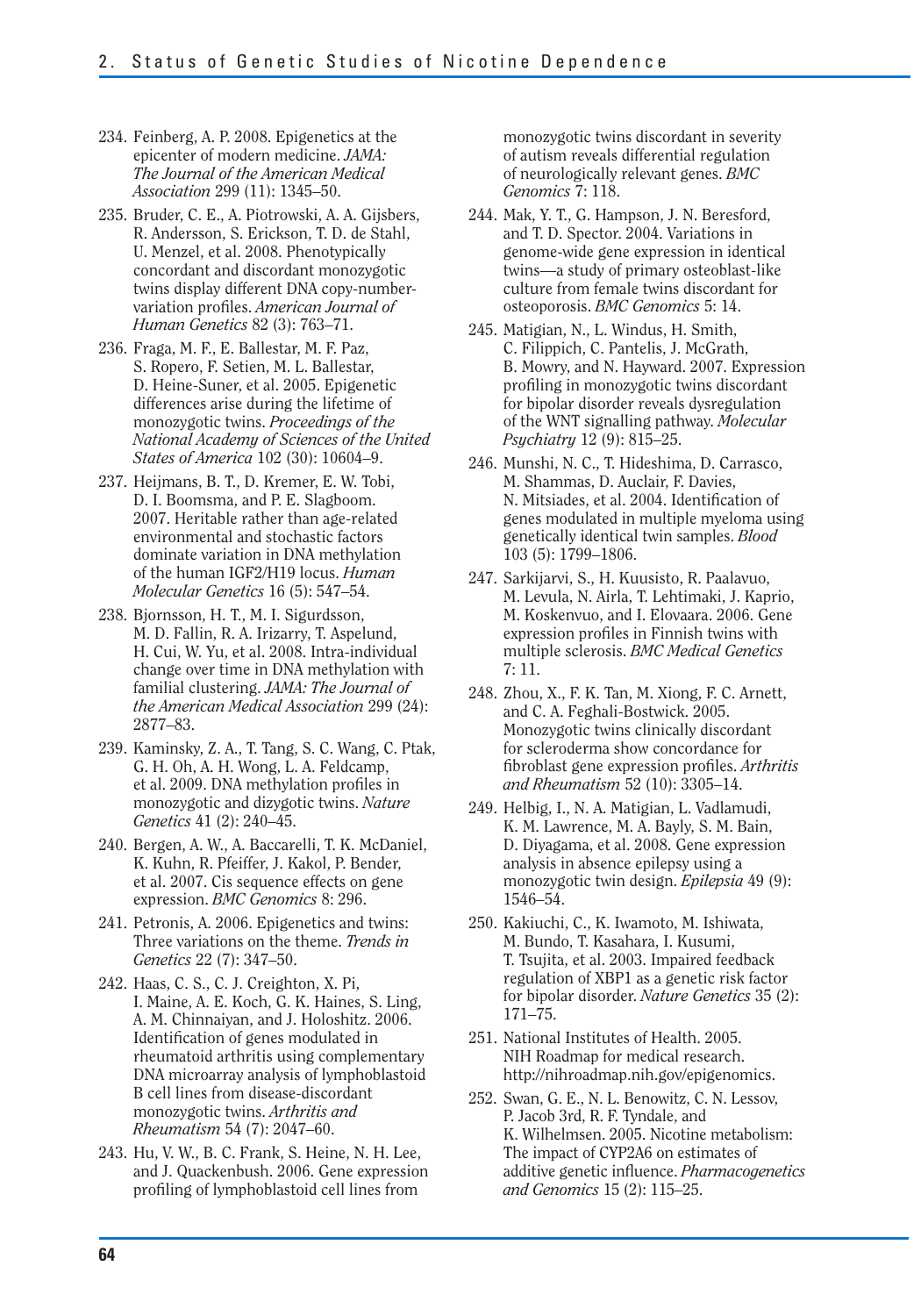- 253. Saccone, S. F., A. L. Hinrichs, N. L. Saccone, G. A. Chase, K. Konvicka, P. A. Madden, N. Breslau, et al. 2007. Cholinergic nicotinic receptor genes implicated in a nicotine dependence association study targeting 348 candidate genes with 3713 SNPs. *Human Molecular Genetics* 16 (1): 36–49.
- 254. Benowitz, N. L. , G. E. Swan, P. Jacob 3rd, C. N. Lessov-Schlaggar, and R. F. Tyndale. 2006. CYP2A6 genotype and the metabolism and disposition kinetics of nicotine. *Clinical Pharmacology and Therapeutics* 80 (5): 457–67.
- 255. Benowitz, N. L., C. N. Lessov-Schlaggar, G. E. Swan, and P. Jacob 3rd. 2006. Female sex and oral contraceptive use accelerate nicotine metabolism. *Clinical Pharmacology and Therapeutics* 79 (5): 480–88.
- 256. Swan, G. E., N. L. Benowitz, P. Jacob 3rd, C. N. Lessov, R. F. Tyndale, K. Wilhelmsen, R. E. Krasnow, M. R. McElroy, S. E. Moore, and M. Wambach. 2004. Pharmacogenetics of nicotine metabolism in twins: Methods and procedures. *Twin Research* 7 (5): 435–48.
- 257. Al Koudsi, N., J. C. Mwenifumbo, E. M. Sellers, N. L. Benowitz, G. E. Swan, and R. F. Tyndale. 2006. Characterization of the novel CYP2A6\*21 allele using in vivo nicotine kinetics. *European Journal of Clinical Pharmacology* 62 (6): 481–84.
- 258. Mwenifumbo, J. C., C. N. Lessov-Schlaggar, Q. Zhou, R. E. Krasnow, G. E. Swan, N. L. Benowitz, and R. F. Tyndale. 2008. Identification of novel CYP2A6\*1B variants: The CYP2A6\*1B allele is associated with faster in vivo nicotine metabolism. *Clinical Pharmacology and Therapeutics* 83 (1): 115–21.
- 259. Swan, G. E., C. N. Lessov-Schlaggar, R. E. Krasnow, K. C. Wilhelmsen, P. Jacob 3rd, and N. L. Benowitz. 2007. Genetic and environmental sources of variation in heart rate response to infused nicotine in twins. *Cancer Epidemiology, Biomarkers & Prevention* 16 (6): 1057–64.
- 260. Benowitz, N. L., E. J. Perez-Stable, B. Herrera, and P. Jacob 3rd. 2002. Slower metabolism and reduced intake of nicotine from cigarette smoking in Chinese-Americans. *Journal of the National Cancer Institute* 94 (2): 108–15.
- 261. Yamazaki, H., K. Inoue, M. Hashimoto, and T. Shimada. 1999. Roles of CYP2A6 and CYP2B6 in nicotine C-oxidation by human liver microsomes. *Archives of Toxicology*  73 (2): 65–70.
- 262. Caporaso, N. E., C. Lerman, J. Audrain, N. R. Boyd, D. Main, H. J. Issaq, B. Utermahlan, R. T. Falk, and P. Shields. 2001. Nicotine metabolism and CYP2D6 phenotype in smokers. *Cancer Epidemiology, Biomarkers & Prevention* 10 (3): 261–63.
- 263. Cholerton, S., A. Arpanahi, N. McCracken, C. Boustead, H. Taber, E. Johnstone, J. Leathart, A. K. Daly, and J. R. Idle. 1994. Poor metabolisers of nicotine and CYP2D6 polymorphism. *Lancet* 343 (8888): 62–63.
- 264. Perez-Stable, E. J., B. Herrera, P. Jacob 3rd, and N. L. Benowitz. 1998. Nicotine metabolism and intake in black and white smokers. *JAMA: The Journal of the American Medical Association* 280 (2): 152–56.
- 265. Benowitz, N. L., and P. Jacob 3rd. 1994. Metabolism of nicotine to cotinine studied by a dual stable isotope method. *Clinical Pharmacology and Therapeutics* 56 (5): 483–93.
- 266. Human Cytochrome P450 (CYP) Allele Nomenclature Committee. 2007. *CYP2A6*  allele nomenclature. http://www.cypalleles .ki.se/cyp2a6.htm (accessed January 9, 2008).
- 267. Bergen, A. W., J. F. Korczak, K. A. Weissbecker, and A. M. Goldstein. 1999. A genome-wide search for loci contributing to smoking and alcoholism. *Genetic Epidemiology* 17 Suppl. 1: S55–S60.
- 268. Craig, A. M., and Y. Kang. 2007. Neurexinneuroligin signaling in synapse development. *Current Opinion in Neurobiology* 17 (1): 43–52.
- 269. Liu, Q. R., T. Drgon, D. Walther, C. Johnson, O. Poleskaya, J. Hess, and G. R. Uhl. 2005. Pooled association genome scanning: Validation and use to identify addiction vulnerability loci in two samples. *Proceedings of the National Academy of Sciences of the United States of America*  102 (33): 11864–69.
- 270. Feng, Z., W. Li, A. Ward, B. J. Piggott, E. R. Larkspur, P. W. Sternberg, and X. Z. Xu. 2006. A C. elegans model of nicotinedependent behavior: Regulation by TRPfamily channels. *Cell* 127 (3): 621–33.
- 271. Washington University in St. Louis. 2007. Welcome to the National Institute on Drug Abuse Center for Genetic Studies. http://zork.wustl.edu/nida.
- 272. Berrettini, W., X. Yuan, F. Tozzi, K. Song, C. Francks, H. Chilcoat, D. Waterworth, P. Muglia, and V. Mooser. 2008. Alpha-5/ alpha-3 nicotinic receptor subunit alleles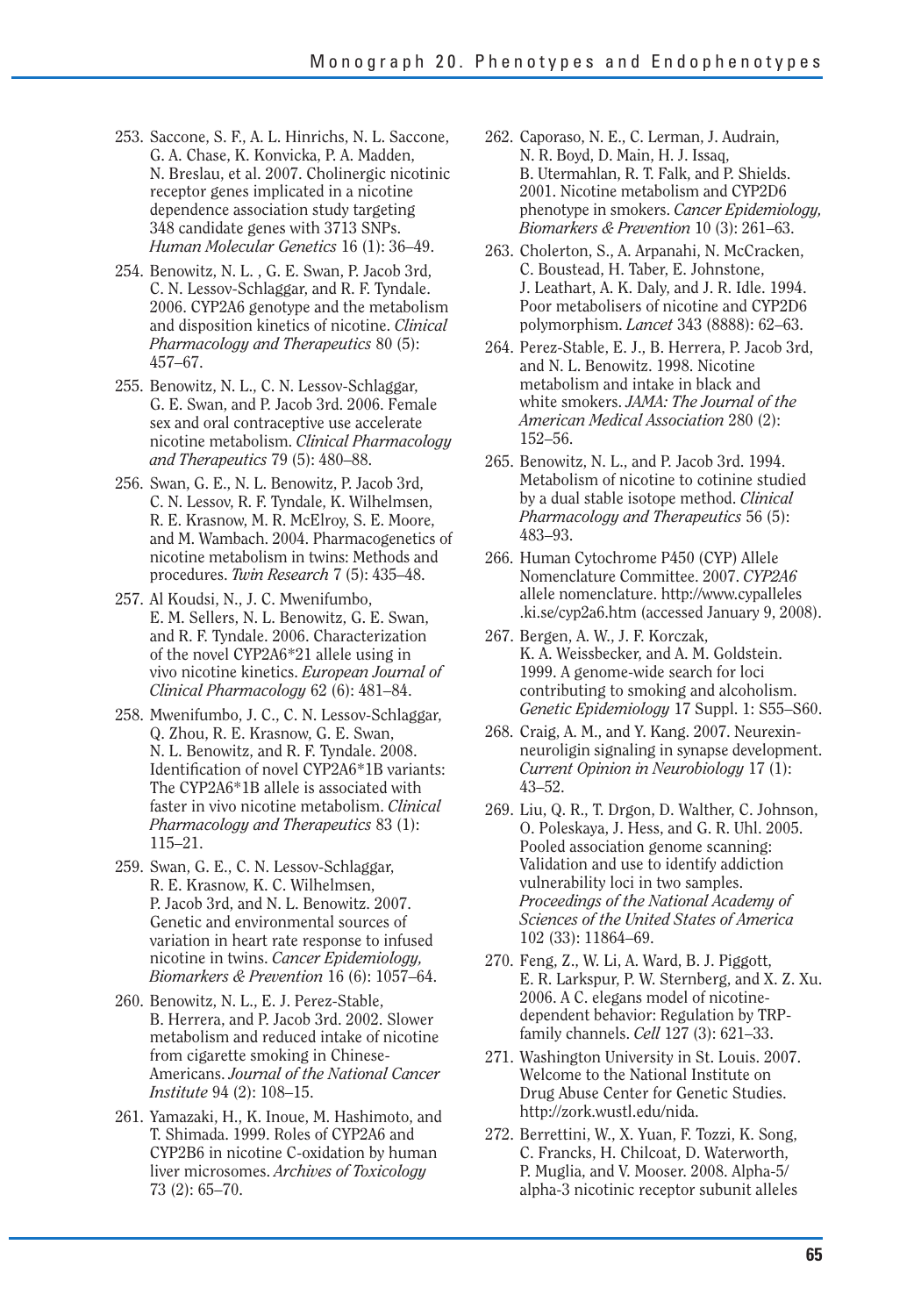increase risk for heavy smoking. *Molecular Psychiatry* 13 (4): 368–73.

- 273. Bierut, L. J., J. A. Stitzel, J. C. Wang, A. L. Hinrichs, S. Bertelsen, L. Fox, R. A. Grucza, et al. Forthcoming. An amino acid change in the alpha 5 nicotinic receptor increases risk for nicotine dependence. *American Journal of Psychiatry.*
- 274. Thorgeirsson, T. E., F. Geller, P. Sulem, T. Rafnar, A. Wiste, K. P. Magnusson, A. Manolescu, et al. 2008. A variant associated with nicotine dependence, lung cancer and peripheral arterial disease. *Nature* 452 (7187): 638–42.
- 275. Hung, R. J., J. D. McKay, V. Gaborieau, P. Boffetta, M. Hashibe, D. Zaridze, A. Mukeria, et al. 2008. A susceptibility locus for lung cancer maps to nicotinic acetylcholine receptor subunit genes on 15q25. *Nature* 452 (7187): 633–37.
- 276. Amos, C. I., X. Wu, P. Broderick, I. P. Gorlov, J. Gu, T. Eisen, Q. Dong, et al. 2008. Genome-wide association scan of tag SNPs identifies a susceptibility locus for lung cancer at 15q25.1. *Nature Genetics* 40 (5): 616–22.
- 277. Chanock, S. J., and D. J. Hunter. 2008. Genomics: When the smoke clears.... *Nature*  452 (7187): 537–38.
- 278. Caron, L., K. Karkazis, T. A. Raffin, G. Swan, and B. A. Koenig. 2005. Nicotine addiction through a neurogenomic prism: Ethics, public health, and smoking. *Nicotine & Tobacco Research* 7 (2): 181–97.
- 279. Shields, A. E., D. Blumenthal, K. B. Weiss, C. B. Comstock, D. Currivan, and C. Lerman. 2005. Barriers to translating emerging genetic research on smoking into clinical practice. Perspectives of primary care physicians. *Journal of General Internal Medicine* 20 (2): 131–38.
- 280. Gibbs, J. R., and A. Singleton. 2006. Application of genome-wide single nucleotide polymorphism typing: Simple association and beyond. *PLoS Genetics*  2 (10): e150.
- 281. Amos, C. I. 2007. Successful design and conduct of genome-wide association studies. *Human Molecular Genetics* 16 (Spec. No. 2): R220–R225.
- 282. Owen, K. R., and M. I. McCarthy. 2007. Genetics of type 2 diabetes. *Current Opinion in Genetics & Development* 17 (3): 239–44.
- 283. Kronenberg, F. 2008. Genome-wide association studies in aging-related

processes such as diabetes mellitus, atherosclerosis and cancer. *Experimental Gerontology* 43 (1): 39–43.

- 284. Seshadri, S., A. L. DeStefano, R. Au, J. M. Massaro, A. S. Beiser, M. Kelly-Hayes, C. S. Kase, et al. 2007. Genetic correlates of brain aging on MRI and cognitive test measures: A genome-wide association and linkage analysis in the Framingham Study. *BMC Medical Genetics* 8 Suppl. 1: S15.
- 285. Lunetta, K. L., R. B. D'Agostino Sr., D. Karasik, E. J. Benjamin, C. Y. Guo, R. Govindaraju, D. P. Kiel, et al. 2007. Genetic correlates of longevity and selected age-related phenotypes: A genome-wide association study in the Framingham Study. *BMC Medical Genetics* 8 Suppl. 1: S13.
- 286. Gottlieb, D. J., G. T. O'Connor, and J. B. Wilk. 2007. Genome-wide association of sleep and circadian phenotypes. *BMC Medical Genetics*  8 Suppl. 1: S9.
- 287. Butcher, L. M., O. S. Davis, I. W. Craig, and R. Plomin. 2008. Genome-wide quantitative trait locus association scan of general cognitive ability using pooled DNA and 500K single nucleotide polymorphism microarrays. *Genes, Brain, and Behavior*  7 (4): 435–46.
- 288. Shields, A., C. Lerman, and P. Sullivan. 2004. Translating emerging research on the genetics of smoking into clinical practice: Ethical and social considerations. *Nicotine & Tobacco Research* 6 (4): 675–88.
- 289. Shields, A. E., D. E. Levy, D. Blumenthal, D. Currivan, M. McGinn-Shapiro, K. B. Weiss, R. Yucel, and C. Lerman. 2008. Primary care physicians' willingness to offer a new genetic test to tailor smoking treatment, according to test characteristics. *Nicotine & Tobacco Research* 6: 1037–45.
- 290. Levy, D. E., E. J. Youatt, and A. E. Shields. 2007. Primary care physicians' concerns about offering a genetic test to tailor smoking cessation treatment. *Genetics in Medicine* 9 (12): 842–49.
- 291. Walter, J. H., F. J. White, S. K. Hall, A. MacDonald, G. Rylance, A. Boneh, D. E. Francis, G. J. Shortland, M. Schmidt, and A. Vail. 2002. How practical are recommendations for dietary control in phenylketonuria? *Lancet* 360 (9326): 55–57.
- 292. Wilfond, B. S., G. Geller, C. Lerman, J. Audrain-McGovern, and A. E. Shields. 2002. Ethical issues in conducting behavioral genetics research: The case of smoking prevention trials among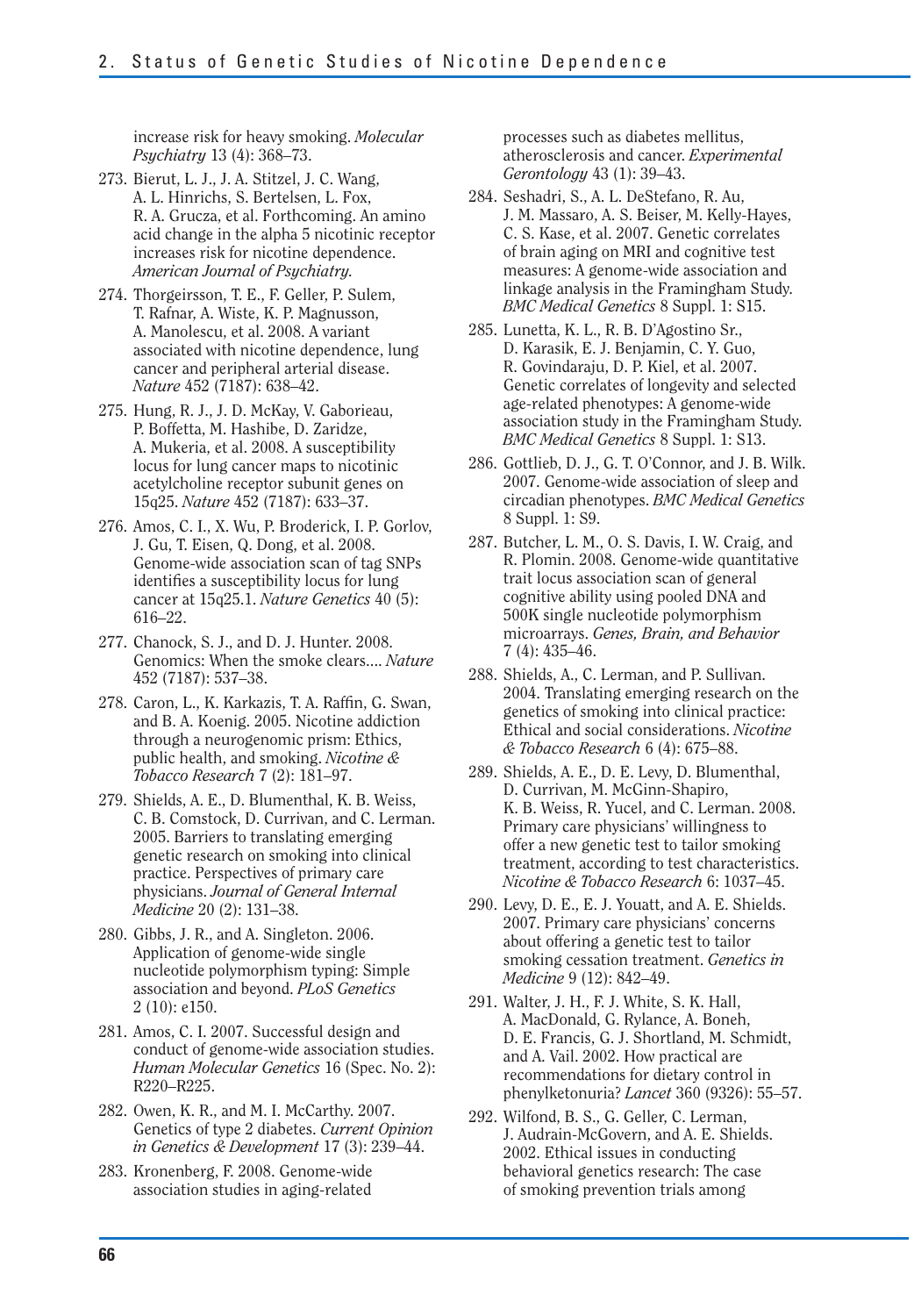adolescents. *Journal of Health Care Law Policy* 6 (1): 73–88.

- 293. Cohn, L. D., S. Macfarlane, C. Yanez, and W. K. Imai. 1995. Risk-perception: Differences between adolescents and adults. *Health Psychology* 14 (3): 217–22.
- 294. Murray, J. S. 2000. Conducting psychosocial research with children and adolescents: A developmental perspective. *Applied Nursing Research* 13 (3): 151–56.
- 295. Skinner, E. A., M. Chapman, and P. B. Baltes. 1988. Children's beliefs about control, means-ends, and agency: Developmental differences during middle childhood. *International Journal of Behavioral Development* 11 (3): 369–88.
- 296. Burchard, E. G., E. Ziv, N. Coyle, S. L. Gomez, H. Tang, A. J. Karter, J. L. Mountain, E. J. Perez-Stable, D. Sheppard, and N. Risch. 2003. The importance of race and ethnic background in biomedical research and clinical practice. *New England Journal of Medicine* 348 (12): 1170–75.
- 297. Phimister, E. G. 2003. Medicine and the racial divide. *New England Journal of Medicine* 348 (12): 1081–82.
- 298. Risch, N., E. Burchard, E. Ziv, and H. Tang. 2002. Categorization of humans in biomedical research: Genes, race and disease. *Genome Biology* 3 (7): 2007.
- 299. Shields, A. E., M. Fortun, E. M. Hammonds, P. A. King, C. Lerman, R. Rapp, and P. F. Sullivan. 2005. The use of race variables in genetic studies of complex traits and the goal of reducing health disparities: A transdisciplinary perspective. *American Psychologist* 60 (1): 77–103.
- 300. Cooper, M. L., P. K. Wood, H. K. Orcutt, and A. Albino. 2003. Personality and the predisposition to engage in risky or problem behaviors during adolescence. *Journal of Personality and Social Psychology* 84 (2): 390–410.
- 301. King, P. 1992. The past as prologue: Race, class and gene discrimination. In *Gene mapping: Using law and ethics as guides,*  ed. G. J. Annas and S. Elias, 94–111. New York: Oxford Univ. Press.
- 302. Cleeland, C. S., R. Gonin, L. Baez, P. Loehrer, and K. J. Pandya. 1997. Pain and treatment of pain in minority patients with cancer. The Eastern Cooperative Oncology Group Minority Outpatient Pain Study. *Annals of Internal Medicine* 127 (9): 813–16.
- 303. Todd, K. H., C. Deaton, A. P. D'Adamo, and L. Goe. 2000. Ethnicity and analgesic

practice. *Annals of Emergency Medicine*  35 (1): 11–16.

- 304. AMA Council on Ethical and Judicial Affairs. 1990. Black-white disparities in health care. *JAMA: The Journal of the American Medical Association* 263 (17): 2344–46.
- 305. Ayanian, J. Z., I. S. Udvarhelyi, C. A. Gatsonis, C. L. Pashos, and A. M. Epstein. 1993. Racial differences in the use of revascularization procedures after coronary angiography. *JAMA: The Journal of the American Medical Association* 269 (20): 2642–46.
- 306. Gornick, M. E., P. W. Eggers, T. W. Reilly, R. M. Mentnech, L. K. Fitterman, L. E. Kucken, and B. C. Vladeck. 1996. Effects of race and income on mortality and use of services among Medicare beneficiaries. *New England Journal of Medicine* 335 (11): 791–99.
- 307. Kahn, K. L., M. L. Pearson, E. R. Harrison, K. A. Desmond, W. H. Rogers, L. V. Rubenstein, R. H. Brook, and E. B. Keeler. 1994. Health care for black and poor hospitalized Medicare patients. *JAMA: The Journal of the American Medical Association* 271 (15): 1169–74.
- 308. Peterson, E. D., S. M. Wright, J. Daley, and G. E. Thibault. 1994. Racial variation in cardiac procedure use and survival following acute myocardial infarction in the Department of Veterans Affairs. *JAMA: The Journal of the American Medical Association* 271 (15): 1175–80.
- 309. Smith, D. B. 1999. *Health care divided: Race and healing a nation.* Ann Arbor, MI: Univ. of Michigan Press.
- 310. Post, S. G., P. J. Whitehouse, R. H. Binstock, T. D. Bird, S. K. Eckert, L. A. Farrer, L. M. Fleck, et al. 1997. The clinical introduction of genetic testing for Alzheimer disease. An ethical perspective. *JAMA: The Journal of the American Medical Association*  277 (10): 832–36.
- 311. Wachbroit, R. 1998. The question not asked: The challenge of pleiotropic genetic tests. *Kennedy Institute of Ethics Journal* 8 (2): 131–44.
- 312. Juengst, E. T. 1998. The ethical implications of Alzheimer disease risk testing for other clinical uses of APOE genotyping. In *Genetic testing for Alzheimer disease: Ethical and clinical issues,* ed. S. G. Post and P. J. Whitehouse, 177–88. Baltimore (MD): Johns Hopkins Univ. Press.
- 313. Comings, D. E., R. Gade, S. Wu, C. Chiu, G. Dietz, D. Muhleman, G. Saucier, et al.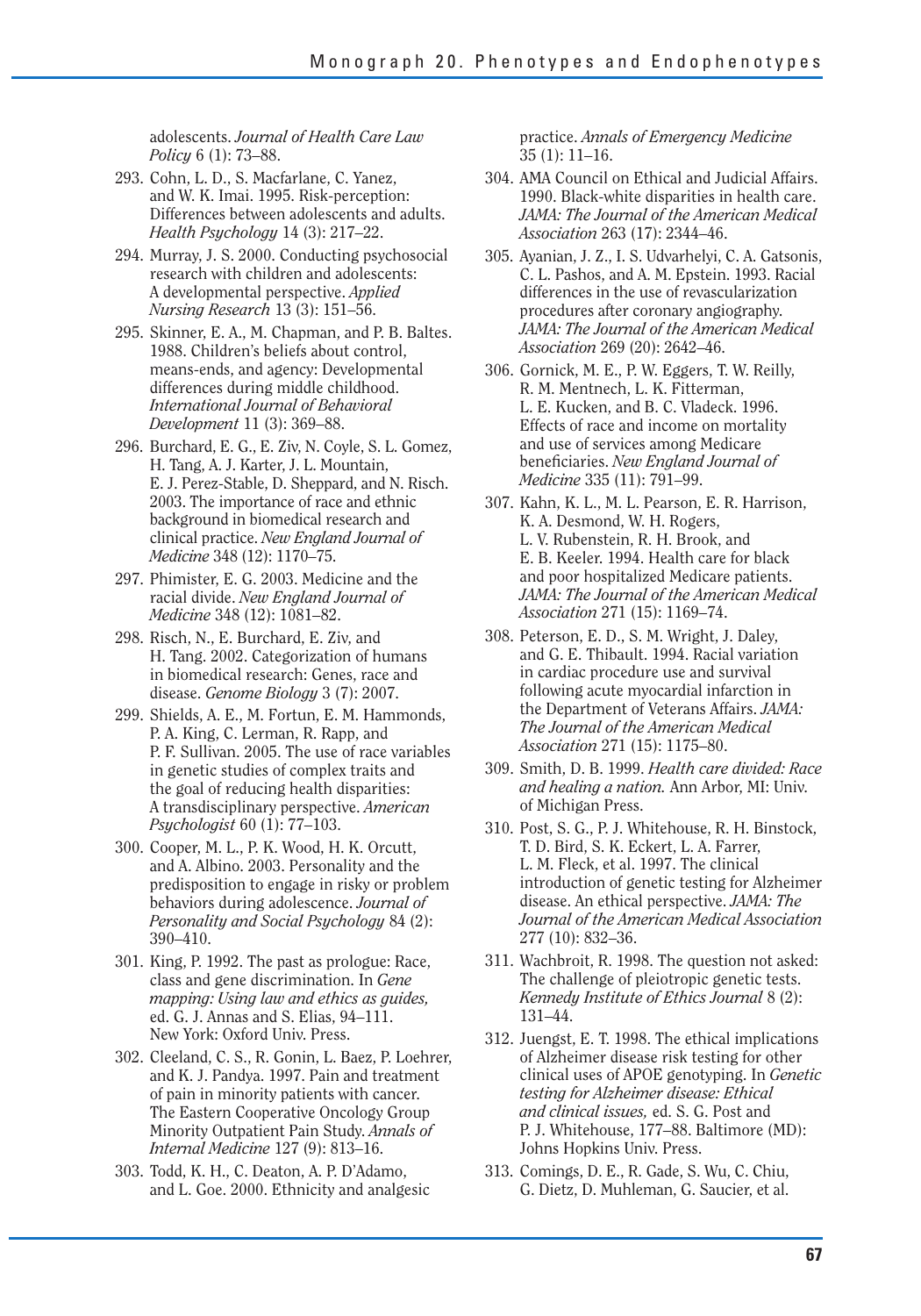1997. Studies of the potential role of the dopamine D1 receptor gene in addictive behaviors. *Molecular Psychiatry* 2 (1): 44–56.

- 314. Comings, D. E., D. Muhleman, C. Ahn, R. Gysin, and S. D. Flanagan. 1994. The dopamine D2 receptor gene: A genetic risk factor in substance abuse. *Drug and Alcohol Dependence* 34 (3): 175–80.
- 315. Miller, W. B., D. J. Pasta, J. MacMurray, C. Chiu, H. Wu, and D. E. Comings. 1999. Dopamine receptor genes are associated with age at first sexual intercourse. *Journal of Biosocial Science* 31 (1): 43–54.
- 316. Bau, C. H., S. Almeida, F. T. Costa, C. E. Garcia, E. P. Elias, A. C. Ponso, A. Spode, and M. H. Hutz. 2001. DRD4 and DAT1 as modifying genes in alcoholism: Interaction with novelty seeking on level of alcohol consumption. *Molecular Psychiatry*  6 (1): 7–9.
- 317. Noble, E. P., T. Z. Ozkaragoz, T. L. Ritchie, X. Zhang, T. R. Belin, and R. S. Sparkes. 1998. D2 and D4 dopamine receptor polymorphisms and personality. *American Journal of Medical Genetics* 81 (3): 257–67.
- 318. Billett, E. A., M. A. Richter, F. Sam, R. P. Swinson, X. Y. Dai, N. King, F. Badri, T. Sasaki, J. A. Buchanan, and J. L. Kennedy. 1998. Investigation of dopamine system genes in obsessive-compulsive disorder. *Psychiatric Genetics* 8 (3): 163–69.
- 319. Comings, D. E., B. G. Comings, D. Muhleman, G. Dietz, B. Shahbahrami, D. Tast, E. Knell, et al. 1991. The dopamine D2 receptor locus as a modifying gene in neuropsychiatric disorders. *JAMA: The Journal of the American Medical Association* 266 (13): 1793–1800.
- 320. Comings, D. E., D. Muhleman, and R. Gysin. 1996. Dopamine D2 receptor (DRD2) gene and susceptibility to posttraumatic stress disorder: A study and replication. *Biological Psychiatry* 40 (5): 368–72.
- 321. Muglia, P., U. Jain, F. Macciardi, and J. L. Kennedy. 2000. Adult attention deficit hyperactivity disorder and the dopamine D4 receptor gene. *American Journal of Medical Genetics* 96 (3): 273–77.
- 322. Nielsen, D. A., M. Virkkunen, J. Lappalainen, M. Eggert, G. L. Brown, J. C. Long, D. Goldman, and M. Linnoila. 1998. A tryptophan hydroxylase gene marker for suicidality and alcoholism. *Archives of General Psychiatry* 55 (7): 593–602.
- 323. Rowe, D. C., C. Stever, J. M. Gard, H. H. Cleveland, M. L. Sanders,

A. Abramowitz, S. T. Kozol, J. H. Mohr, S. L. Sherman, and I. D. Waldman. 1998. The relation of the dopamine transporter gene (DAT1) to symptoms of internalizing disorders in children. *Behavior Genetics*  28 (3): 215–25.

- 324. Davies, M. R. 2000. The stigma of anxiety disorders. *International Journal of Clinical Practice* 54 (1): 44–47.
- 325. Link, B. G., J. C. Phelan, M. Bresnahan, A. Stueve, and B. A. Pescosolido. 1999. Public conceptions of mental illness: Labels, causes, dangerousness, and social distance. *American Journal of Public Health* 89 (9): 1328–33.
- 326. Ritson, E. B. 1999. Alcohol, drugs and stigma. *International Journal of Clinical Practice* 53 (7): 549–51.
- 327. Link, B. G., E. L. Struening, M. Rahav, J. C. Phelan, and L. Nuttbrock. 1997. On stigma and its consequences: Evidence from a longitudinal study of men with dual diagnoses of mental illness and substance abuse. *Journal of Health and Social Behavior* 38 (2): 177–90.
- 328. Phelan, J. C., E. J. Bromet, and B. G. Link. 1998. Psychiatric illness and family stigma. *Schizophrenia Bulletin* 24 (1): 115–26.
- 329. U.S. Department of Health and Human Services. 1999. *Mental health: A report of the Surgeon General—Executive summary.*  Rockville, MD: U.S. Department of Health and Human Services, Substance Abuse and Mental Health Services Administration, Center for Mental Health Services, National Institutes of Health, National Institute of Mental Health. http://www.surgeongeneral .gov/library/mentalhealth/summary.html.
- 330. Kite, M. 2001. Insurance firm admits using genetic screening. *The Times,* February 8.
- 331. Goldstein, J. 1991. The stigmatization of smokers: An empirical investigation. *Journal of Drug Education* 21 (2): 167–82.
- 332. Penner, M., and S. Penner. 1990. Excess insured health care costs from tobaccousing employees in a large group plan. *Journal of Occupational Medicine* 32 (6): 521–23.
- 333. Gabel, J. R., H. Whitmore, J. D. Pickreign, K. R. Levit, R. M. Coffey, and R. Vandivort-Warren. 2007. Substance abuse benefits: Still limited after all these years. *Health Affairs (Millwood)* 26 (4): w474–w482.
- 334. Garnick, D. W., A. M. Hendricks, C. Comstock, and C. Horgan. 1997. Do